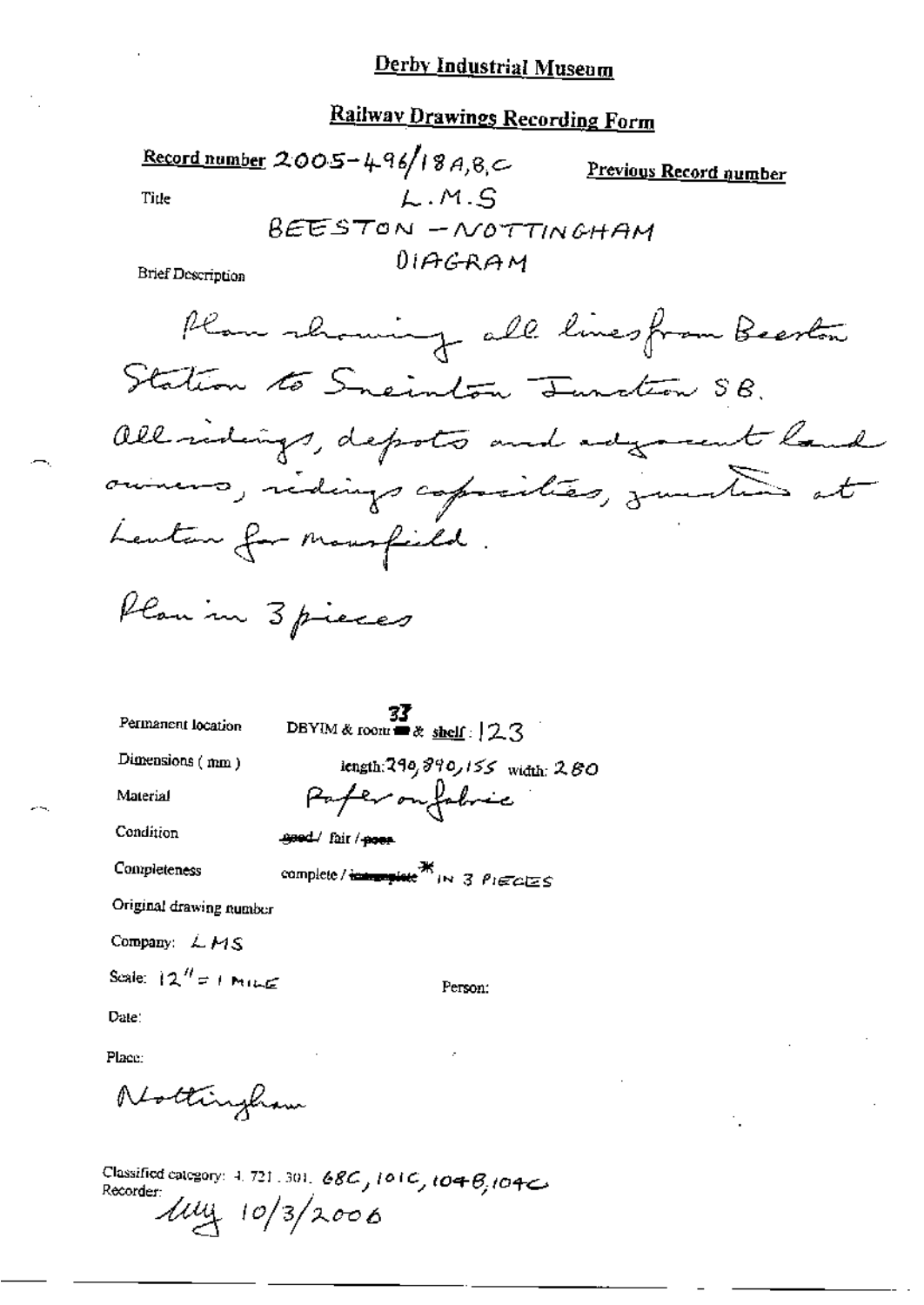$CATTELL$ Previous Record number

Title

$$
COUNTY \quad \theta F \quad \text{NOT} \quad \text{NOT} \quad \text{N.} \quad \text{N.} \quad \text{N.} \quad \text{N.} \quad \text{N.} \quad \text{N.} \quad \text{N.} \quad \text{N.} \quad \text{N.} \quad \text{N.} \quad \text{N.} \quad \text{N.} \quad \text{N.} \quad \text{N.} \quad \text{N.} \quad \text{N.} \quad \text{N.} \quad \text{N.} \quad \text{N.} \quad \text{N.} \quad \text{N.} \quad \text{N.} \quad \text{N.} \quad \text{N.} \quad \text{N.} \quad \text{N.} \quad \text{N.} \quad \text{N.} \quad \text{N.} \quad \text{N.} \quad \text{N.} \quad \text{N.} \quad \text{N.} \quad \text{N.} \quad \text{N.} \quad \text{N.} \quad \text{N.} \quad \text{N.} \quad \text{N.} \quad \text{N.} \quad \text{N.} \quad \text{N.} \quad \text{N.} \quad \text{N.} \quad \text{N.} \quad \text{N.} \quad \text{N.} \quad \text{N.} \quad \text{N.} \quad \text{N.} \quad \text{N.} \quad \text{N.} \quad \text{N.} \quad \text{N.} \quad \text{N.} \quad \text{N.} \quad \text{N.} \quad \text{N.} \quad \text{N.} \quad \text{N.} \quad \text{N.} \quad \text{N.} \quad \text{N.} \quad \text{N.} \quad \text{N.} \quad \text{N.} \quad \text{N.} \quad \text{N.} \quad \text{N.} \quad \text{N.} \quad \text{N.} \quad \text{N.} \quad \text{N.} \quad \text{N.} \quad \text{N.} \quad \text{N.} \quad \text{N.} \quad \text{N.} \quad \text{N.} \quad \text{N.} \quad \text{N.} \quad \text{N.} \quad \text{N.} \quad \text{N.} \quad \text{N.} \quad \text{N.} \quad \text{N.} \quad \text{N.} \quad \text{N.} \quad \text{N.} \quad \text{N.} \quad \text{N.} \
$$

**Brief Description** 

Classified category: 4.721.301. 68C., 104C, 104B

 $P. T.0$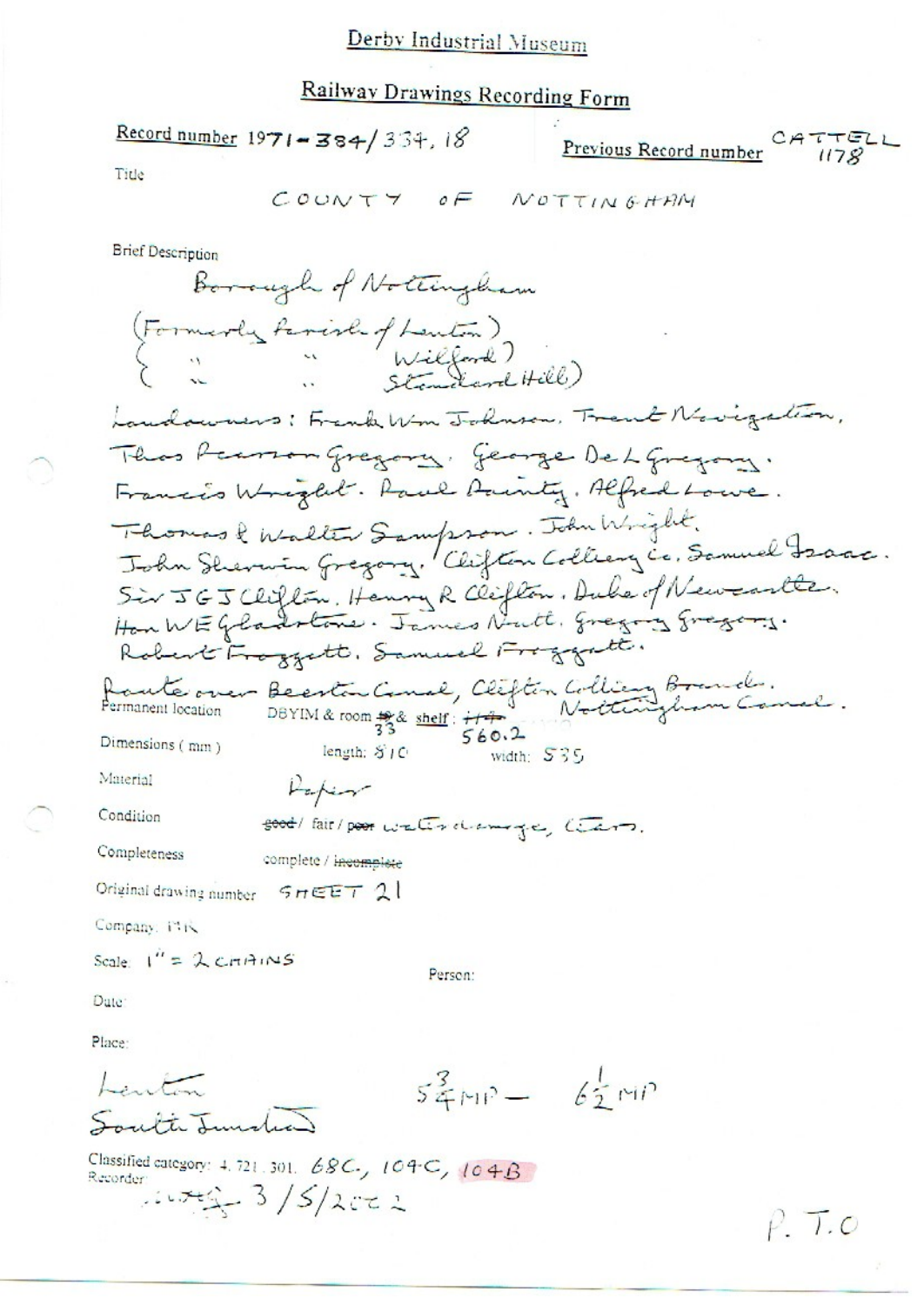$$
1997 - 5/42.2 - L = L
$$

DBYIM & room  $49$  & shelf:  $55$ Permanent location length:  $950$  width:  $685$ Dimensions (mm) Material Rofer Condition  $\texttt{goalList}/\texttt{por}$ Completeness complete / incomplete Original drawing number  $6420A$ ,  $521$ Company:

Scale:  $\begin{array}{c} 1 \n\frac{a}{b} = 4 \\
1 \n\end{array}$ Person: Date:

Place:

Classified category: 4, 721, 301,  $\{0, 4, B, \Theta\}$  (O.7) Recorder:

wu

жų.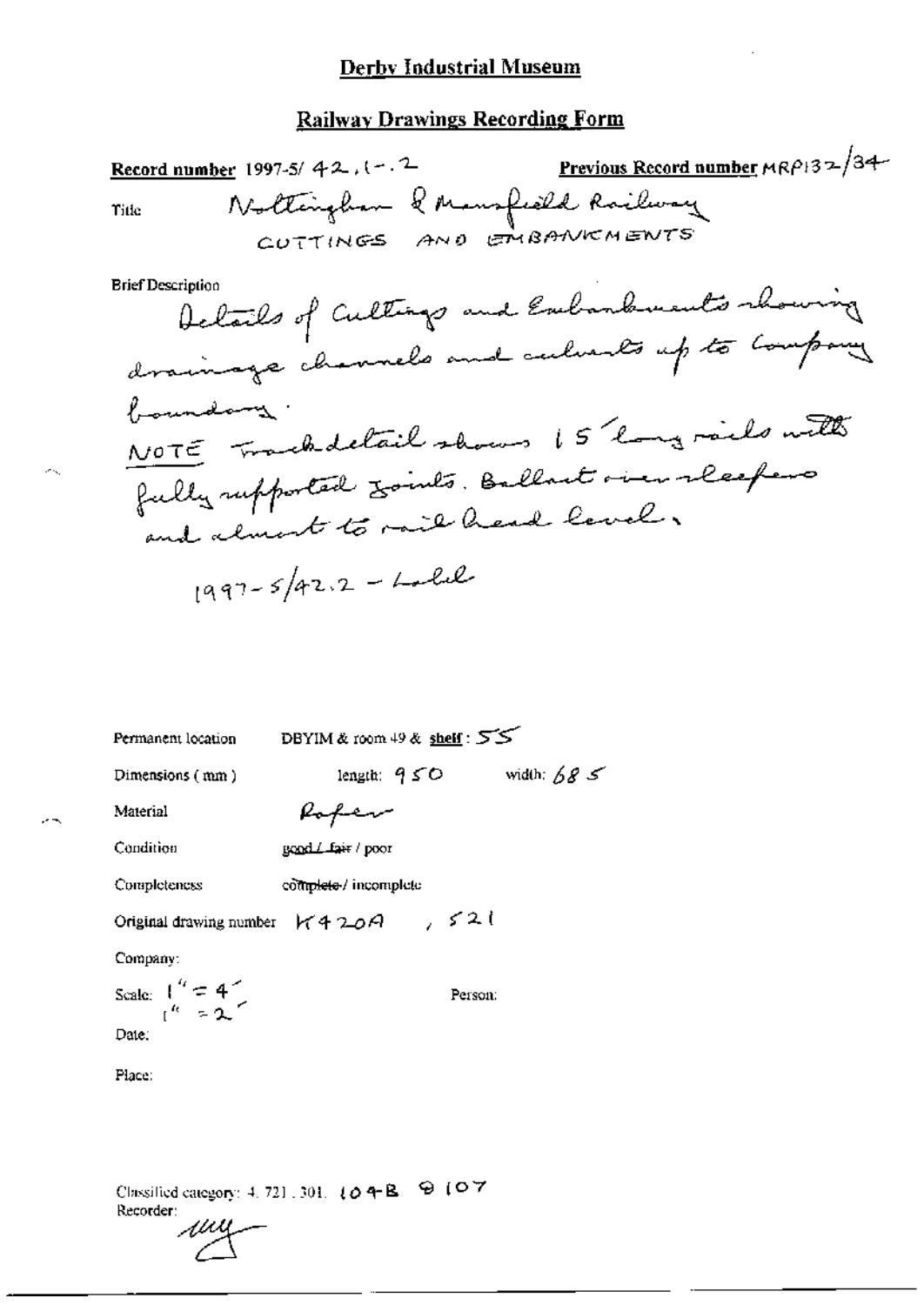### Railway Drawings Recording Form

Previous Record number MRP132/37 Record number 1997-5/43.1 Nottingham & Mensfield Railway Title FIELD GATES AND FENCING

**Brief Description** 

Delails of Fence Gales, Footpold Gate, Fencing & Affraich roads,

Permanent location

DBYIM & room  $+9$  & shelf :  $55$ 

Dimensions (mm)

length:  $970$  width:  $690$ 

Person:

Material

Paper

good/ fair / poor

Condition

Completeness complete / incomplete

Original drawing number  $N_{\text{B}}$   $\gamma$   $\pi$  42.0 A

Company:

Scale:  $\int_1^{t} f(z) dz$ 

Date:

Place<sup>-</sup>

Classified category: 4, 721, 301,  $104B + 8$ Recorder: wy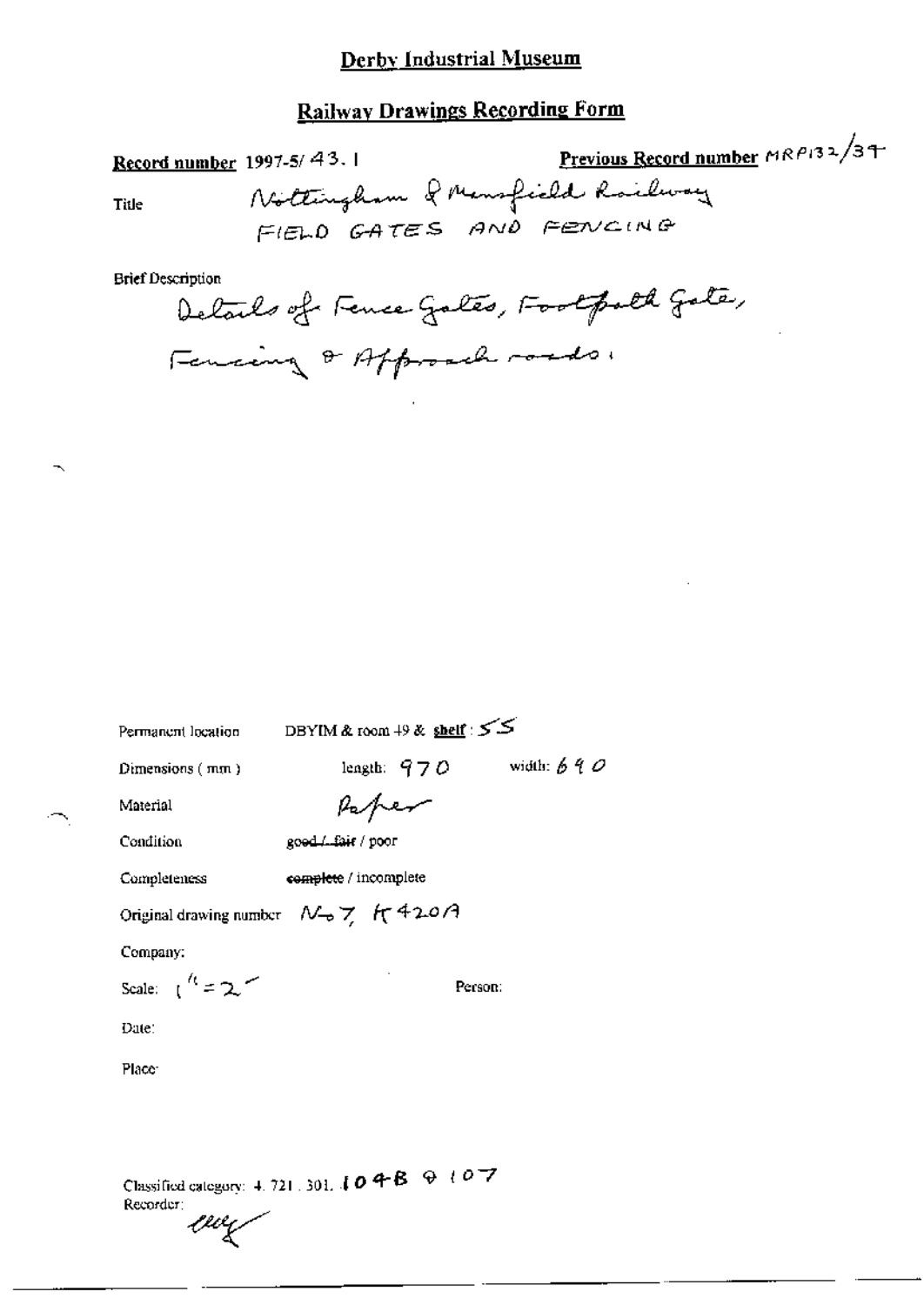|                          | Record number 1997-5/ $43.2$ | Previous Record number MRP132/34- |
|--------------------------|------------------------------|-----------------------------------|
| Title                    |                              | Noltingham Premafield Railway     |
| <b>Brief Description</b> |                              |                                   |

| DBYIM & room $49$ & shelf: $55$<br>Permanent location                                               |                                              |  |
|-----------------------------------------------------------------------------------------------------|----------------------------------------------|--|
| Dimensions (mm)                                                                                     | length: $970$ width: $690$                   |  |
| Material                                                                                            | Paper                                        |  |
| Condition                                                                                           | good./ fair / poor                           |  |
| Completeness                                                                                        | -complete / incomplete                       |  |
|                                                                                                     | Original drawing number $N_0$ + $\tau$ 420 A |  |
| Company:                                                                                            |                                              |  |
| Scale: $\mathbf{1}^k = 4$                                                                           | Person:                                      |  |
| Date:                                                                                               |                                              |  |
| Place:                                                                                              |                                              |  |
|                                                                                                     |                                              |  |
|                                                                                                     |                                              |  |
| Classified category: 4, 721, 301, $+$ $\theta$ $+$ B $ \theta$ $+$ 0 $\mathbb{Z}$<br>Recorder:<br>ш |                                              |  |

 $\sim$ 

∼.

 $\ddot{\phantom{a}}$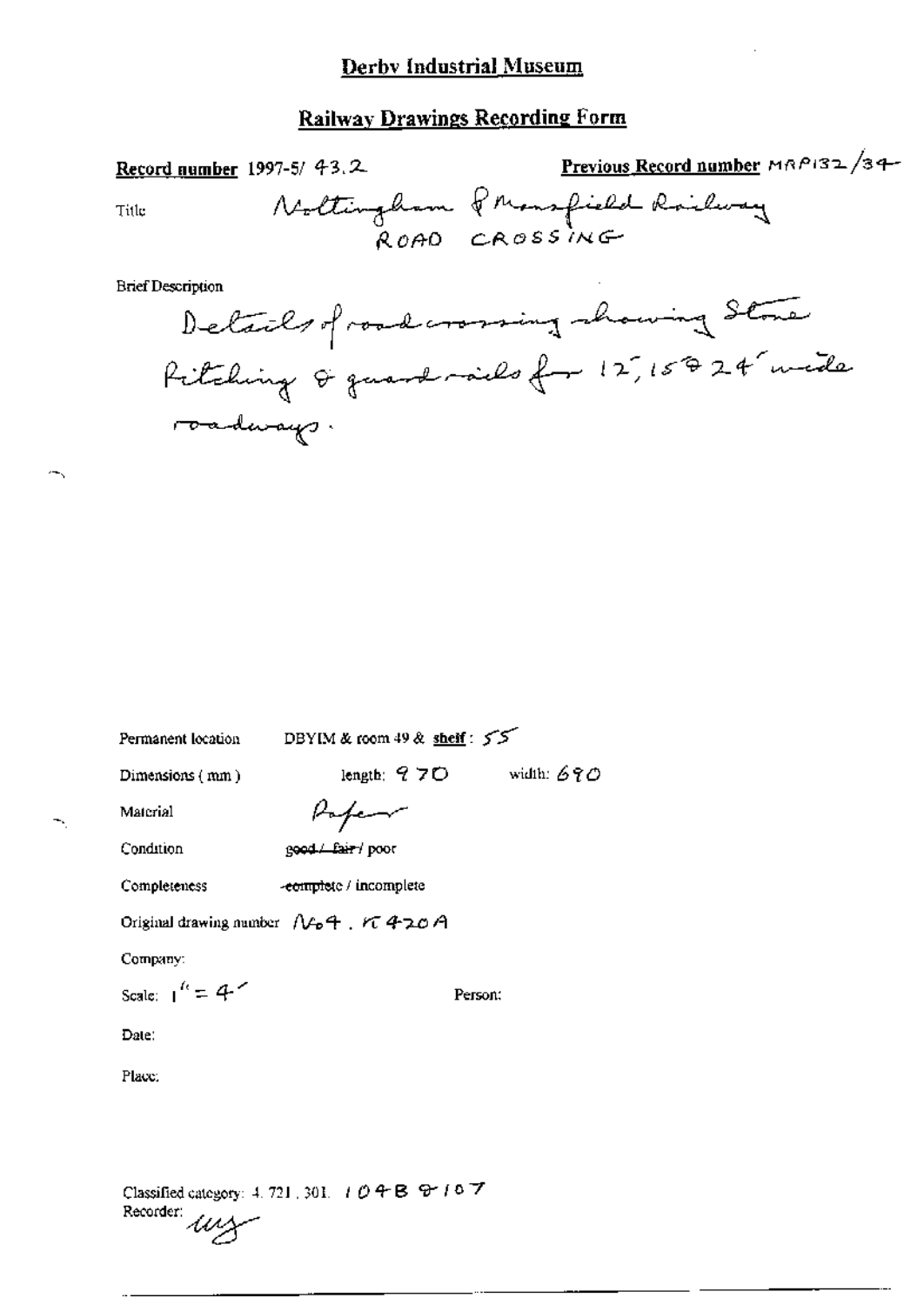### **Railway Drawings Recording Form**

Previous Record number MRP132/34 Record number 1997-5/4-3.3 Nottingham PMensfield Railway Title & CROSSING GATES **Brief Description** General details of crossing gates for Public Roads and Furnfike Roads, also<br>Wisket gate

Permanent location

DBYIM & room 49 & shelf: 55

Dimensions (mm)

length:  $970$  width:  $690$ 

Person:

Paper

good./ fait / poor

Condition

Material

complete / incomplete Completeness

Original drawing number K 420A

Company:

Scale:  $1^{h}$ =2<sup>2</sup> ferrent

Place:

Classified category, 4, 721, 301,  $l \oplus 4R \oplus l \oplus 7$ Recorder:

eviş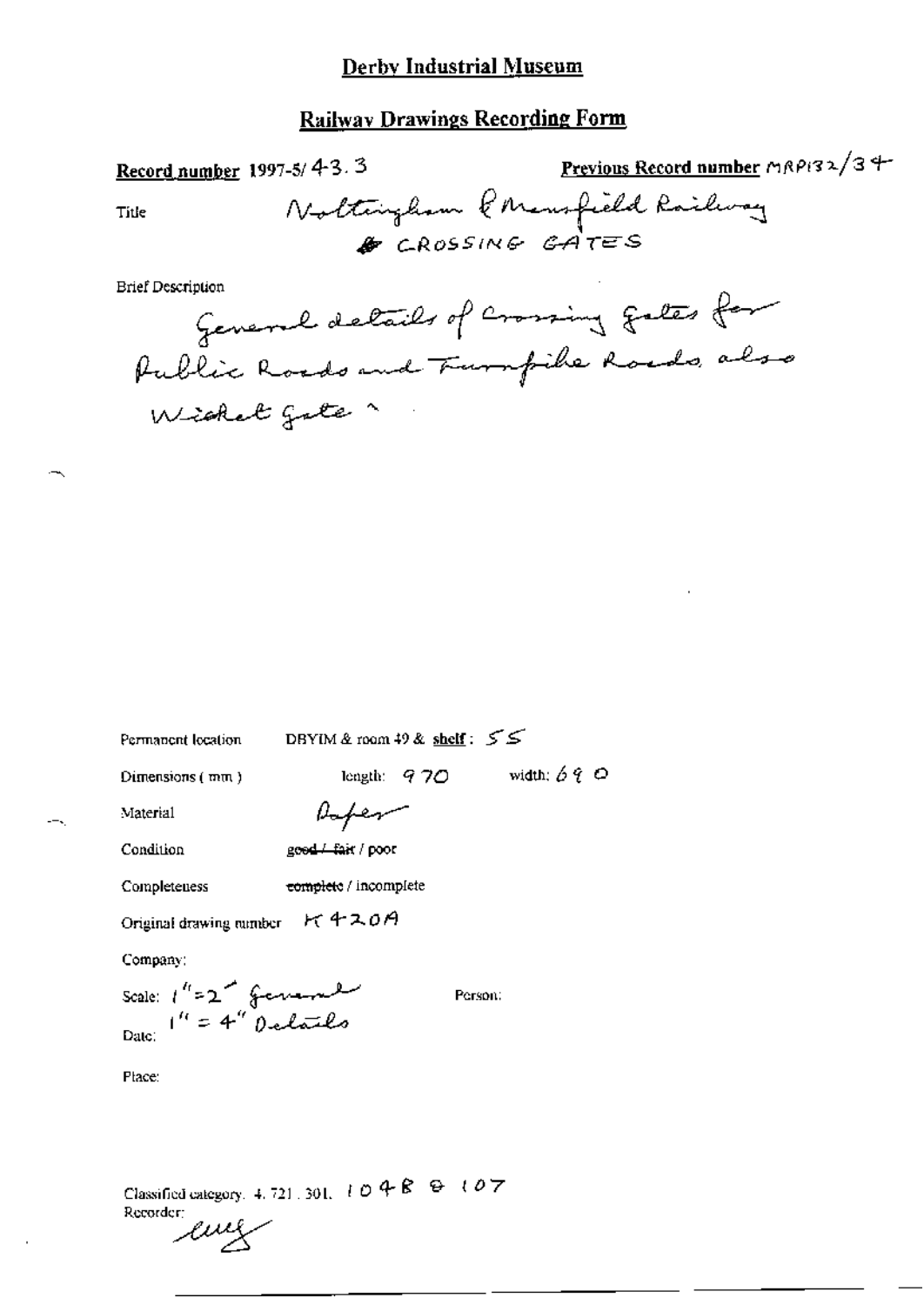### **Railway Drawings Recording Form**

| Record number 1997-5/4-3.4-             | <b>Previous Record number</b> MRP132/3+ |
|-----------------------------------------|-----------------------------------------|
| Nottingham P Mansfield Railway<br>Title |                                         |
|                                         |                                         |
| <b>Brief Description</b>                |                                         |
| Detail of Road Gate & Wichel Gate       |                                         |
| for 15 wide road.                       |                                         |

Permanent location

DBYIM & room 49 & shelf:  $55$ 

Dimensions (mm)

length:  $660$  width:  $500$ 

Material

Paper

good / fair+poor

Condition

Completeness

complete / incomplete

Original drawing number  $N \cdot b$ ,  $K + 20A$ 

Company:

Scale:  $\binom{n}{2}$ 

Person:

Date:

Place.

Classified category: 4, 721, 301, [[O] 4-B [[Q] (6] 7 Recorder: wey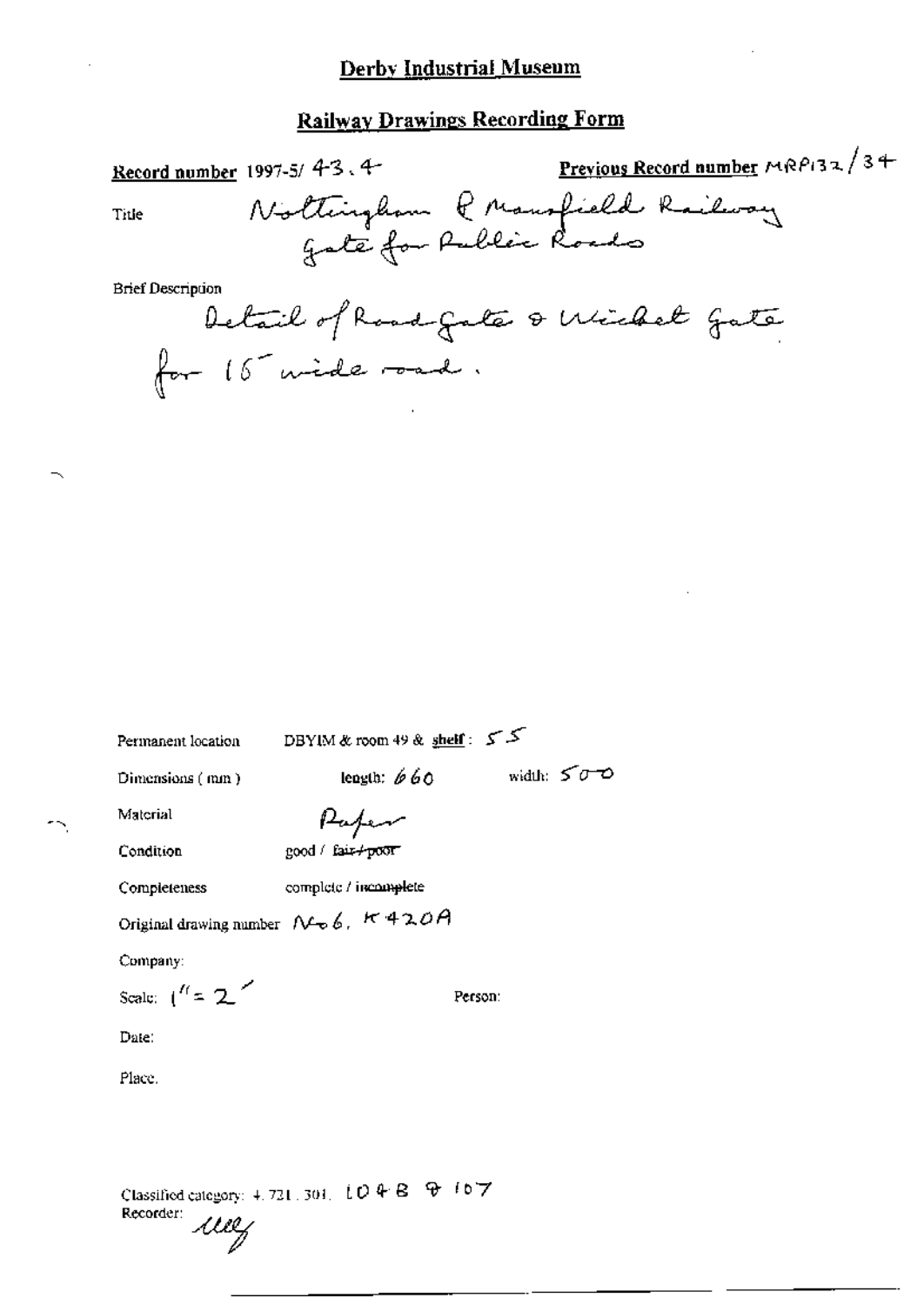### **Railway Drawings Recording Form**

 $657.6$ Record number 1997-5/ 6-75-6

Previous Record number 19RP132/737

Title

CROSSING - HIGHBURY VALE

**Brief Description** 

Plan showing 15" could immpife sever passing under MR advancing a 12" sainer

| Permanent location      | DBYIM & room 49 & shelf: $90$  |               |
|-------------------------|--------------------------------|---------------|
| Dimensions (mun.)       | length: $365$                  | width: $2.75$ |
| Material                | Tracy Parferson folice         |               |
| Condition               | good / f <del>air / poor</del> |               |
| Completeness            | complete / incomplete          |               |
| Original drawing number |                                |               |
| Company:                |                                |               |
| Scale: $1^H = 66$ FET T |                                | Person:       |
| Date: $27$ here $18.78$ |                                |               |
| Place:                  |                                |               |
|                         |                                |               |
|                         |                                |               |

Classified category 4.721.301.104B<br>Recorder:  $\mu \mu \mu$   $\mu$   $\mu$   $\mu$   $\mu$   $\mu$   $\mu$   $\alpha$   $\beta$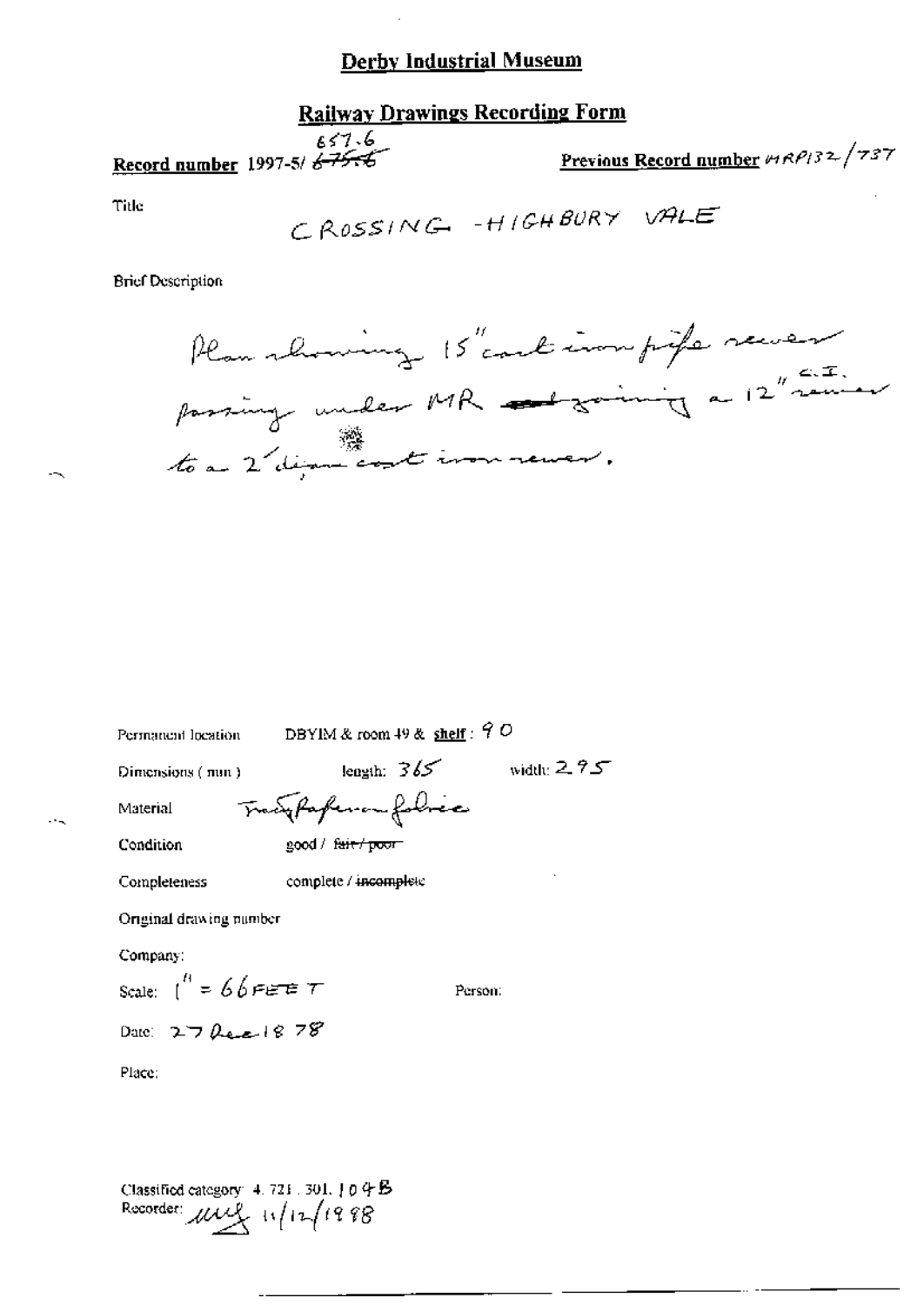# **Railway Drawings Recording Form**

Previous Record number  $A \wedge B$  132/737

**Title** 

CROSSING NEAR BOBBERS MILL

Brief Description



width:  $230$ 

Permanent location

DBYIM & room 49 & shelf: 90

Dimensions (mm)

length: 2.70

Material

Condition

Trentfollowing folice good / fair / pow

complete / incomplete Completeness

Original drawing number

Company:

Scale:  $\frac{1}{2}$  66 FEET

Person:

Date:  $27 \theta = 1878$ 

Place:

Classified category: 4, 721, 301, 1004B Recorder:  $\mu_{\ell}$  + 12/12/1998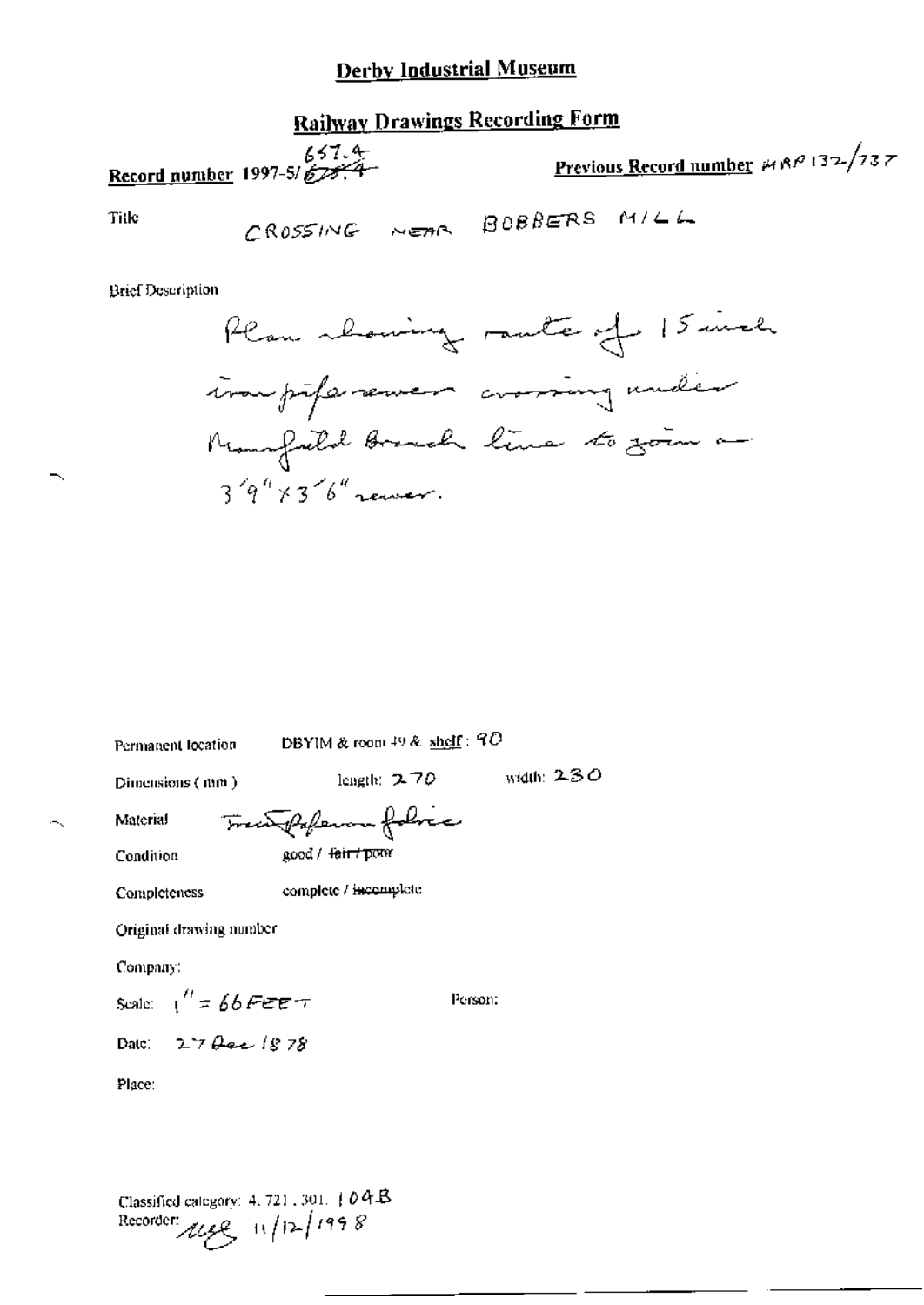### **Railway Drawings Recording Form**

Previous Record number HRP132/737 Record number 1997-5/ 657.3 CROSSING - LINCOLN STREET Title

**Brief Description** 

Plan channing meta of 3'x2' sever under Lücken Steel opining in front of level crossing hatween Southwork & David Love/ Lunch Street.

| Permanent location                             | DBYIM & room 49 & shelf: $90$ |              |  |
|------------------------------------------------|-------------------------------|--------------|--|
| Dimensions (mm)                                | length: $2.60$                | width: $210$ |  |
| Material                                       | Tracy Arfeman falsace         |              |  |
| Condition                                      | good / lait / poor            |              |  |
| Completencss                                   | complete / incomplete         |              |  |
| Original drawing number                        |                               |              |  |
| Company:                                       |                               |              |  |
| Scale: $\int_{-\infty}^{\infty} 50$ Fee $\tau$ | Person:                       |              |  |
| Date: $27 \, \mu c$ 1878                       |                               |              |  |
| Place:                                         |                               |              |  |
|                                                |                               |              |  |
|                                                |                               |              |  |
|                                                | $\cdot$ - $\cdot$ - $\Omega$  |              |  |

Classified category:  $4.721.391.104-15$ Recorder:  $\mu$ ute  $11/12/198$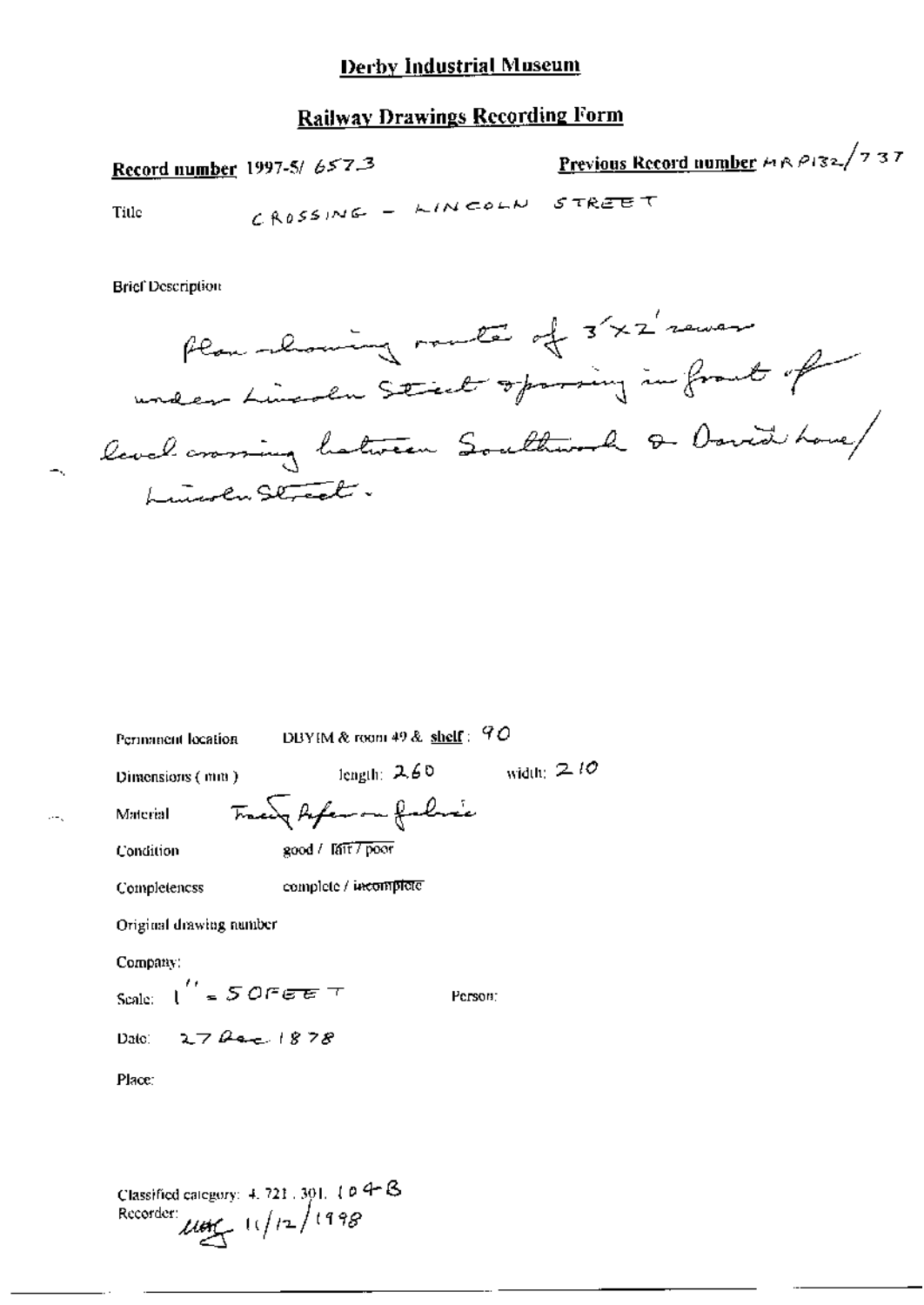Previous Record number MRP132/737 Record number 1997-5/ 657.2

ALFRETON ROAD

**Brief Description** 

Title

 $\blacksquare$ 

Plan bouning rante of 46"x 3' remer crossing under MR adgressed to level evening

| DBYIM & room 49 & shelf: $Q$ O<br>Permanent location |                                   |              |  |
|------------------------------------------------------|-----------------------------------|--------------|--|
| length: $260$<br>Dimensions (mm)                     |                                   | width: $205$ |  |
| maghter on follow<br>Material                        |                                   |              |  |
| Condition                                            | $good /$ fair $+$ prunt           |              |  |
| Completeness                                         | complete / i <del>ncomplete</del> |              |  |
| Original drawing number                              |                                   |              |  |
| Company:                                             |                                   |              |  |
| Scale: $\int_{0}^{t_1}$ = S OFEE $\tau$              |                                   | Person:      |  |
| Date: $20$ Rear $1878$                               |                                   |              |  |
| Place:                                               |                                   |              |  |
|                                                      |                                   |              |  |
|                                                      |                                   |              |  |

Classified category: 4, 721, 301,  $\int \theta \, 4B$ Recorder:  $\mu$   $\mu$   $\mu$   $\frac{1}{2}$  (228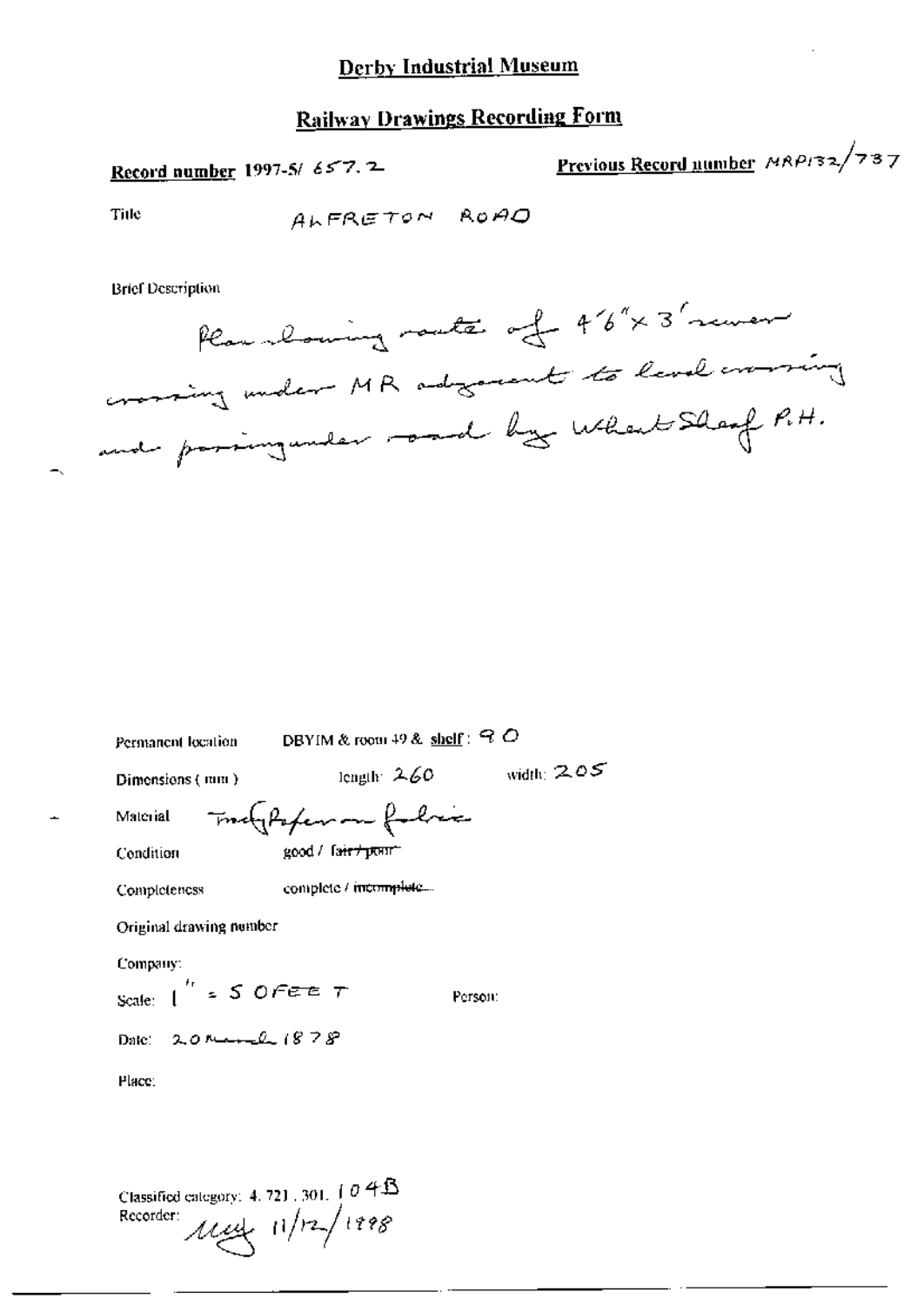# **Railway Drawings Recording Form**

# Record number 1997-5/406

Previous Record number HRP132/450

Title

 $\sim$   $\sim$ 

**Brief Description** 

| DBYIM & room 49 & $\frac{\text{sheif}}{2}$ : 76<br>Permanent location |
|-----------------------------------------------------------------------|
| width: $4/5$<br>length: $2082$<br>Dimensions (mm)                     |
| Tracing followe<br>Material                                           |
| good / fair / poor<br>Condition                                       |
| complete / incomplete<br>Completeness                                 |
| 1519<br>Original drawing number Q 10.54                               |
| Company: $M$ $R$                                                      |
| Scale: $1'' = 41.66$ FEET<br>Person:                                  |
| Date: March 1894                                                      |
| Place:                                                                |
| سيستكرمهما                                                            |
| $\mathbf{L}$ $\mathbf{A}$ $\mathbf{A}$                                |

Classified category:  $4.721,301$   $\bigoplus$   $104$   $\bigoplus$ Recorder:  $\mu x$  24/2/98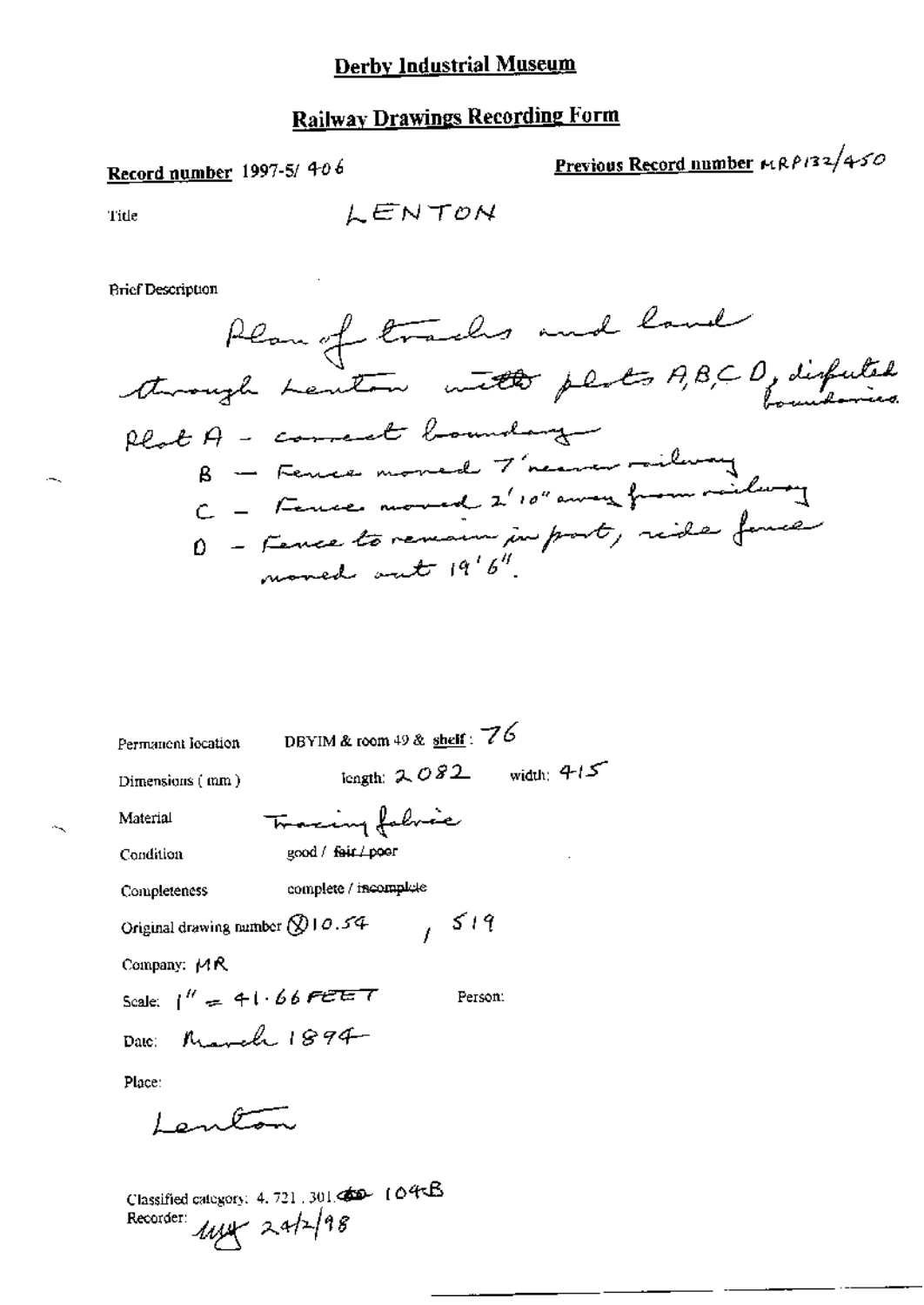# **Railway Drawings Recording Form**

Record number 1997-5/190.

Previous Record number HAP132/197

Title

Lenton North Junction

**Brief Description** 



Permanent location DBYIM & room 49 & shelf :  $6\overline{3}$ 

Dimensions (mm)

length:  $430$  width:  $285$ 

Material

Peper on folose  $good / f<sub>air</sub> + p<sub>W</sub>$ 

Condition

complete / incomplete Completeness

Original drawing number  $3130/820$  213

Company: MR

Scale:  $1''$  = 2 FEET Person:

Date: 13 March 1876

Place:

Lenton N Jem

Classified category: 4, 721, 301.  $\overrightarrow{9}$  (  $\overrightarrow{O}$  +  $\overrightarrow{6}$ Recorder:  $1144$  $(7.10.97)$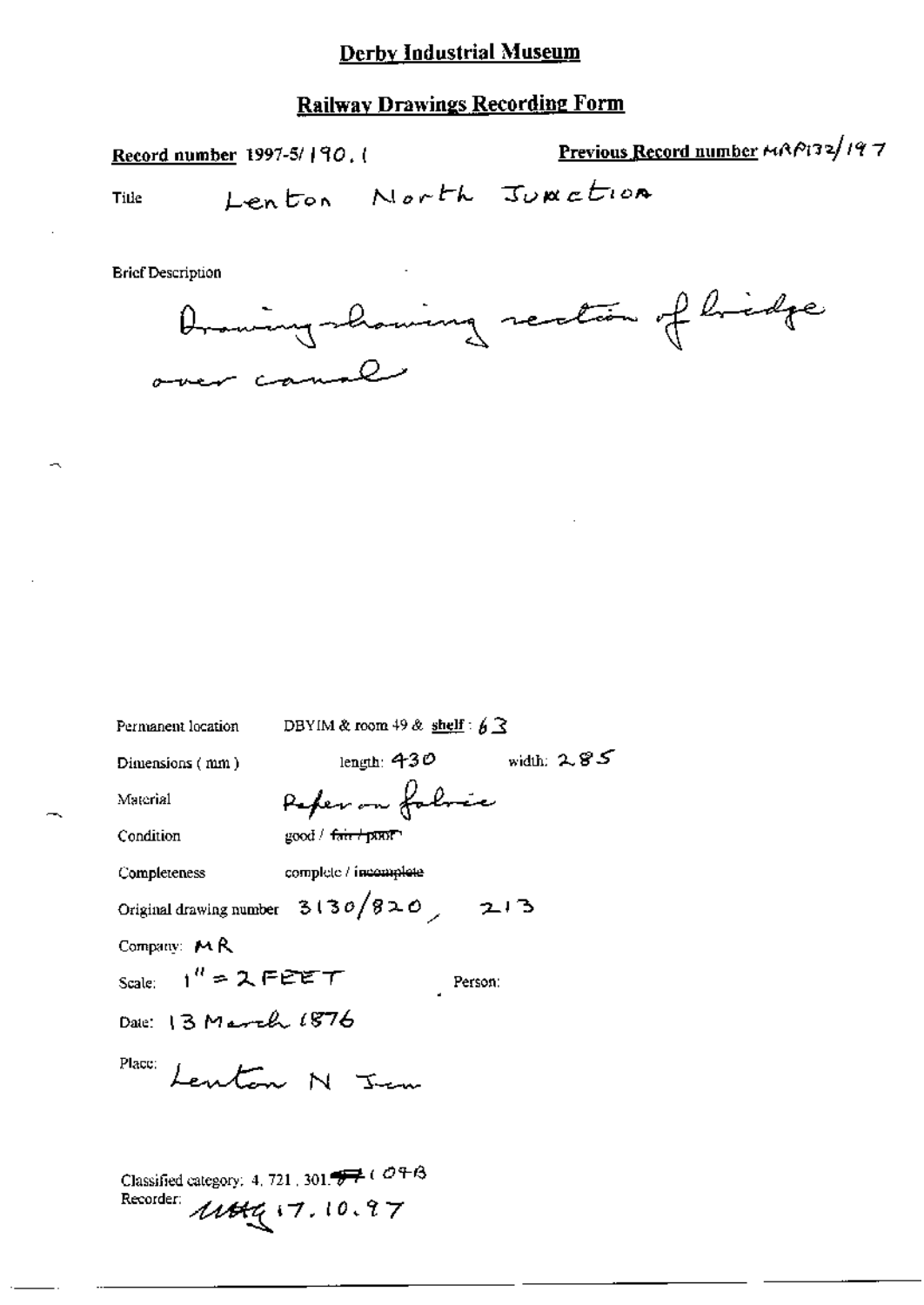### **Railway Drawings Recording Form**

Record number 1997-5/190.2

Previous Record number MRP 132/197

Title

**Brief Description** 

传表我 Elevation drawing rhowing bridge piers with foundations [ piles ? ] and superstructure of cartinan columns [?] and cross having.

| Permanent location DBYIM & room 49 & shelf : $\oint$ 3 |                                              |  |
|--------------------------------------------------------|----------------------------------------------|--|
| Dimensions (mm)                                        | length: $50$ width: $580$                    |  |
| Material                                               | Fracing paper                                |  |
| Condition                                              |                                              |  |
| Completeness                                           | complete / incomplete                        |  |
|                                                        | Original drawing number $3.30 / 20$ , $21.3$ |  |
| Company: $\mu$ , $\beta$                               |                                              |  |
| Scale: -                                               | Person:                                      |  |
| Date: $-$                                              |                                              |  |
| Place: Lautan N Jan                                    |                                              |  |
|                                                        |                                              |  |

Classified category: 4, 721, 301. 多子 / 〇 午 6 Recorder:  $200 - 17.10 - 97$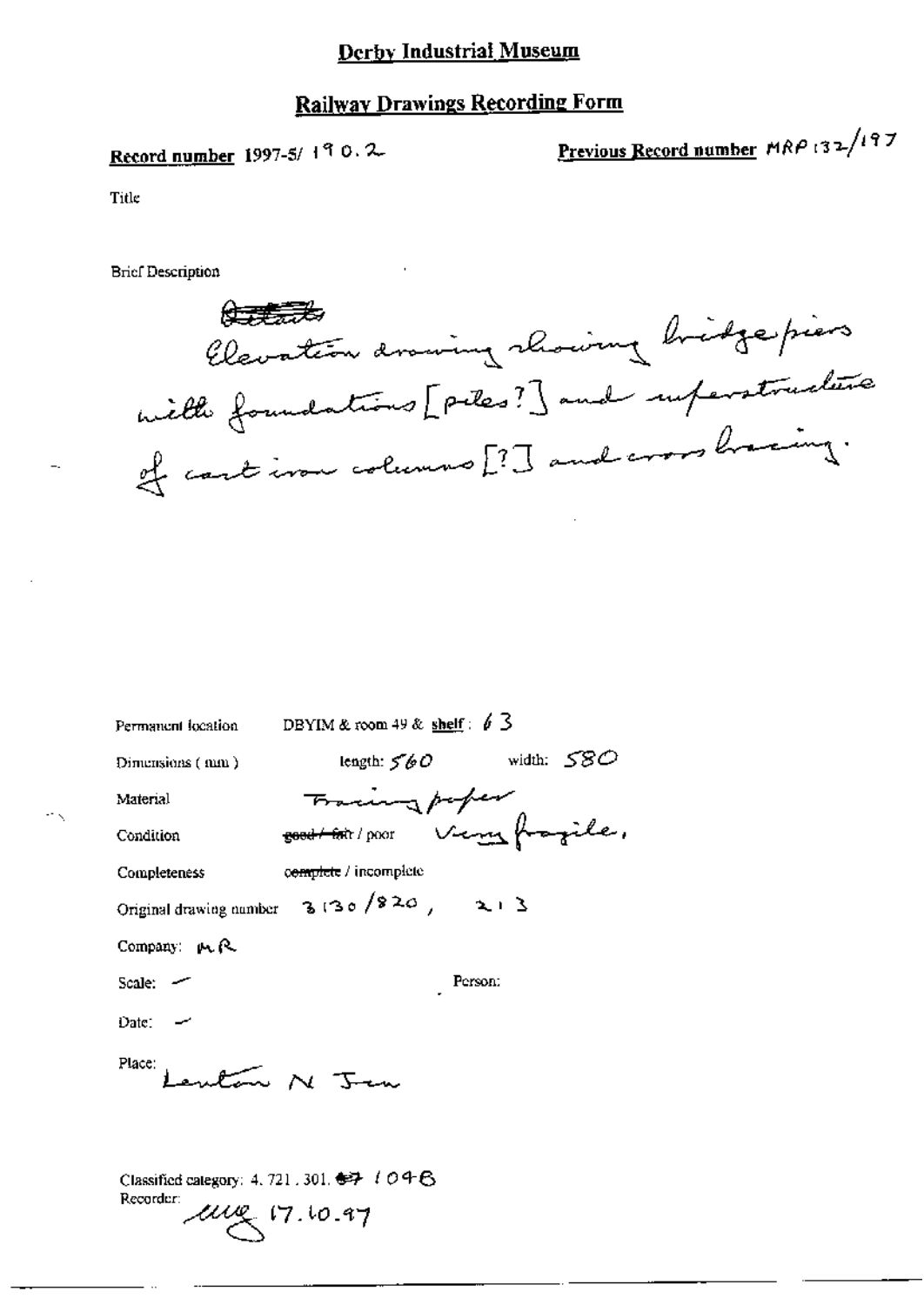#### **Railway Drawings Recording Form**

Record number 1997-5/  $668.3$ 

Previous Record number  $MRP$  132/749

Title

**Brief Description** 

How rhowing proposed route will dir. boundaries, roads & untercourses, field bandaires.<br>from herton station to Radfords station.

Permanent location

DBYIM & room 49 & shelf:  $7 l$ 

Person:

Dimensions (mm)

length:  $680$  width: 230 Poplar

complete / incomplete

Condition

Material

-good / fair / peer

Completeness

Original drawing number

Company: MR-

Scale:  $\sum_{i=1}^n 1^{i} = 2$  cHAINS

Date:

Place:

Lenton - Radford

Classified category:  $4.721.301.7045$ Recorder.

 $\mu_{\text{MC}}$   $s/1/1999$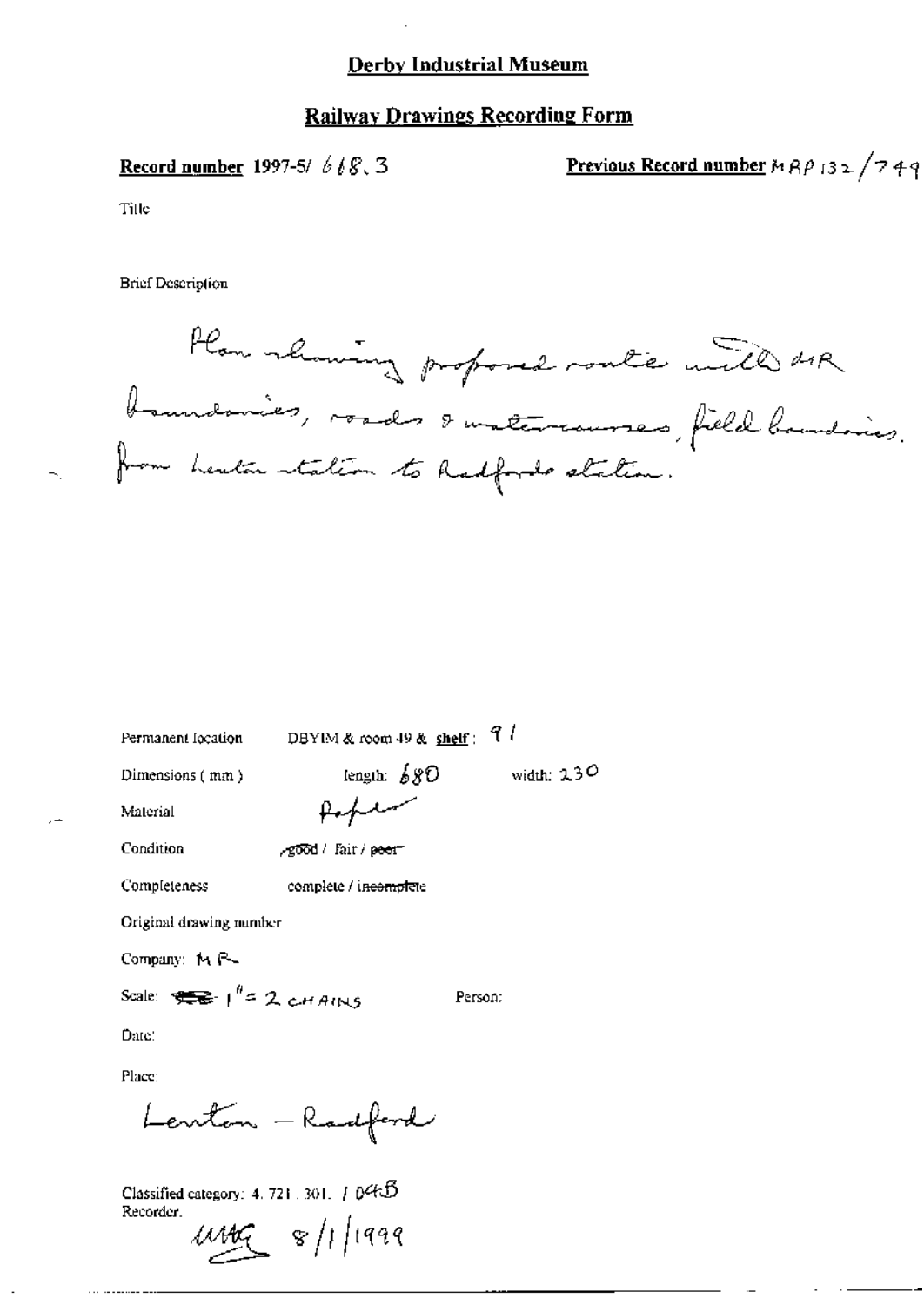# **Railway Drawings Recording Form**

Record number 1997-5/776

Previous Record number HRP132/863

Title

 $\mathcal{D}_{\mathcal{A}}$ 

∸,

LENTON

**Brief Description** 

Plan of part of Nattingham - Mansfield route felincen Shermin Road & Charch Street with boundary on cart ride marked  $\leq$ od chain.

| Permanent location                    | DBYIM & room 49 $\&$ shelf: $97$ |
|---------------------------------------|----------------------------------|
| Dimensions (mm)                       | width: $375$<br>length: $525$    |
| Material                              | Paper on fabric                  |
| Condition                             | good / -fair + poor              |
| Completeness                          | complete / incomplete-           |
| Original drawing number $47\sqrt{11}$ | ,350                             |
| Company: MR                           |                                  |
| Scale: $\int_{a}^{b} f(x) \, dx$      | Person.                          |
| Date:                                 |                                  |
| Place:                                |                                  |
| Lentan                                |                                  |

Classified category: 4, 721 , 301,  $\downarrow$  O 4  $\upbeta$ Recorder:<br> $\mathcal{U}\mathcal{U}\mathcal{U}$  2-6-1999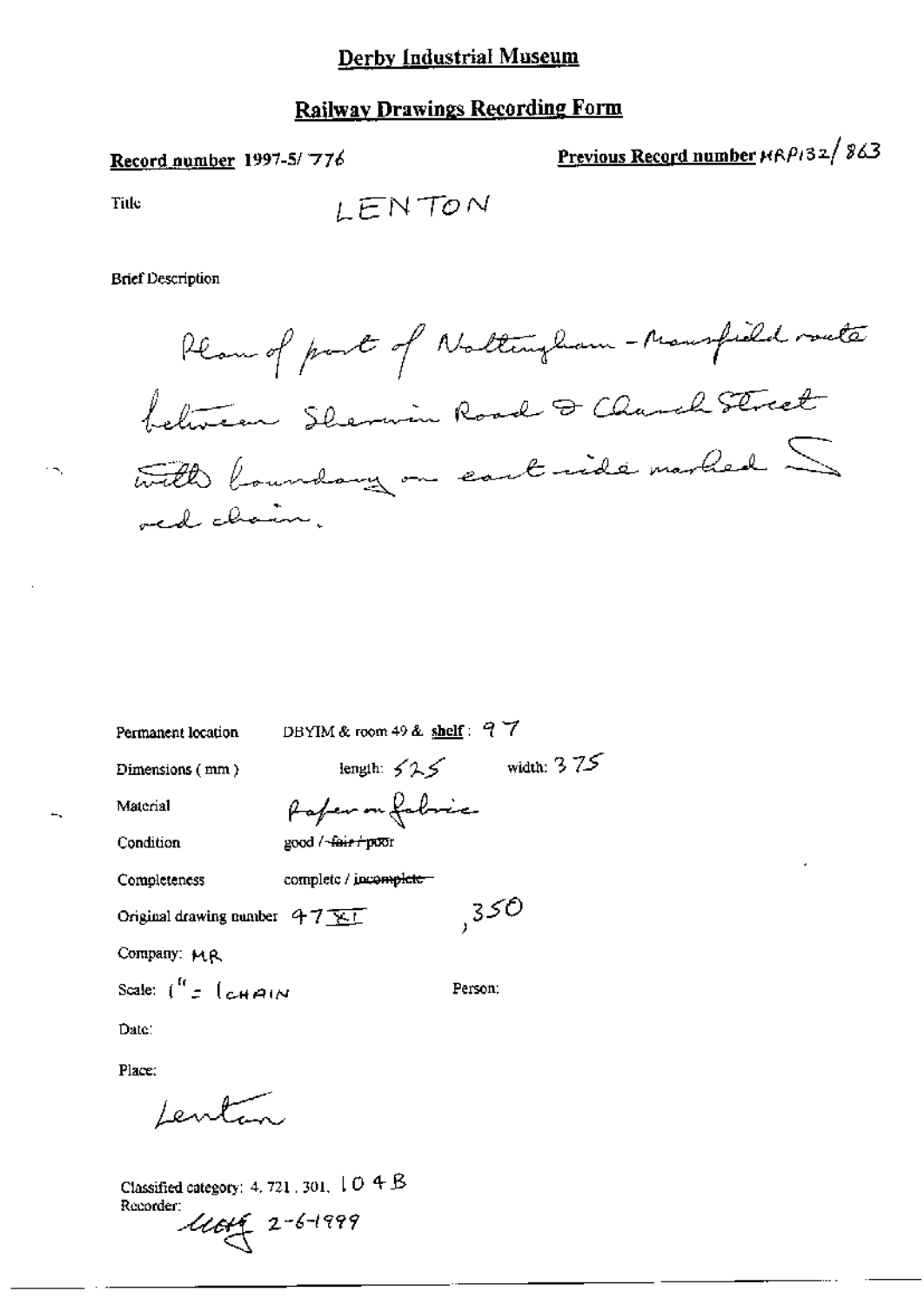### **Railway Drawings Recording Form**

Record number 1997-5/ $|2-1$ ,  $|-2$ 

Previous Record number MRP132/123

Title

COUNTY OF NOTTIMEHAM

**Brief Description** 

REau of tradus, bundles and structure  
\nwell to determine from Roofford

\nStation for a *fp*-space 
$$
\frac{3}{4}
$$
 mile

\nProporal change to access to *terdations*

\nbranched change to access to *terdations*

\nParish of Radford and Leubon

Δ

$$
(997-5)(21.2 - Lol.2)
$$

Permanent location

DBYIM & toom 49 & shelf :  $60$ 

Dimensions  $(\text{mm})$ 

length:  $2260$  width:  $995$ 

Material

good / fair / poor

Completeness

Condition

complete / incomplete -

Pafer on fabric

Original drawing number

Company: MR

Scale:  $\int_0^H f(x) \, dx$ 

Person 9 White

Date:  $\mathcal{L}_{\text{eff}}$  1879

Place: Radford Station

Classified category: 4, 721, 301,  $\iff$  (  $0.4 - \beta$ Recorder: 1100  $-q$  $/7$  /۹7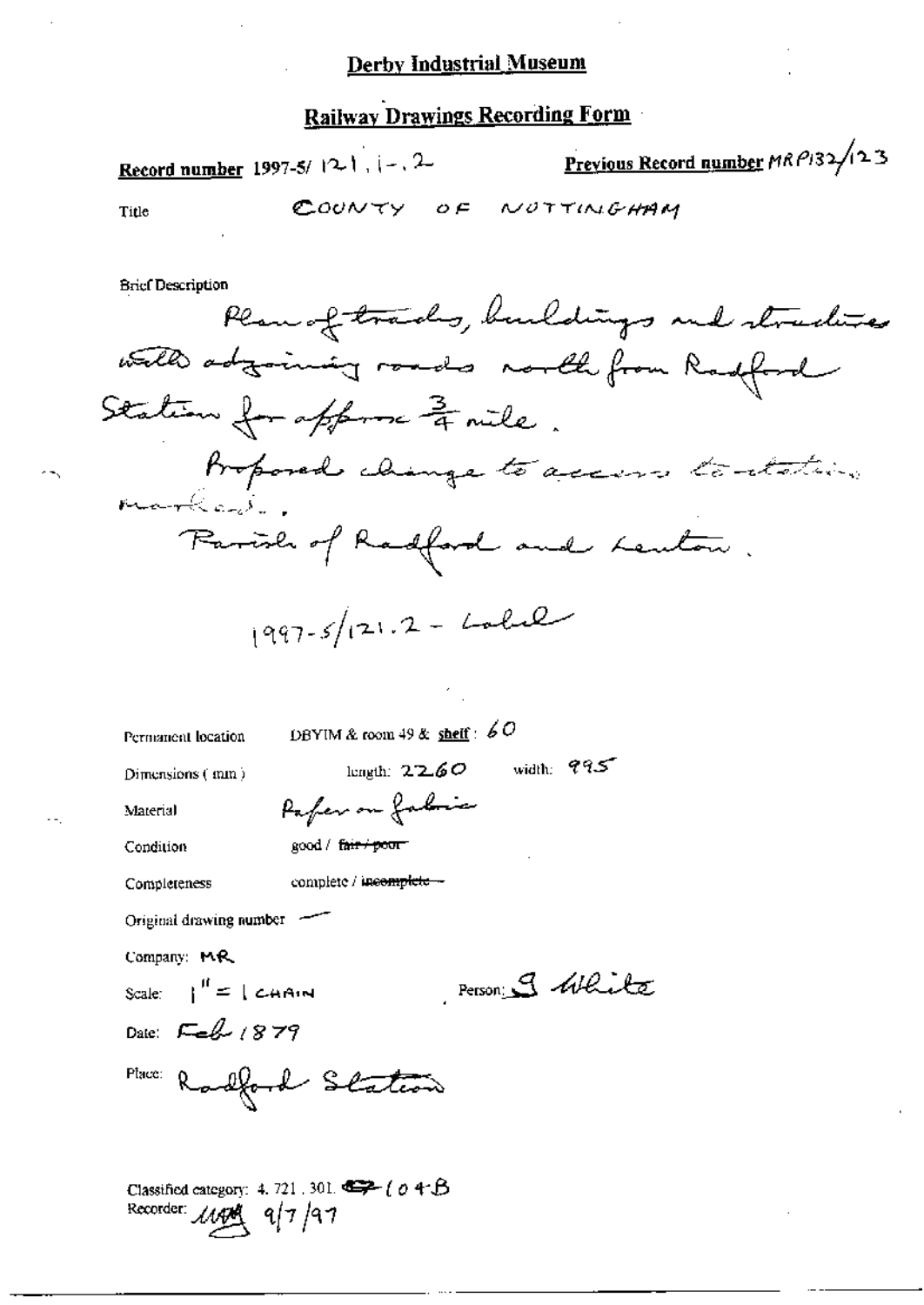# **Railway Drawings Recording Form**

Previous Record number MRPBL/737 Record number 1997-5/657.1 RADFORD MARSH ROAD Title

**Brief Description** 

Permanent location

Plan rhoming voute of 9 diameter rewer under thank Road where it crosses under Nottingham - Mansfield milway. Adjacent to River Lacre.

| Dimensions (mm)         | length: $310$         | width: $/8C$ |
|-------------------------|-----------------------|--------------|
| Material                | Trace Arfem on folice |              |
| Condition               | good / fair / pour    |              |
| Completeness            | complete / incomplete |              |
| Original drawing number |                       |              |
| Сотряцу:                |                       |              |
| Scale: $1'' = 50$ PEET  | Person:               |              |
| Date: 20 march 1878     |                       |              |
| Place:                  |                       |              |
| $\sim$                  |                       |              |

DBYIM & room 49 & shelf:  $\widehat{\mathcal{T}}$ O

Classified category: 4, 721, 301,  $104B$ Recorder:  $1044 + 11/121198$ 

Kadford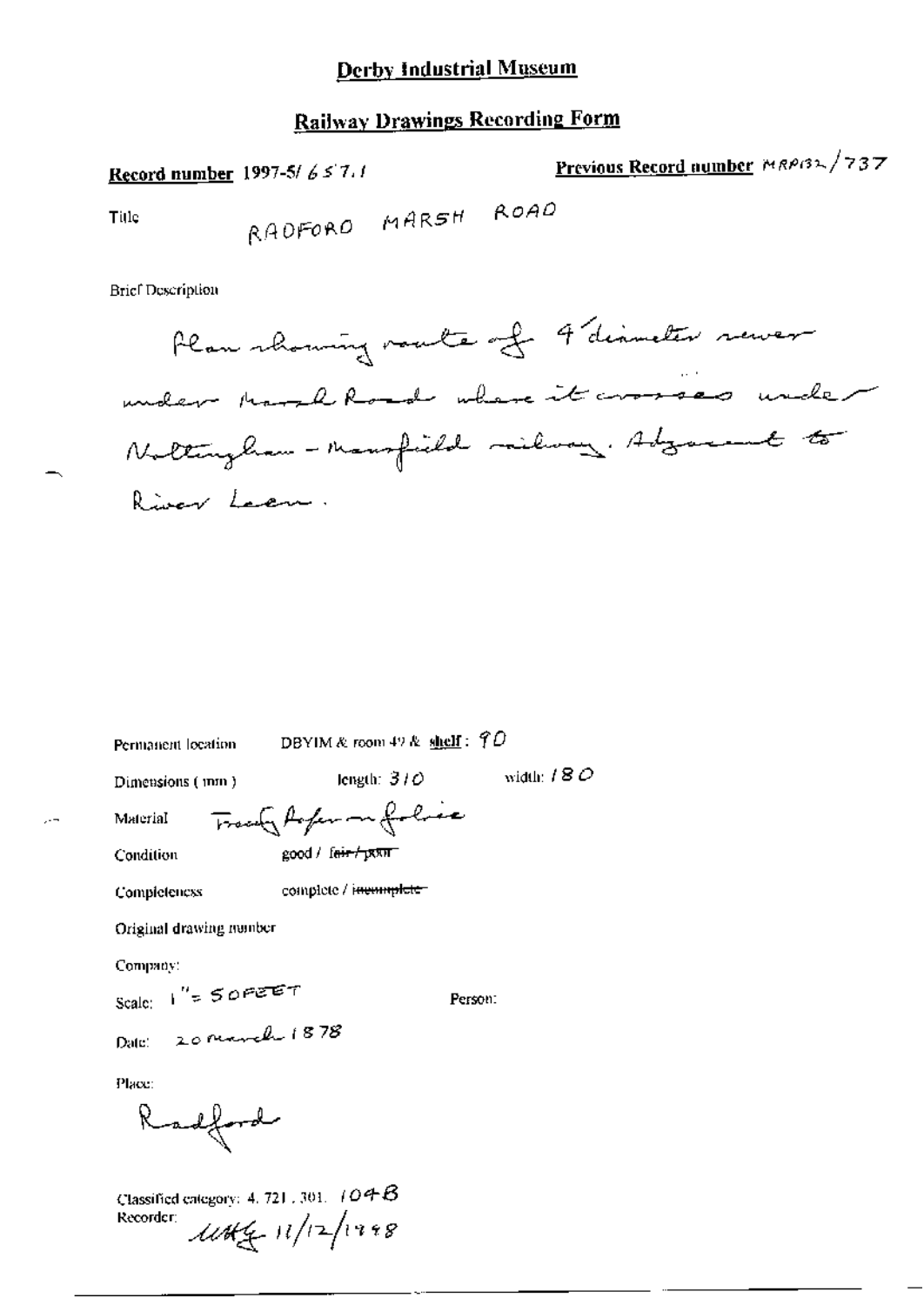### **Railway Drawings Recording Form**

Previous Record number MRP132/939 Record number 1997-5/854.3  $M$  R Ti⊔e NOTTINGHAM & MANSFIELD BRANCH Bridge over the intieu of Level Crossing RADFORD **Brief Description** 

Elevation, plan & sections of road bridge over MR at Radford. Marked Cancelled

| Permanent location                        | DBYIM & room $49$ & shelf: $(2, 4$ |                                      |
|-------------------------------------------|------------------------------------|--------------------------------------|
| Dimensions $(mn)$                         | length: $\mathcal{TSO}$            | width: $\mathcal{L} \in \mathcal{L}$ |
| Material                                  | Paper                              |                                      |
| Condition                                 | 医腹部注意的 大麦克里二                       |                                      |
| Completeness                              | complete / incomplete              |                                      |
| Original drawing number                   | , 221                              |                                      |
| Company: $M \triangle$                    |                                    |                                      |
| Scale: $45$ ( $^{\prime\prime}$ = 8 FEE T |                                    | Person:                              |

Date:

Place:

Radford

Classified category: 4, 721, 301,  $\frac{1}{6}$  H $\textcircled{\tiny{H}}$ Recorder  $\text{unit}$  27/8/1999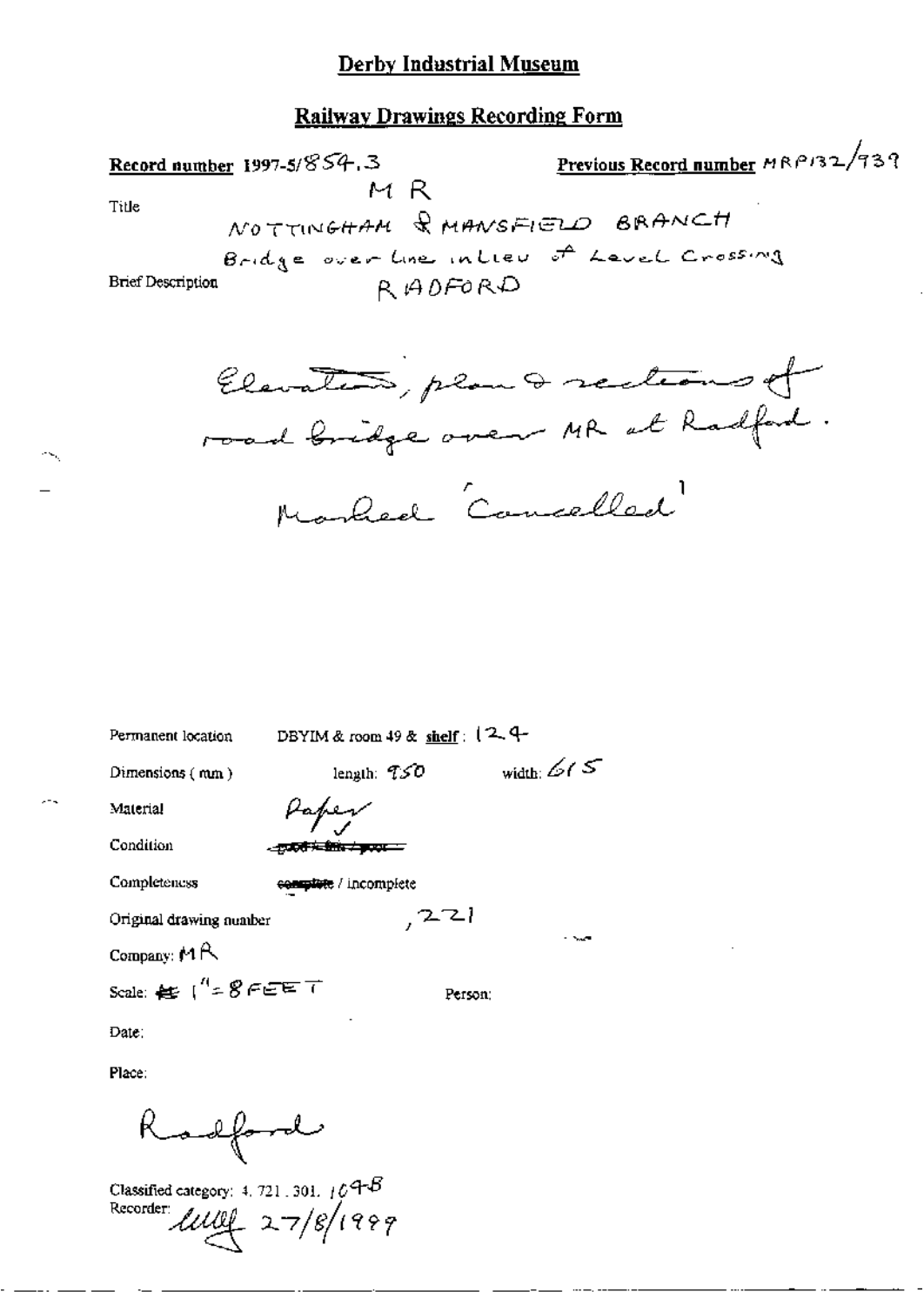| Record number $1997-5/50$ |                               | Previous Record number MRP132/43        |
|---------------------------|-------------------------------|-----------------------------------------|
| Title                     | このいんてイ                        | OF NOTTINGHAM                           |
|                           | Amishes of Basford (Balwell   |                                         |
| <b>Brief Description</b>  |                               |                                         |
|                           |                               | Plan of land boundary adgreeat to       |
|                           |                               | Nottingham and Mansfield line, north of |
|                           | overbridge correging GN live. |                                         |
|                           |                               | New boundary shown for addition of      |
|                           | Nottengham and Bennevey line. |                                         |
|                           |                               |                                         |
|                           |                               |                                         |
|                           |                               |                                         |
|                           |                               |                                         |

| Permanent location                              | DBYIM & room 49 & shelf: $56$        |
|-------------------------------------------------|--------------------------------------|
| Dimensions (mm)                                 | width: $2.9$ $\leq$<br>length: $430$ |
| Material                                        | Poper on clock                       |
| Condition                                       | good / fair/poor                     |
| Completeness                                    | complete / incomplete                |
| Original drawing number                         | 710<br>84                            |
| Company; MR                                     |                                      |
| Scale: $\int_0^R = 2 \cdot \mathcal{L} \cdot H$ | Person: $\mathcal{B}$ $\mathcal{W}$  |
| Date: May 6th, 1878                             |                                      |
| Place:                                          |                                      |

Barford Fen

 $\mathcal{L}^{\infty}$ 

Classified category: 4, 721, 301, 104B Recorder:

way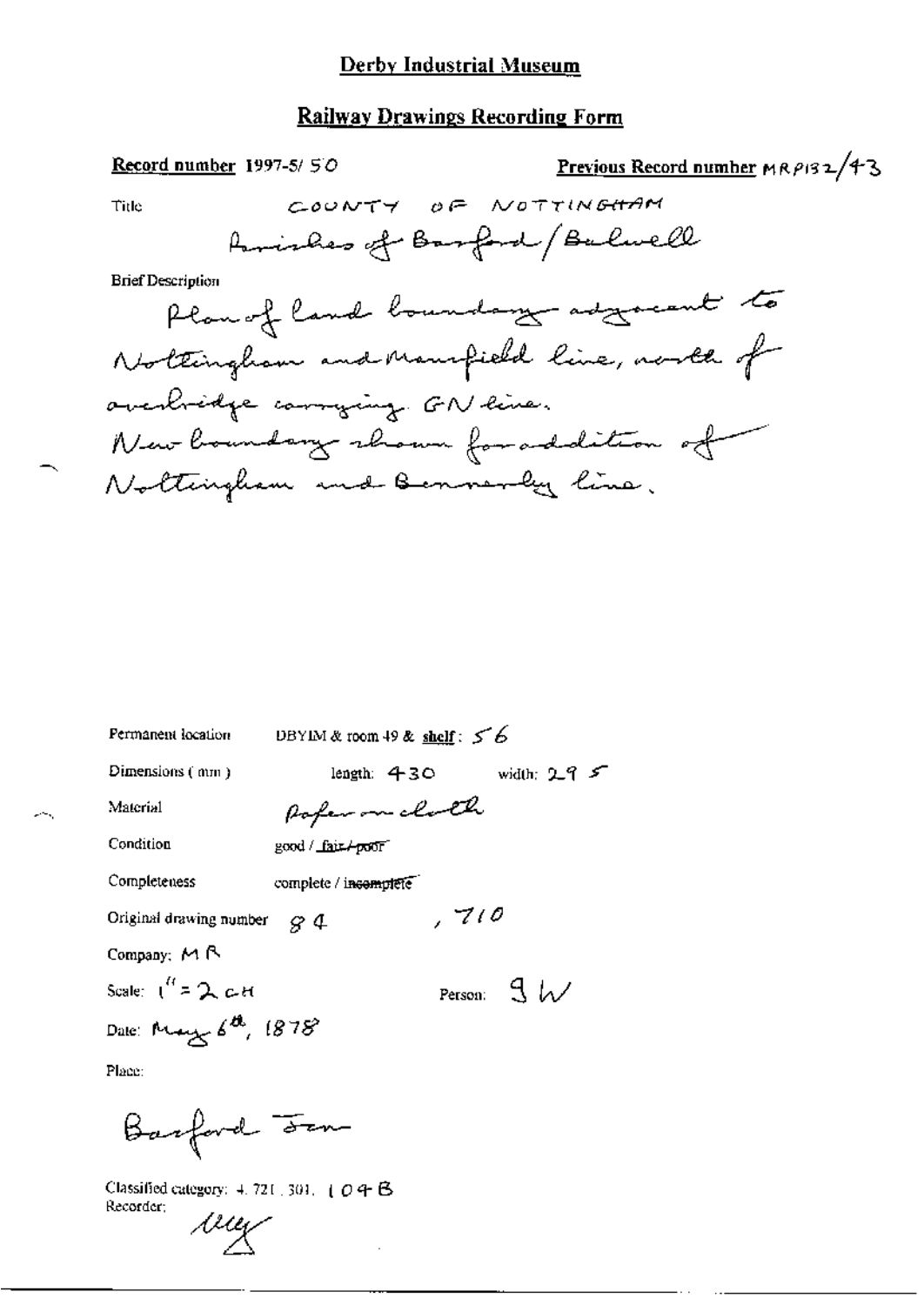#### **Railway Drawings Recording Form**

#### Record number 1997-5/1243

Previous Record number MAP132/810

Title

**Brief Description** 

Additional lands<br>Basford (Notts)

33 DBYIM & room \* & shelf:

length:

Dimensions (mm)

Permanent location

Material

Condition good / fair / poor

Completeness complete / incomplete

Original drawing number

Company:

Scale:

Person:

width:

Date:

Place:

Basford

Classified category: 4, 721, 301, 104 B Recorder:

mining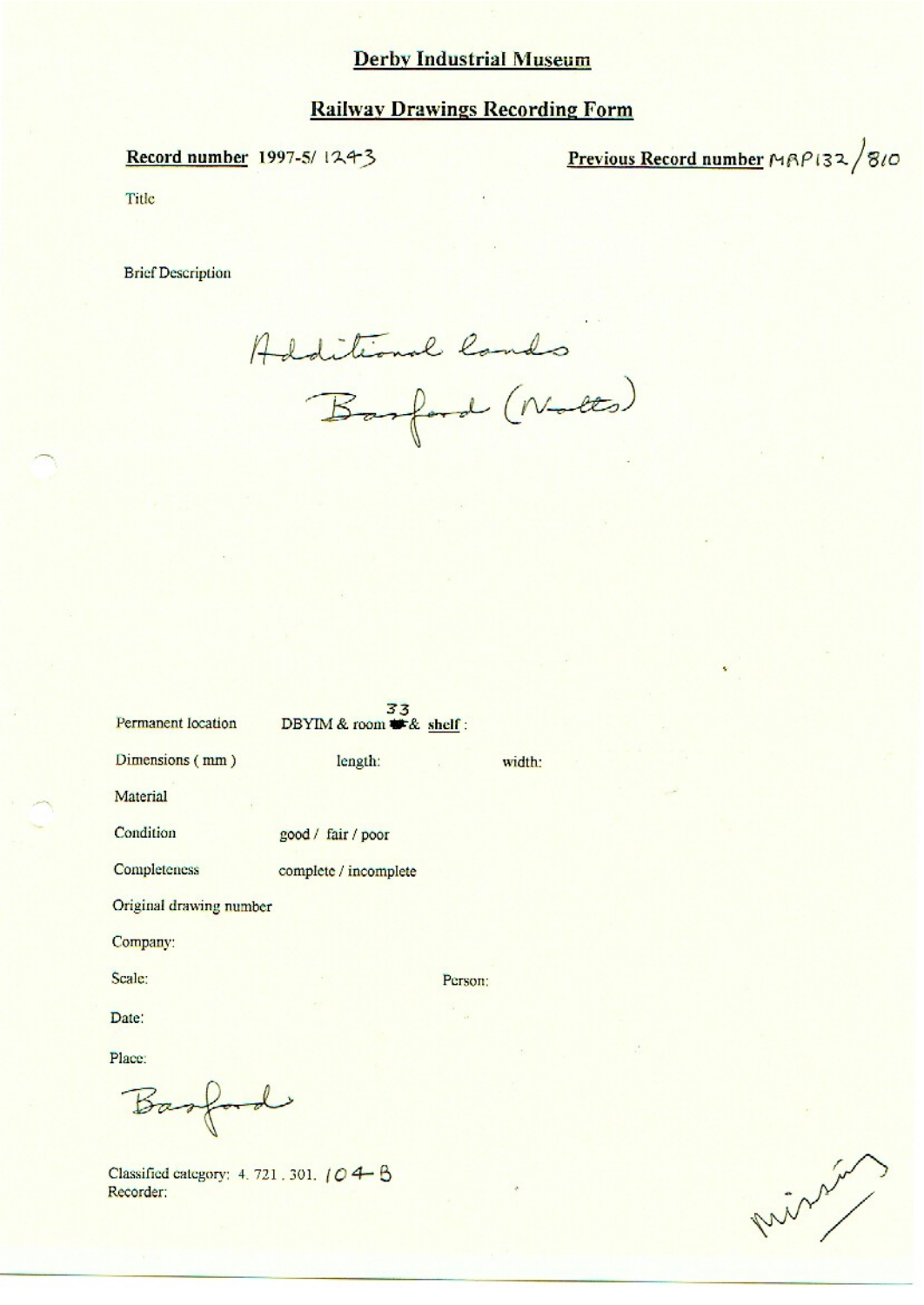#### **Record number 1997-5/1109.**

Previous Record number  $MAP/32/873$ 

Title

**Brief Description** 



| . . |  |
|-----|--|
|     |  |
|     |  |

Permanent location

DBYIM & room 49 & shelf:  $\iff$  0291  $\beta \rightarrow \text{S}8310$ 

Dimensions (mm)

length:  $2.2 \degree$  width:  $2.2 \degree$ 

Material

Tracing paper

Condition

Completeness

good/fair/poor

comptexe/incomplete post mission

Original drawing number

Company:

Scale:  $\int_{0}^{t} = \sum c H \theta t^{\alpha}$  $1878$ Date:

Person:

Place:

Basford

Classified category:  $4.721.301.104.6$ Recorder:  $\mu$  $\frac{1}{3}$  5/5/2000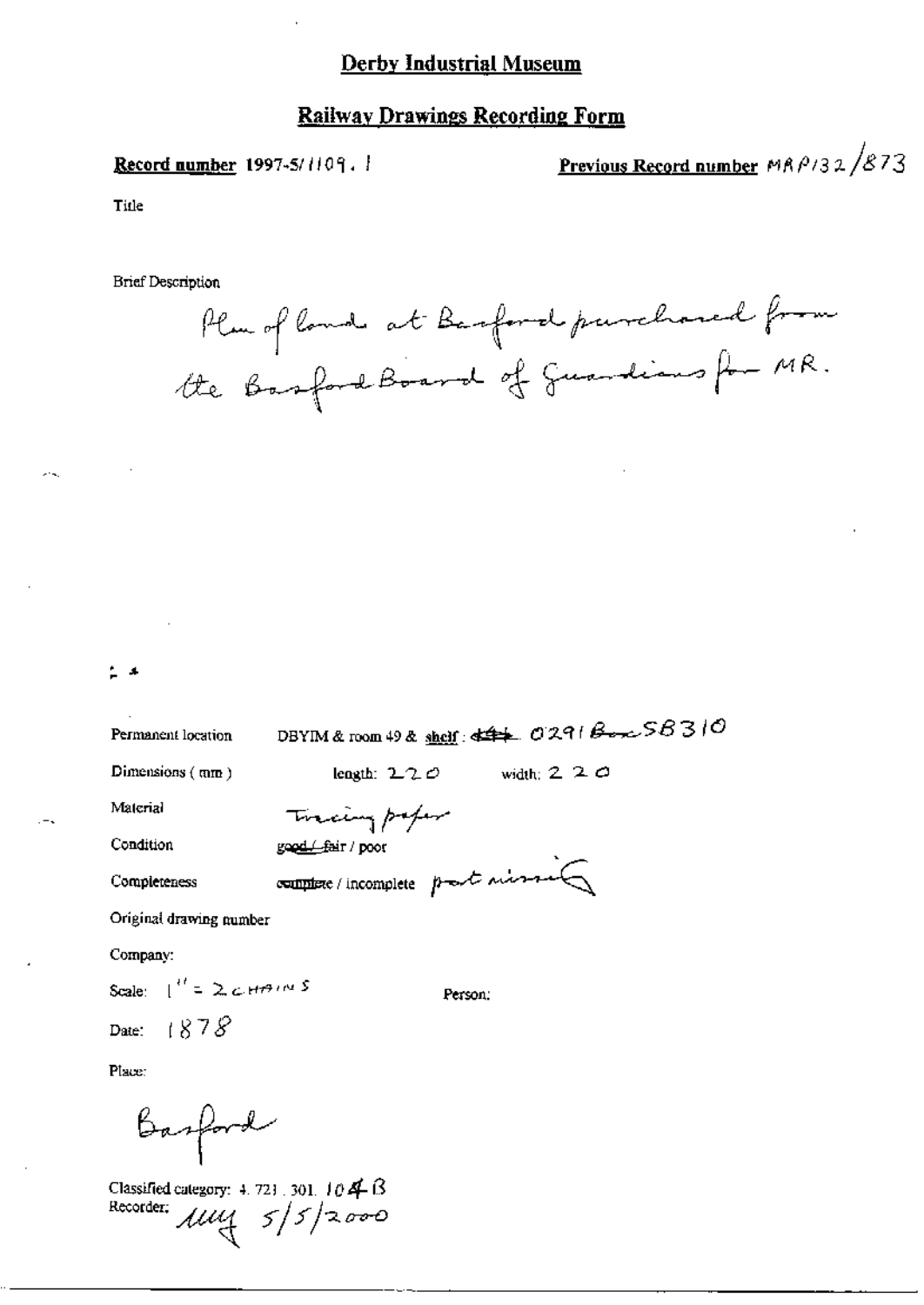### **Railway Drawings Recording Form**

#### Record number 1997-5/1109, 2

Previous Record number  $MRP(32/873)$ 

Title

**Brief Description** 

Note with land avec calculations.

Permanent location

# DBYIM & room  $49$  & shelf:  $291 - 0291$  Box  $58310$

width: 200

Dimensions (mm)

length:  $\sqrt{3}$  C Paper

Condition

Material

good / fair+poor

complete / incomplete

Completeness

Original drawing number

Company: MR

Scale:

Pérson:

Place:

Date:

Barbord

Classified category: 4.721.301.10  $\cancel{\frac{4}{5}}$   $\cancel{6}$ <br>Recorder:  $\cancel{5}$   $\cancel{2}$   $\cancel{0}$   $\cancel{0}$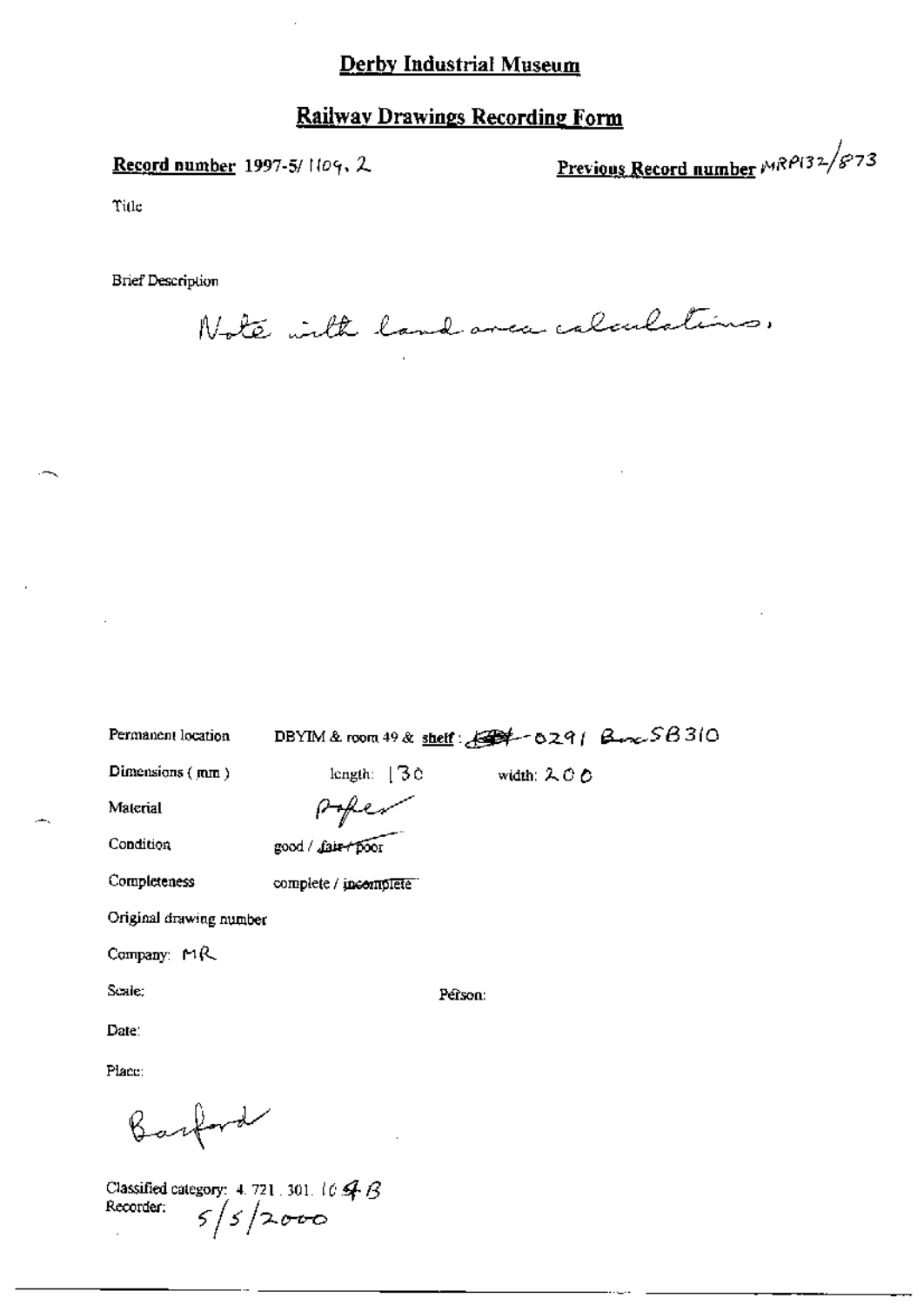#### **Railway Drawings Recording Form**

#### **Record number** 1997-5/ $(109.3)$

Previous Record number MRP132/873

Title

**Brief Description** 

Memo from Solacitos, Butters Parr, Nalto to gratten Eng, enclosing tracing [1997-5/1109,1] sufflied.

DBYIM & room 49 & shelf:  $\bigoplus$  29( $\bigoplus$   $\bigoplus$   $\bigoplus$  5B 310

Dimensions (mm)

Permanent location

length:  $255$  width:  $205$ 

Material

Paper

Condition

| good / fair / poor |  |
|--------------------|--|
|--------------------|--|

complete / incomplete

Completeness

Original drawing number

 $\overline{a}$ 

Company: MR

Scale:

Person:

Date: 917 point 1878

Place:

Barford

Classified category: 4-721.301. 104 B Recorder:  $\mu$ uy  $5/5/2000$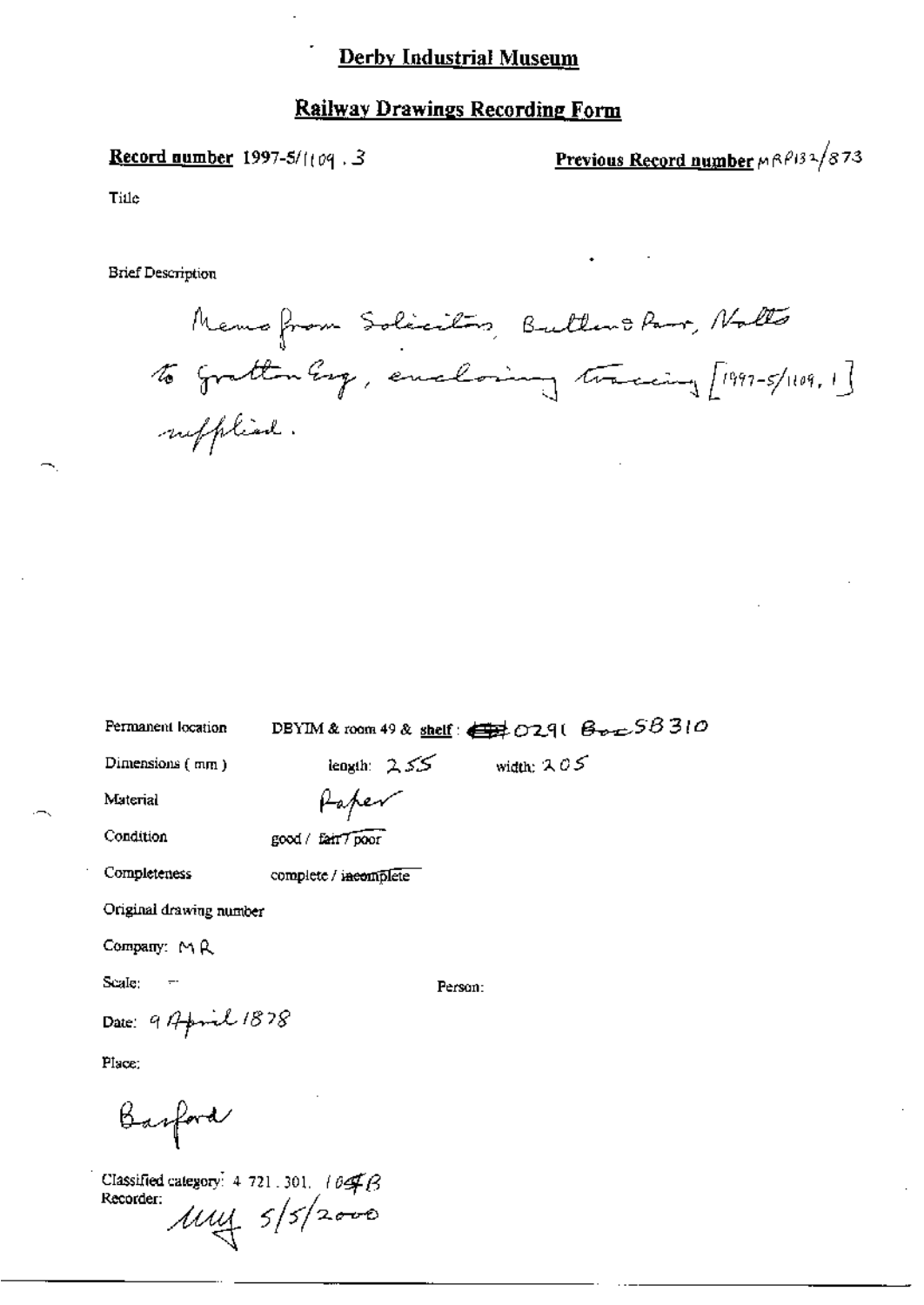Record number 1997-5/1109.4

<u>Previous Record number</u>  $M^{3/2}$ : 3 2 / 8 7 3

Title

**Brief Description** 

Newsfrom Solicitors, Bullind Papp, Notte to Gratton leg, forther commenters.

Permanent location

DBYIM & room 49 & shelf:  $\bigoplus f \circ 291$   $B_{\text{max}}$   $58310$ 

length:  $2.25$  width:  $2.05$ 

Dimensions (mm)

Material

Condition

good / .fair / poor

Poper

Completeness

complete / incomplete

Original drawing number

Company:

Scale:

Date: 7 June 1878

Place:

Basford

Classified category: 4. 721 . 301. / 04 B  $\mu$ uy  $s/s/2000$ Recorder:

Person: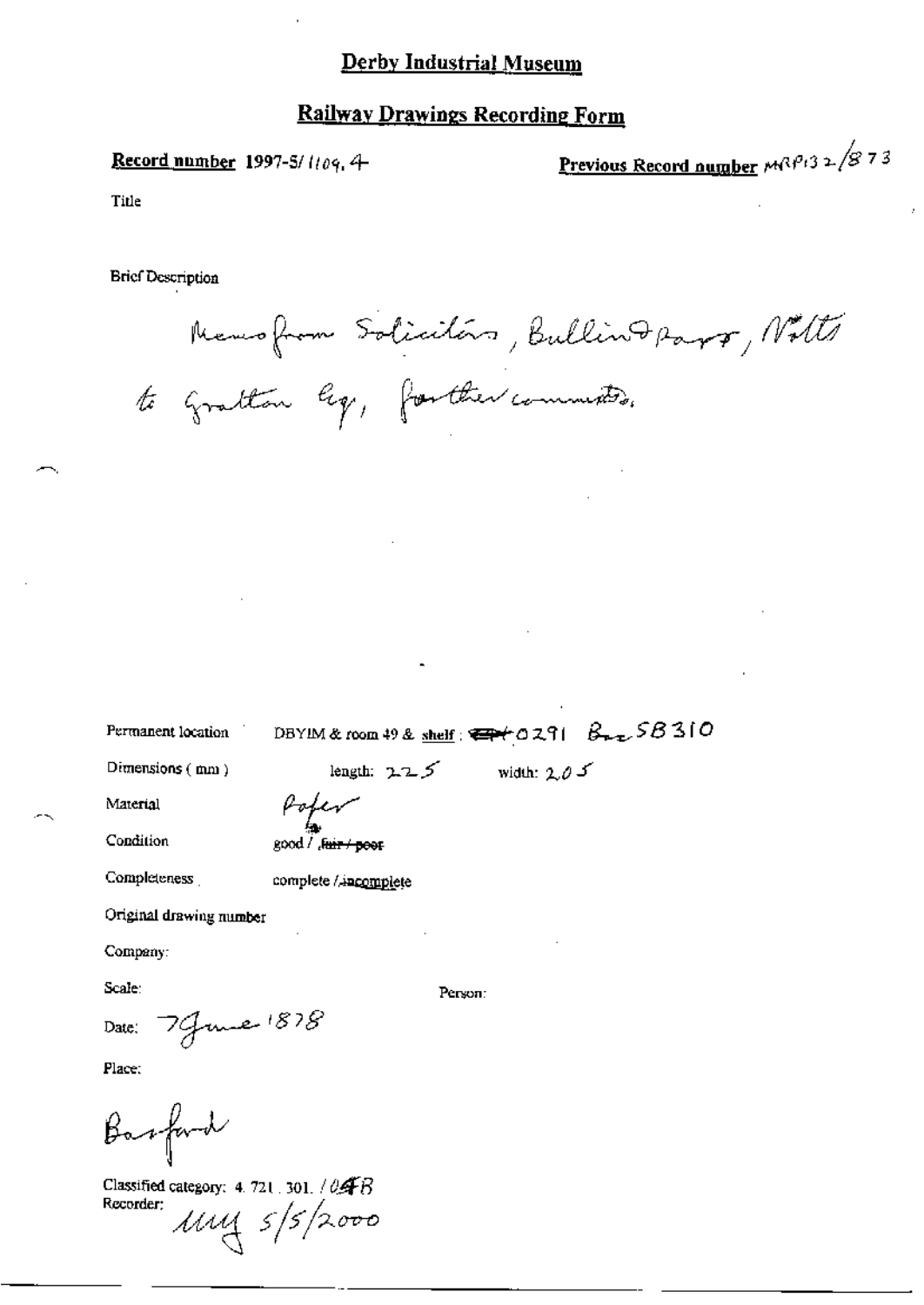#### Record number 1997-5/ 4:11

Previous Record number  $HRP/32/455$ 

Title

**Brief Description** 

Permanent location DBYIM & room 49 & shelf:  $76$ 

 $good / A<sub>thr</sub> + poor$ 

Dimensions (mm)

length:  $1960$  width:  $660$ Paper on folice

Condition

Material

Completeness complete / incomplete

Original drawing number  $\int \int \int$   $\int$  5 3 6

Company: MR

Scale:  $\int_0^{\eta}$  = 30 FEET Person: J. Wells

Date: Aug 1879

Place:

Basford

Classified category:  $4.721$ , 301,  $\blacklozenge$  (04<sup>B</sup>) Rouardon  $27/7/98$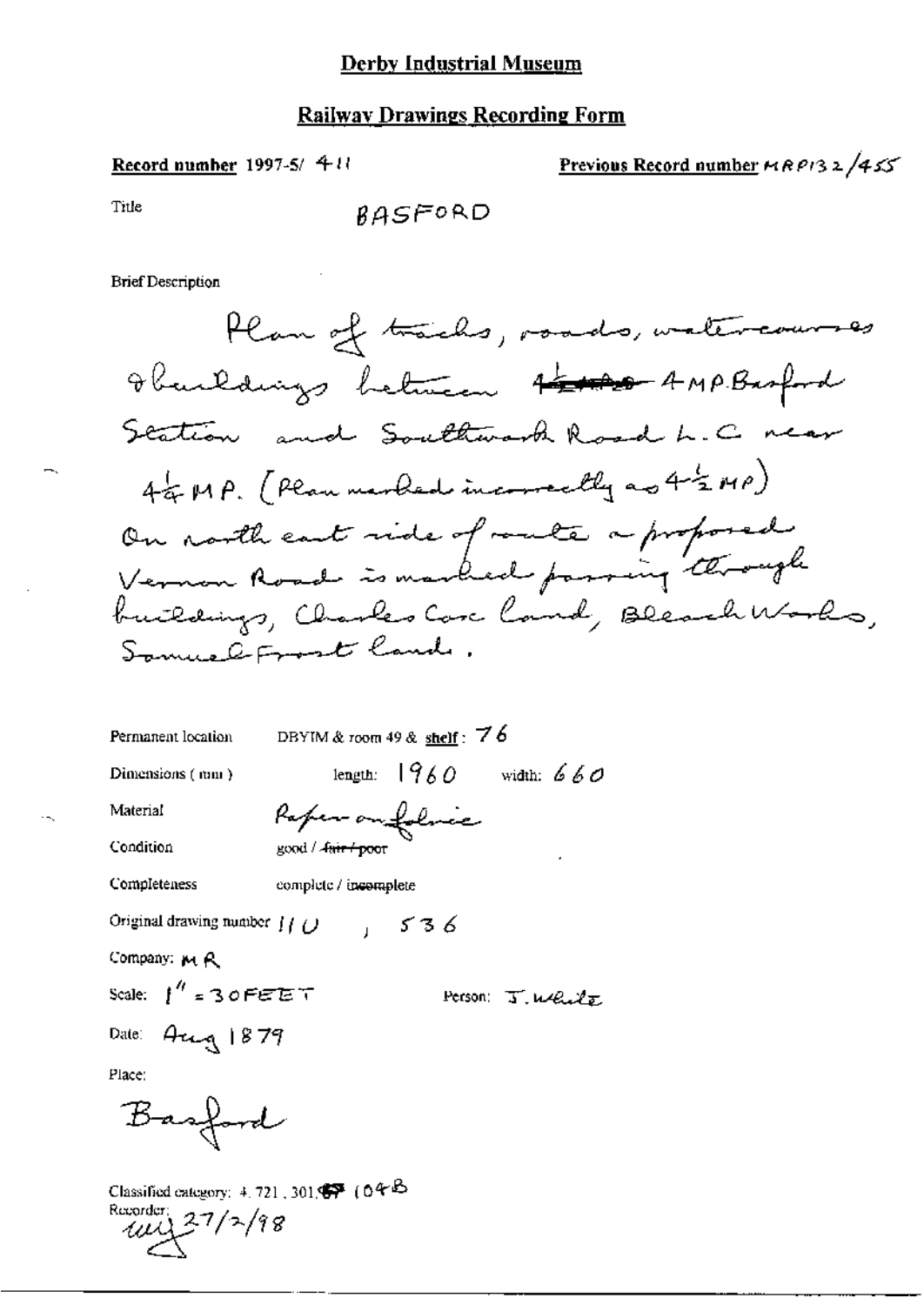# **Railway Drawings Recording Form**

57.5 ¢<br><del>Record number</del> 1997-5/<del>675</del>

Previous Record number MAA32/737

Title

CROSSING GASFORD STATION

**Brief Description** 

Plan rhowing sewer under Nottinghan Road crossing railway at Barford's Statemer. 342 remer with branch jointy, 26" X18" under land morning made.

| DBYIM & room 49 & shelf: $90$<br>Permanent location                                     |            |
|-----------------------------------------------------------------------------------------|------------|
| Dimensions (mm)<br>کے33 length: 3                                                       | width: 270 |
| Track Paper - folia<br>Material                                                         |            |
| Condition<br>good / <del>fair / poor</del>                                              |            |
| Completeness<br>complete / incomplete-                                                  |            |
| Original drawing number                                                                 |            |
| У.<br>Совирану:                                                                         |            |
| Scale: $1^{(l)} \geq \frac{1}{66}$ for $\epsilon \in \mathcal{T}$<br>Person:            |            |
| Date: $27$ bec. $1878$                                                                  |            |
| Place:                                                                                  |            |
| Barford                                                                                 |            |
| Classified category: $4.721 \pm 301.104$ $\beta$<br>Recorder:<br>$\mu$ ull $  ln $ 1998 |            |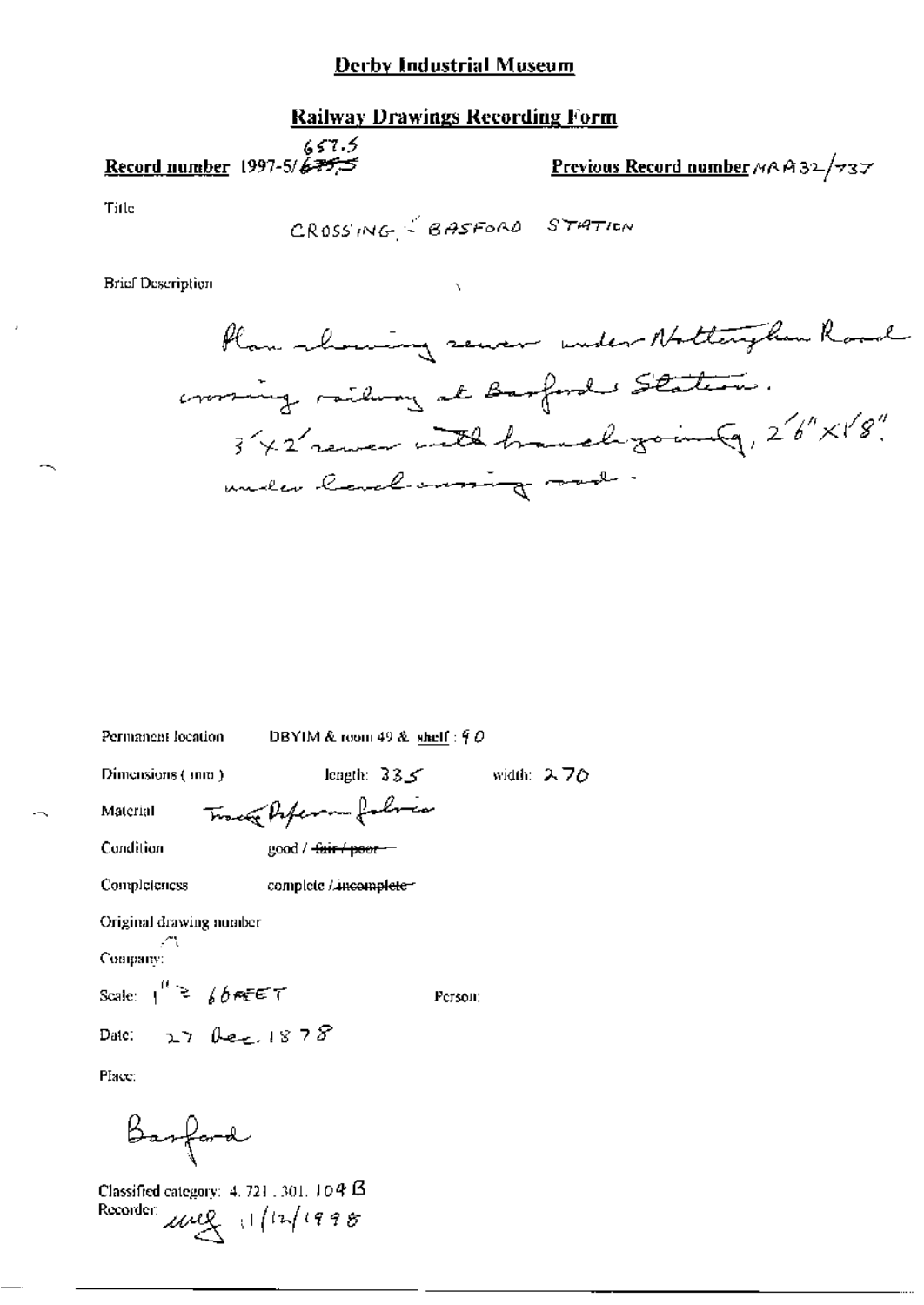| <b>Record number</b> 1997-5/ $724.27$<br>Previous Record number HRP 132/810    |
|--------------------------------------------------------------------------------|
| MIDLAND RAILWAY<br>Title                                                       |
| PLANS AND SECTIONS                                                             |
| NEW RAILWAYS & WORKS & PLANS OF LANDS                                          |
| <b>Brief Description</b><br>$SESSION$ $1890$                                   |
| BOOK OF VARIOUS PLANS                                                          |
| Plan of railway land, roads and area                                           |
| of land (1) to be purchased adjacent                                           |
| to Nattingham - Mansfield raule, north                                         |
| of Barford Staten                                                              |
| County of Nottingham                                                           |
| Rariah of Barford                                                              |
|                                                                                |
|                                                                                |
| Permanent location<br>DBYIM & room $49$ & shelf: $9$ <sup><math>-</math></sup> |
| Dimensions (mm)<br>length: $750$<br>width: $5/0$                               |
| Material<br>Paper                                                              |
| Condition<br>good / fair / poor—                                               |
| Completeness<br>complete / incomplete                                          |
| Original drawing number $\int$ beel $27$                                       |
| Company: $A$ R                                                                 |
| Scale: $1^4$ $\approx$ 3. 156 c. H                                             |
| Person Alfred A Langley<br>Date: 1890                                          |
| Place:                                                                         |
| Basford                                                                        |

¥,

<sup>2</sup>Classified category:  $4.721$ ,  $301$ ,  $1 \circ 48$ Recorder:

 $\frac{1}{23}$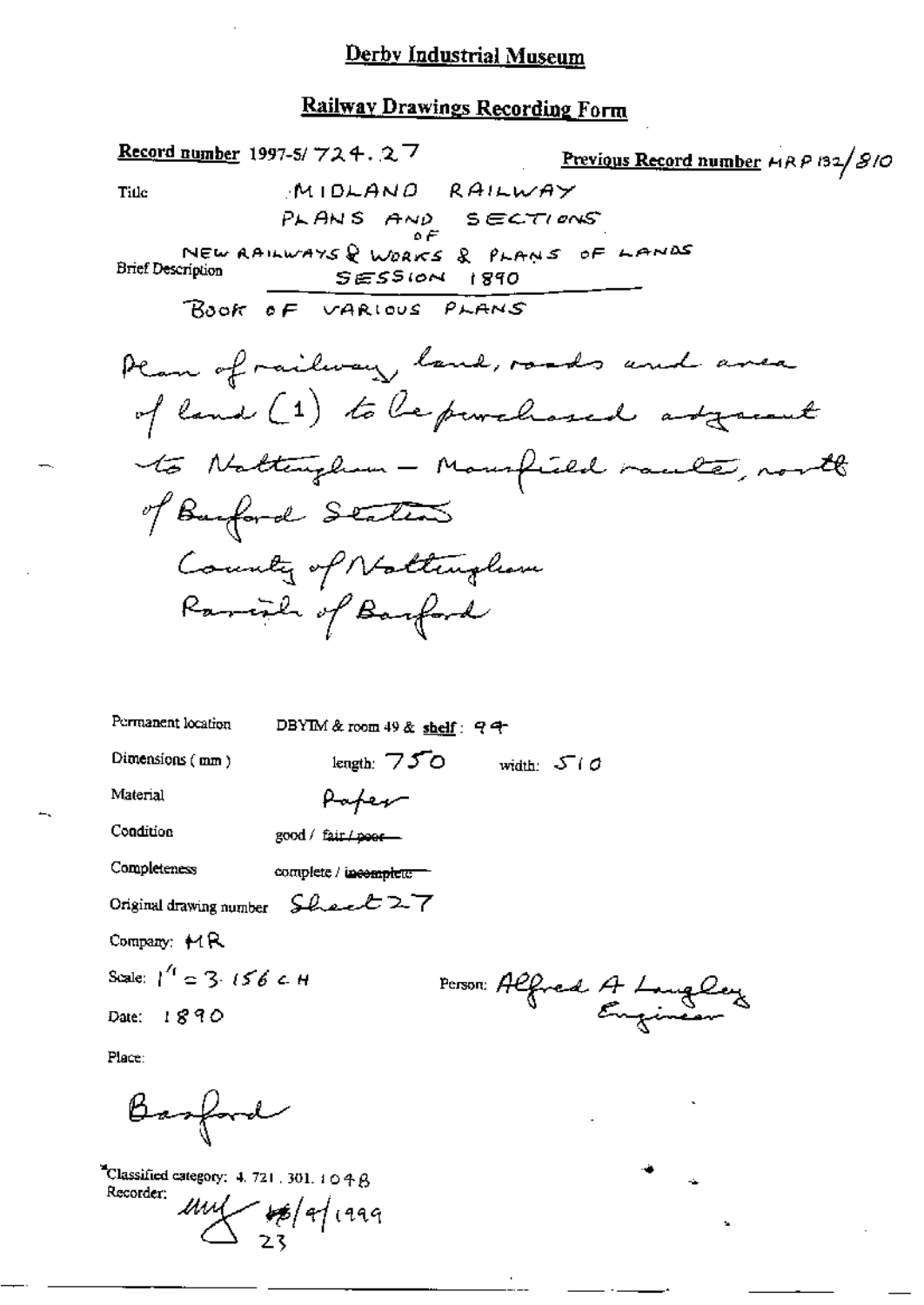#### **Railway Drawings Recording Form**

Record number 1997-5/ $714$ 

Previous Record number MRP132/800 COUNTY OF NOTTINGHAM

Title

PARISH OF BASFORD

**Brief Description** 

Plan of tracks with 5 plats of land on the west side required for widews Vitrid Works at North and of plan. Waltercourses unbeliefled.

Permanent location

DBYIM & room 49 & shelf:  $94-$ 

Dimensions (mm)

length:  $960$  width:  $525$ Paperon folice

Condition

Material

good / fair / poor

Completeness complete / incomplete

Original drawing number

Company:  $MR$ 

Scale:  $\int_{0}^{\infty}$   $\approx$   $|$  CHANY

Person:

 $,464$ 

Date:  $\sqrt{2}$  1878

Place:

Basford

Classified category: 4, 721, 301,  $+0.4-8$ Recorder;  $1110 - 9/411999$ 

J.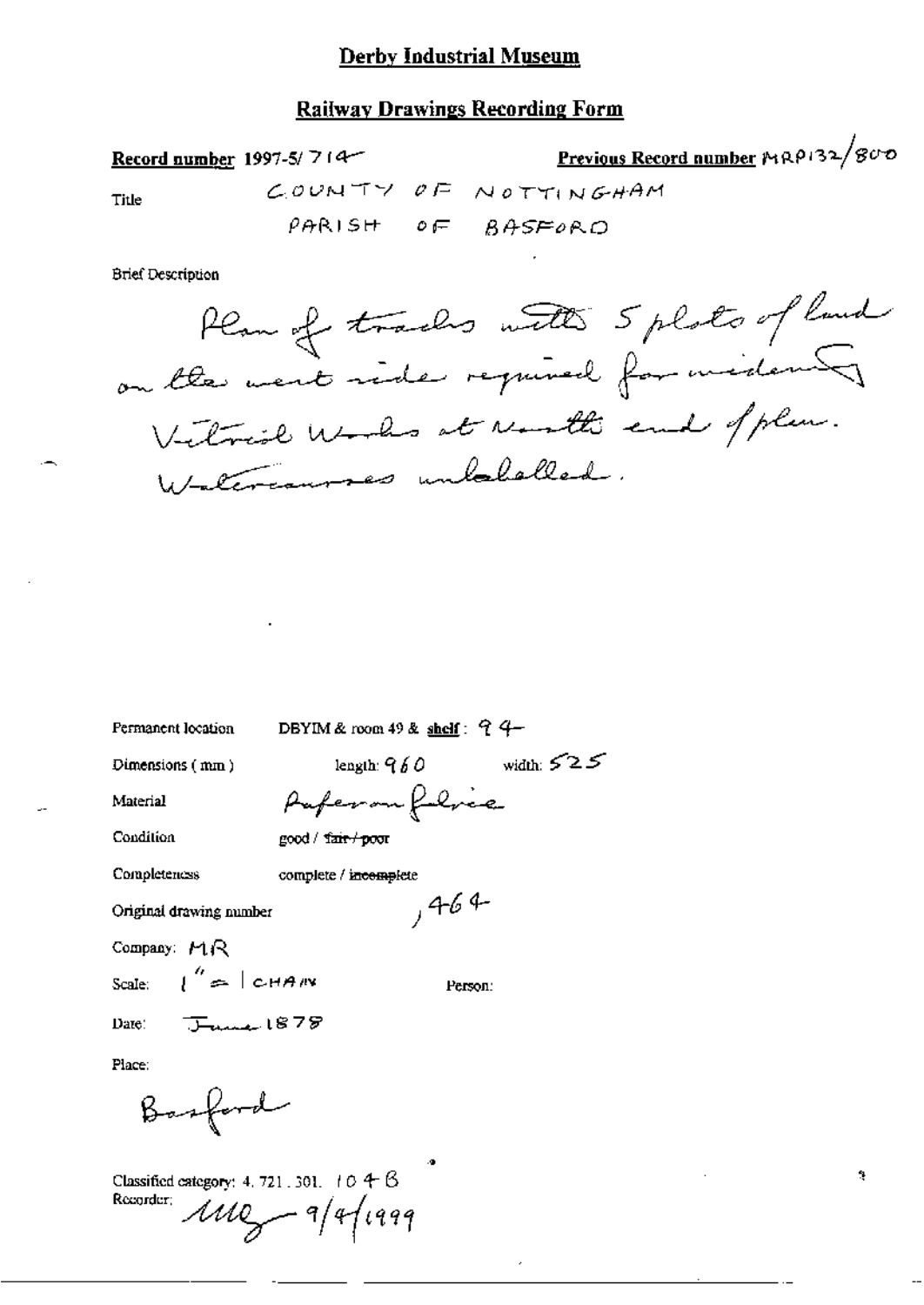Record number 1997-5/711

Previous Record number + RP132/707

Title

Barrond

#### **Brief Description**

Permanent location

DBYIM & room 49 & shelf:  $9 + 7$ 

Dimensions (mm)

length:  $||86$  width:  $665$ 

Material

 $\sim$   $\sim$ 

Condition

Reference foliace good / fair / poor

complete / incomplete

Completeness

Original drawing number

Company:

Scale:  $1'' = 41.66$ FeeT

Person:

Date:  $Q_{\text{dec}}$ 1889

Place:

Basford

Classified category: 4, 721, 301, 10 4 B Recorder:  $111 - 9/4/1999$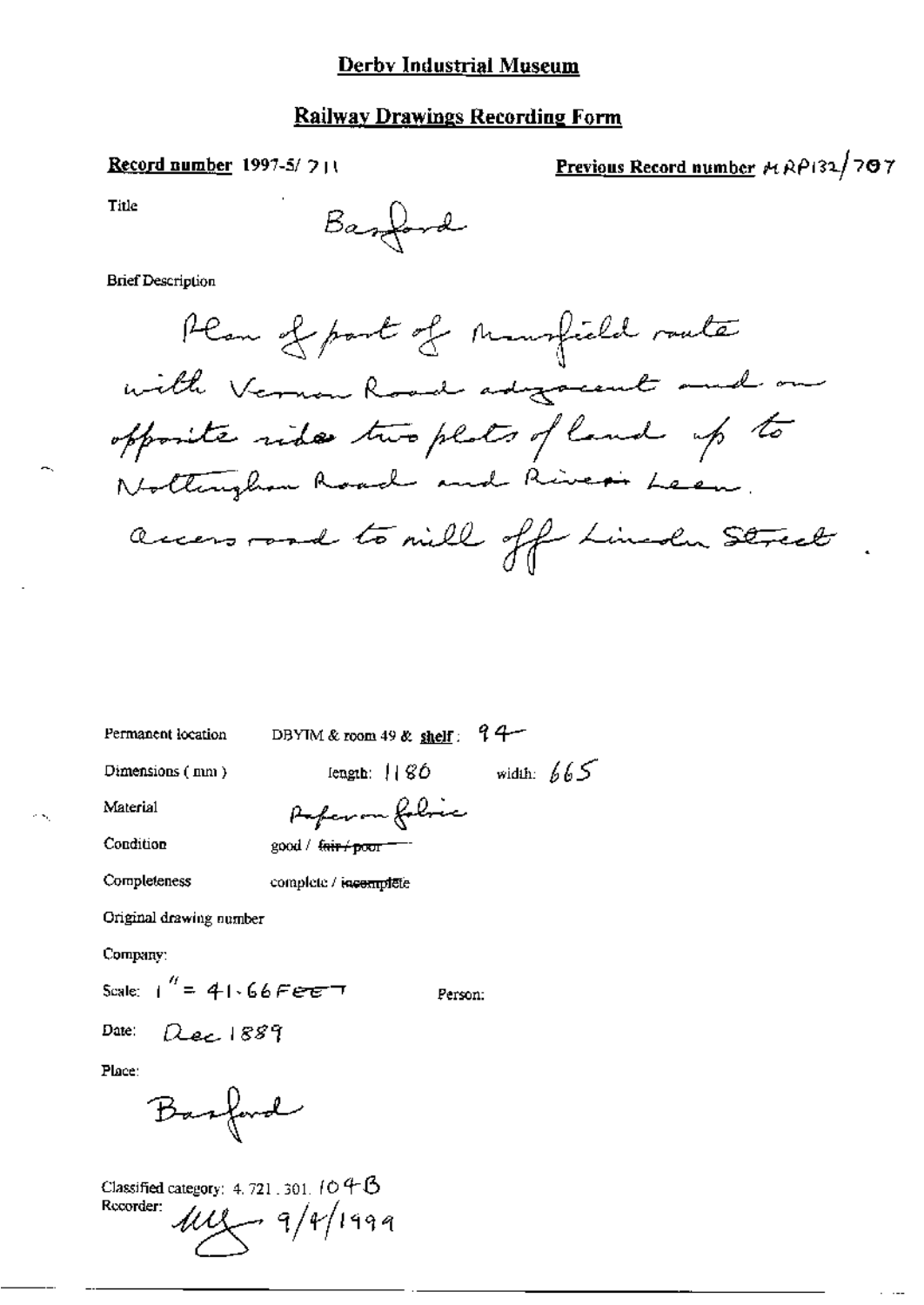#### **Railway Drawings Recording Form**

### Record number 1997-5/ $895$

Previous Record number MRP132/988

Title

**Brief Description** 



Permanent location

DBYIM & room 49 & shelf: [27

Dimensions (mm)

length:  $720$  width:  $435$ 

Person:

Material

Paper

Condition

Completeness

<del>good+fait</del>/poor

complete/incomplete in Ewo

Original drawing number  $\forall A \in \mathcal{A}$ 

Company: MR

Scale:  $1^{\frac{H}{2}}$   $2 \epsilon$  + AIN  $\epsilon$ 

Date:

Place:

Barford/Balwell

Classified category:  $4721.301, / \mathcal{O} \oplus \mathcal{O}$ Recorder luga 4/9/1999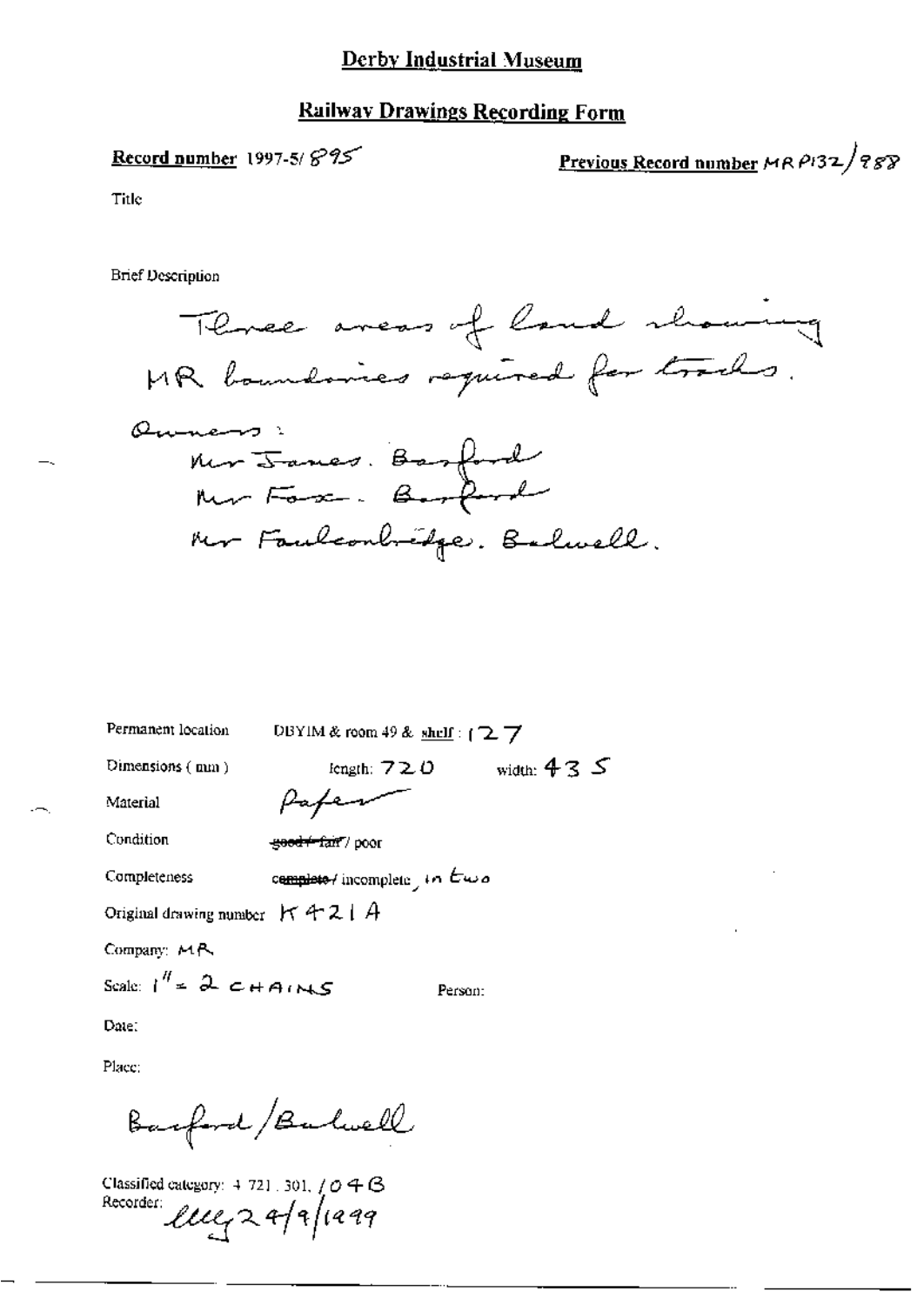# **Railway Drawings Recording Form**

# Record number 1997-5/668.2

Previous Record number MRP132/749

Title

 $-$ 

 $\cdot$ -

**Brief Description** 

| Permanent location      | DBYIM & room 49 & shelf: $q \mid$ |              |
|-------------------------|-----------------------------------|--------------|
| Dimensions (mm)         | length: $1330$                    | width: $255$ |
| Material                | Rofer                             |              |
| Condition               | good / fair / poor                |              |
| Completeness            | complete / incomplete --          |              |
| Original drawing number |                                   |              |
| Company: MR             |                                   |              |
| Scale: $1'' = 2c+10ms$  | Person.                           |              |

Date:

Place:

Bulwell<br>Radford & Borford.

Recorder:  $1000 + 8/1/1999$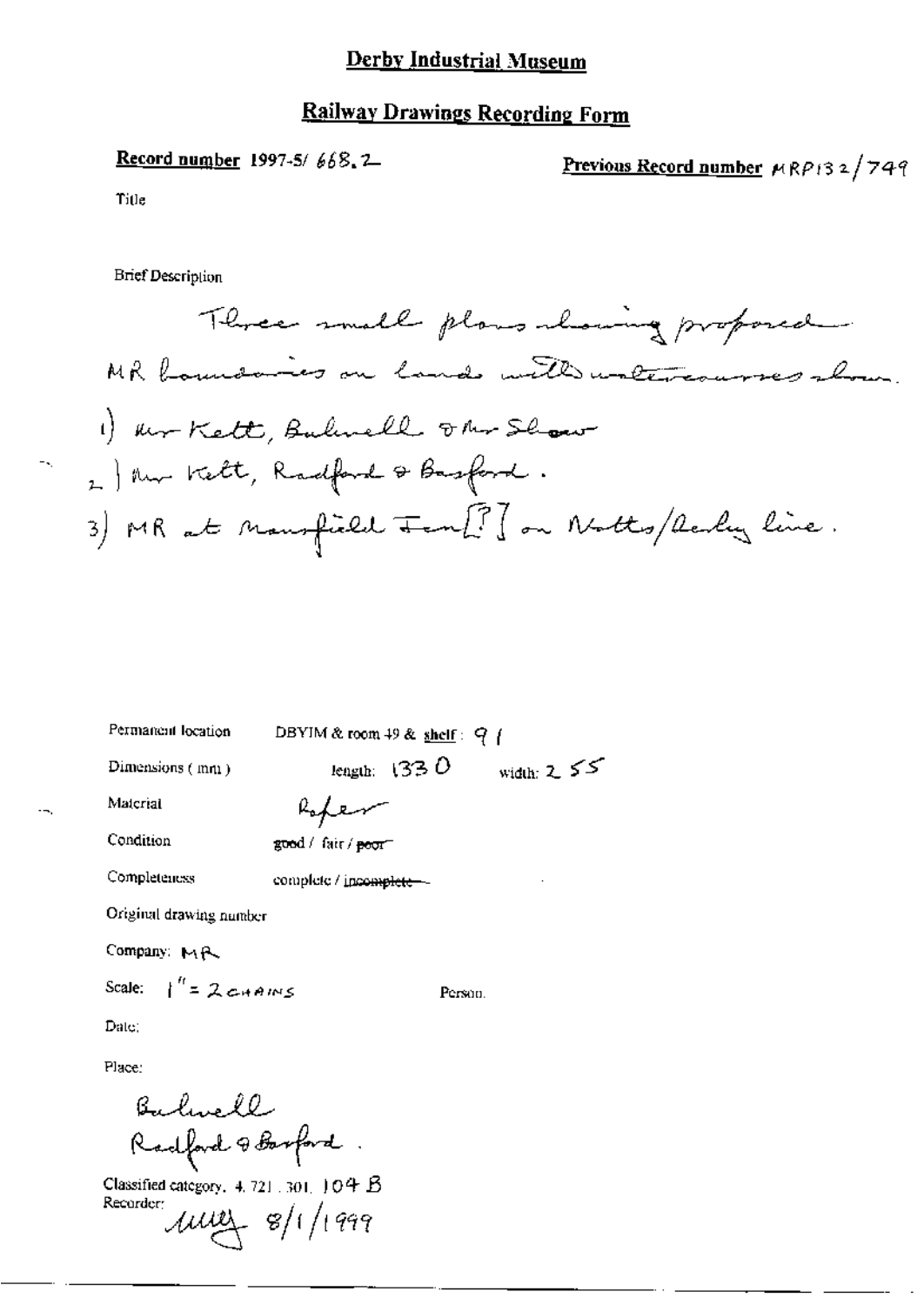#### **Railway Drawings Recording Form**

Previous Record number HRP132/516 Record number 1997-5/ $464$ MIDLAND RAILWAY Title SESSION ISST NEW ROADS AT BULWELL **Brief Description** Plan of town centre showing railway, roads, buildings and watercourses. Proposed new road with lindges over river and vailway passing through properties shown in red inh, to north of station. [Of interest to Local Historians] Borough and County of Nattingham. Forcicle of Balancell. DBYIM & room  $49$  & shelf:  $7$  9 Permanent location width:  $545$ length:  $680$ Dimensions  $(mn)$ Pofer on following Material Condition good / fair-'poor' **Completeness** complete / incomplete Original drawing number  $\tau \rightarrow 8$ Company:  $M$   $R$ Person: Froude W Fritche Scale:  $1^{\prime\prime} = 1$  chain Sammer Barton under Needwood Date: March 1886 المصبحة 1886 Place: Bulwell Classified category: 4, 721, 301,  $\approx$  7 (  $\sigma$  +  $\beta$ Recorder:<br>MH4 3/4/1998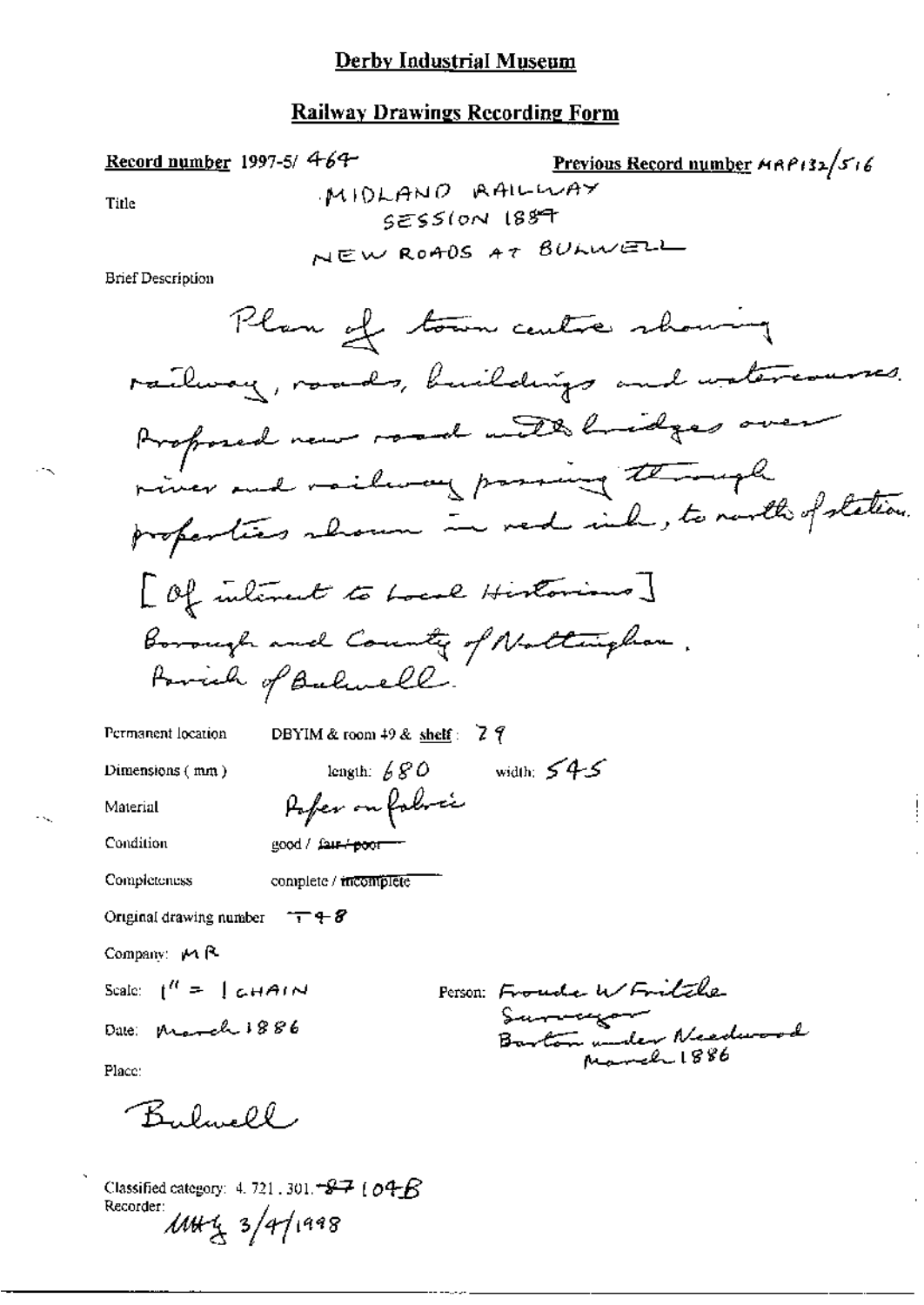Record number 1997-5/  $455$ 

Previous Record number  $MRP$  132/503

Title

**Brief Description** 

| Permanent location                           |                                  | DBYIM & room $49$ & shelf: $79$ |              |
|----------------------------------------------|----------------------------------|---------------------------------|--------------|
| Dimensions $(mn)$                            | length: $650$                    |                                 | width: $4.5$ |
| Material                                     |                                  | Poper on follow                 |              |
| Condition                                    | good / fa <del>it / poor</del> ~ |                                 |              |
| Completeness                                 | complete / incomplete -          |                                 |              |
| Original drawing number                      |                                  | , 579                           |              |
| Company: A                                   |                                  |                                 |              |
| Scale: $\int_0^{H} = \int_{C} H H^{2}/N^{2}$ |                                  |                                 | Person: こさの  |
| Date: $T$ une 1883                           |                                  |                                 |              |
| Place:                                       |                                  |                                 |              |
| Bulmell                                      |                                  |                                 |              |
|                                              |                                  |                                 |              |
|                                              |                                  |                                 |              |

Classified category: 4.721.301.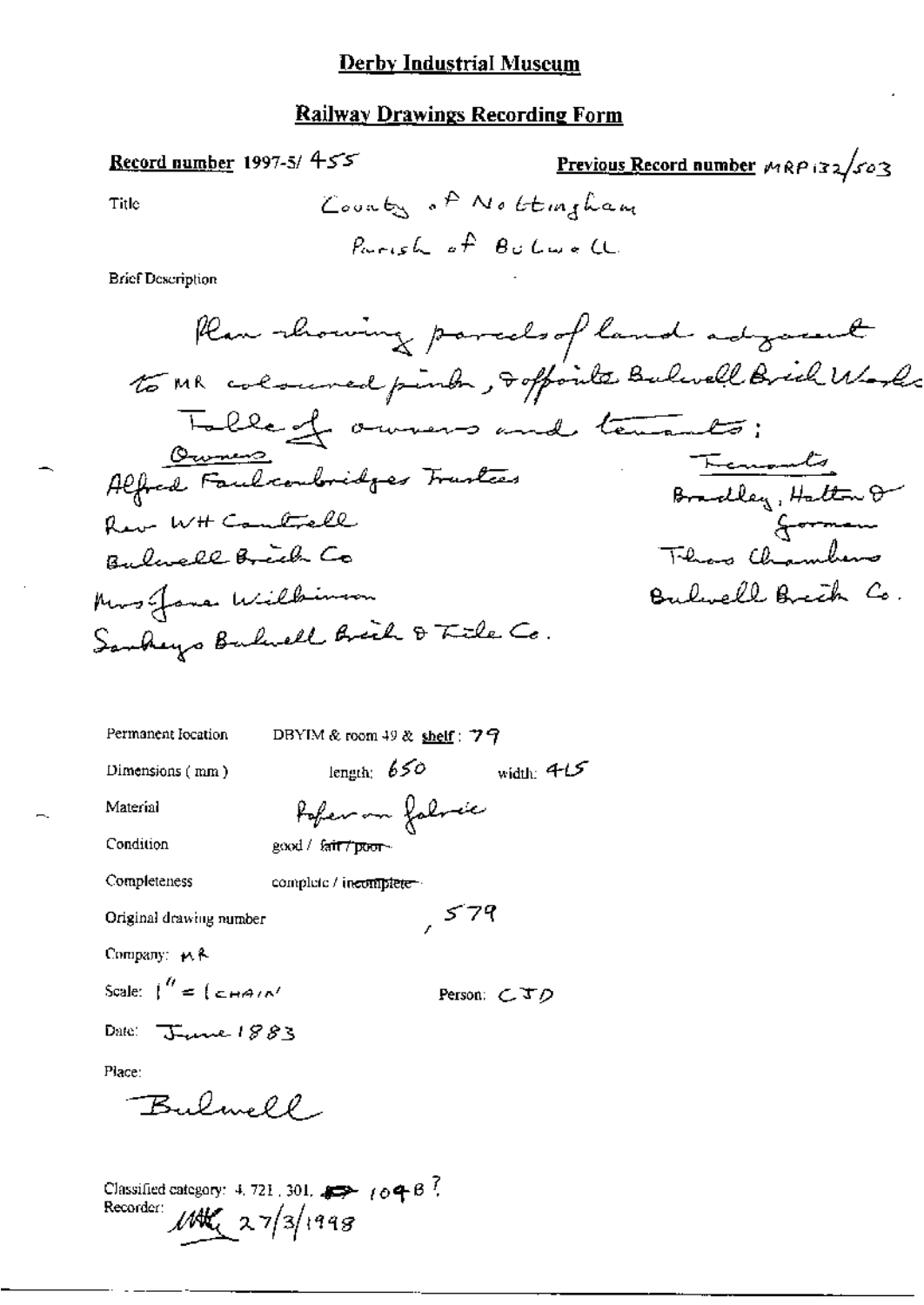### Railway Drawings Recording Form

### Record number 1997-5/ $594$

Previous Record number  $\mu$  R  $\ell$  32/669

Title

$$
BOLWELL
$$

**Brief Description** 

| Permanent location              | DBYIM & room 49 & shelf: $87$ |      |                                        |
|---------------------------------|-------------------------------|------|----------------------------------------|
| Dimensions (mm)                 | length: $645$                 |      | width: $370$                           |
| Material                        | Poper on folice               |      |                                        |
| Condition                       | good / fan 7 poor             |      |                                        |
| Completeness                    | complete / incomplete         |      |                                        |
| Original drawing number         |                               | 1/71 |                                        |
| Company, MR                     |                               |      |                                        |
| Scale: $1'' = 1 \subset H$ A IN |                               |      | Person: $\mathcal{D} \cup \mathcal{D}$ |
| Date: $289$ pril $1829$         |                               |      |                                        |
| Dinasar                         |                               |      |                                        |

Place:

ц.

Balwell

Classified category: 4.721, 301. 金子 金字(09名 Recorder.  $1147 - 4/9/1998$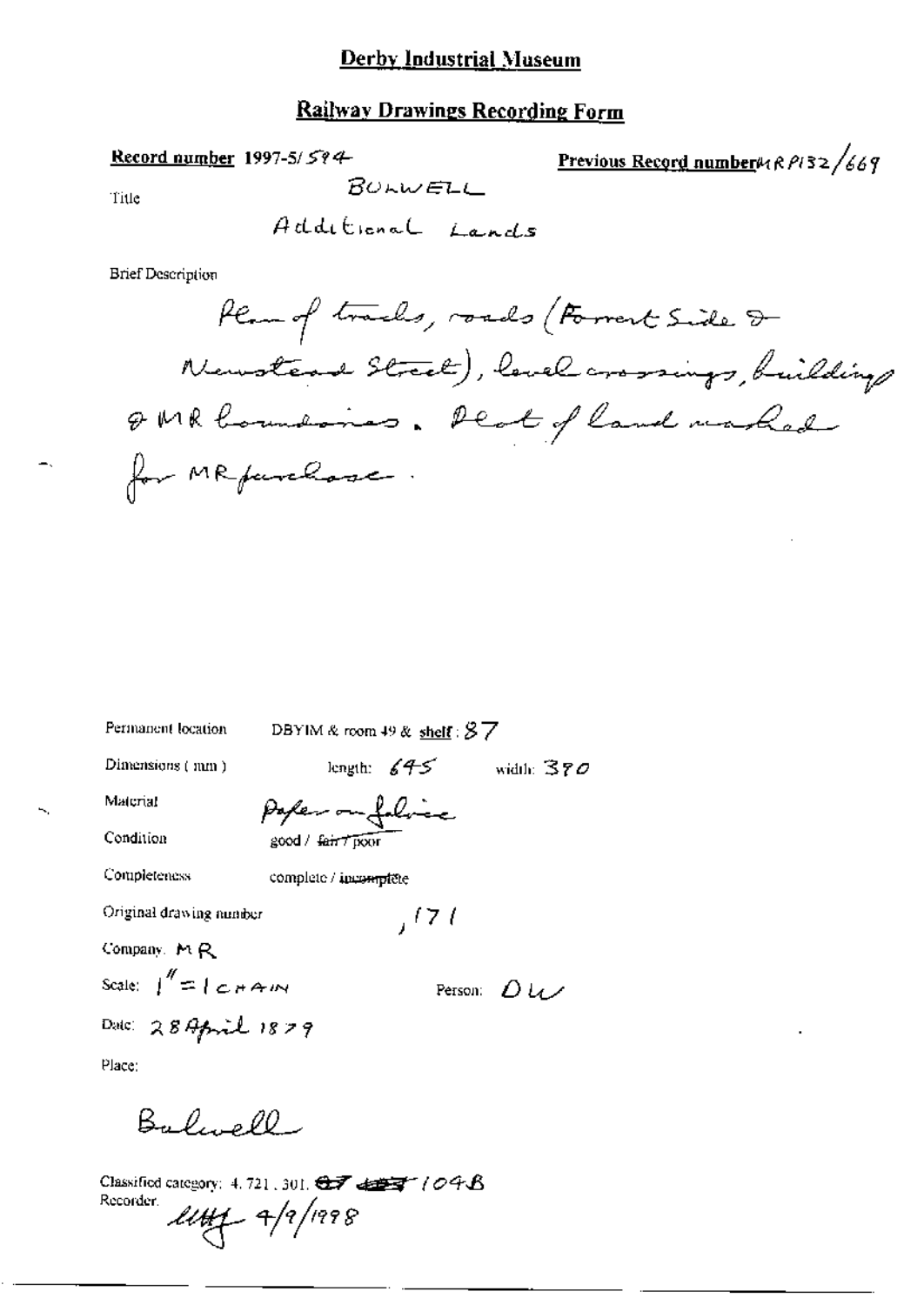### **Railway Drawings Recording Form**

Previous Record number  $\mu_1$ 8P132/465 Record number 1997-5/421. Title  $BUNWELL$ Brief Description Plan morning trades, boundaries

north of Bulmell Forest Crowning. hart of baundary on West ride remembed,<br>"ne letter to Banks 11.4.90"

| Permanent location                                                                  | DBYIM & room $49$ & shelf : $7$ $\overline{7}$        |                                |
|-------------------------------------------------------------------------------------|-------------------------------------------------------|--------------------------------|
| Dimensions $(mn)$                                                                   | length: $655$ width: $485$                            |                                |
| Material                                                                            | Paper on folice                                       |                                |
| Condition                                                                           | good / <del>fair / poo</del> r                        |                                |
| Completeness                                                                        | complete / incomplete                                 |                                |
|                                                                                     | Original drawing number $11 \overline{\text{XU}}$ 576 |                                |
| Company: 四尺                                                                         |                                                       |                                |
| Scale: $1^4$ = 2.0 FBBT                                                             |                                                       | Person: $\overline{J}$ $H$ $W$ |
| Date: March 1890                                                                    |                                                       |                                |
| Place:                                                                              |                                                       |                                |
| Bulwell,                                                                            |                                                       |                                |
| Classified category: 4, 721 . 301. <del>97</del> ( o4 B<br>Recorder: $118$ 4/3/1998 |                                                       |                                |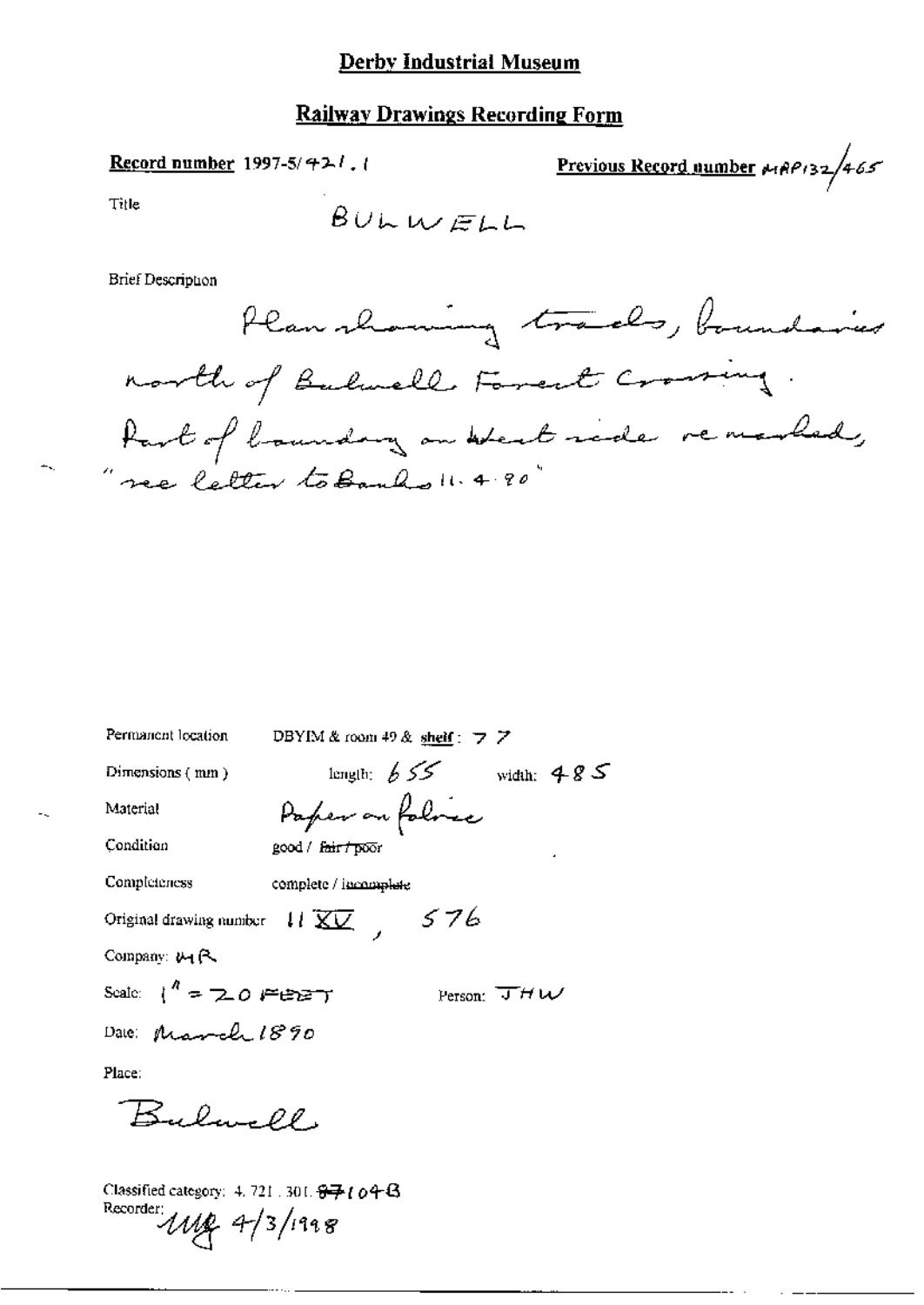Record number 1997-5/421.2

Previous Record number 14832/465

Tide

**Brief Description** 



Permanent location

DBYIM & room 49 & shelf:  $\overline{7}$  7

Dimensions (mm)

length:  $4-40$  width:  $280$ 

Material Condition

Train fabric -good / fair /-peer-

Completeness

complete / incomplete

Original drawing number

Company: MR

Scale:  $1^{n}$  = 3.156 CHAINS

Person: Entation Official

Date, 25MAR1890

Place:

Bellevell

Classified category:  $4.721$ , 301,  $\frac{127}{100}$  /  $0.48$ Recorder:  $\mu$  $\mu$  4/3/998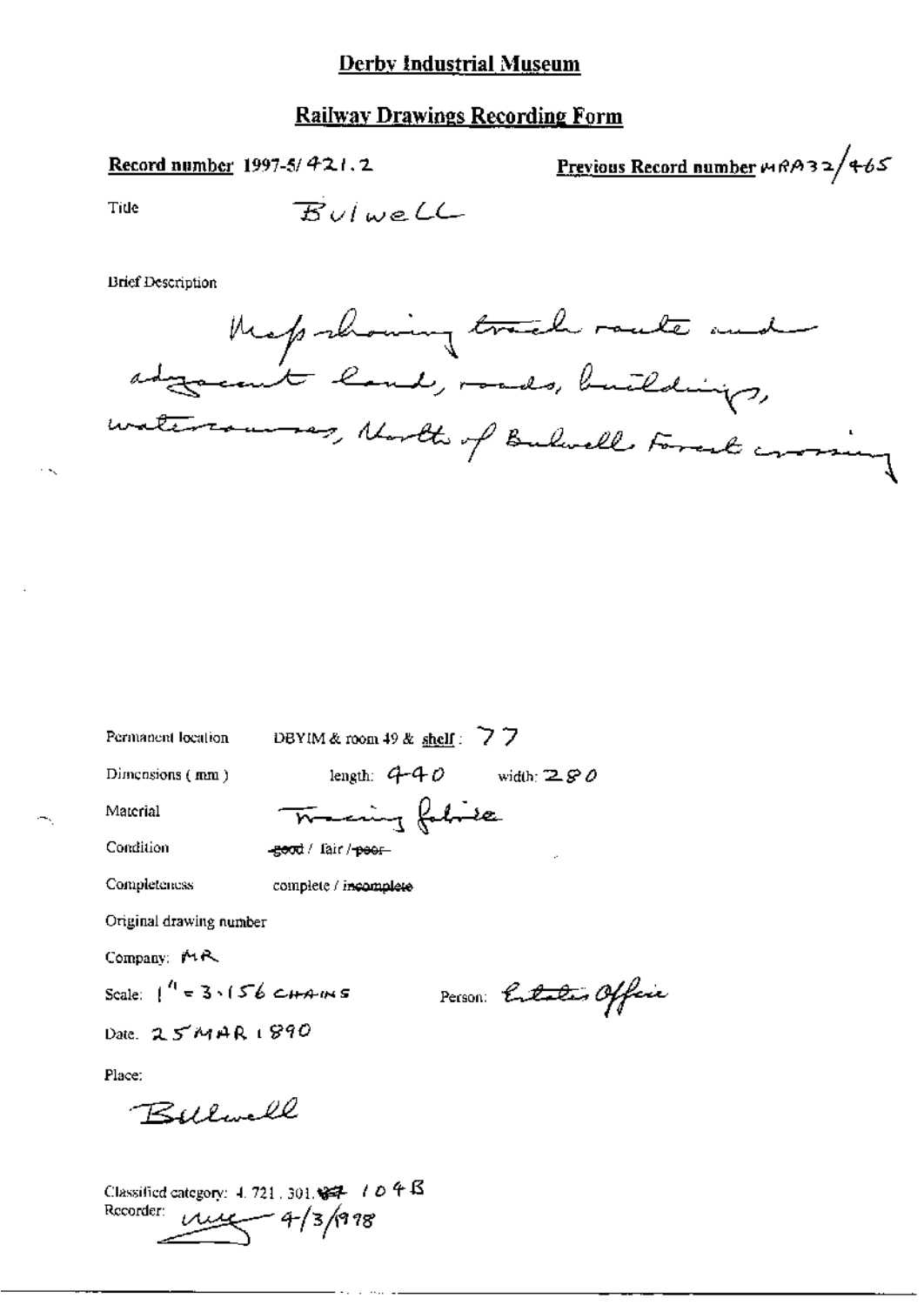### **Railway Drawings Recording Form**

#### Record number 1997-5/338

Previous Record number MRP 32/382

Title

**Brief Description** 

Permanent location

DBYIM & room 49 & shelf:  $\overline{7}$ . 3

Dimensions (mm)

length:  $|4i5$  width:  $210$ 

Person:

Material

Condition

Completeness

Alen

good / fair / poor-

complete / incomplete

Original drawing number  $\epsilon$ 

Company:

Scale:  $\lambda$ )  $\mu' = 1$  cHAIM<br>Scale:  $\lambda$ )  $\mu' = 2$ cHAIM

Date:

Place:

Bulwell point Newweter

Classified category: 4, 721, 301,  $\blacktriangleright$  109  $\beta$ Recorder:  $\mathcal{U}\mathcal{H}\mathcal{E}_{\mathcal{S}}$   $\iota \circ / \sqrt{q} g$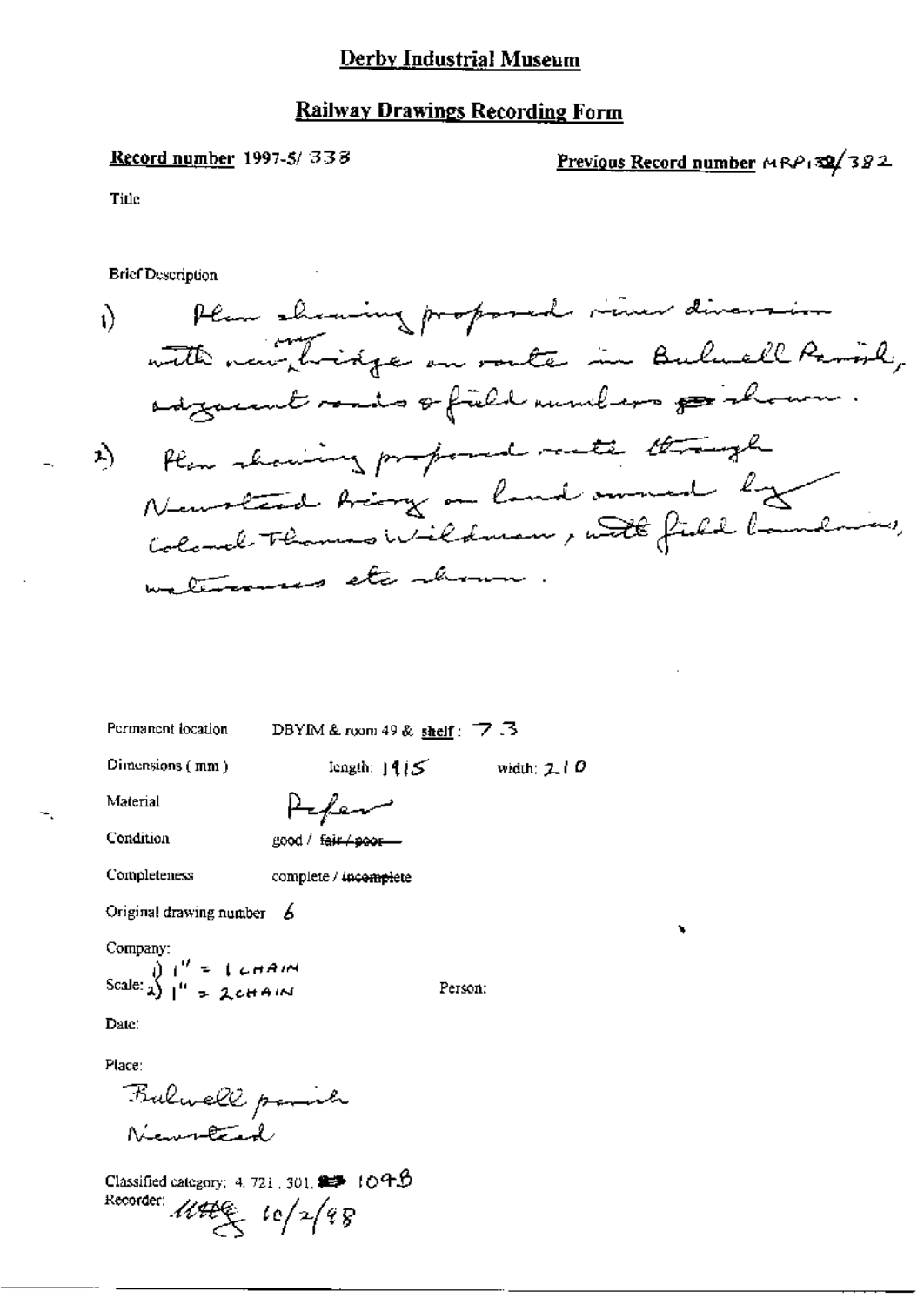#### Record number 1997-5/376

Previous Record number  $MAP132/420$ 

Title

**Brief Description** 

Map rhaming exercing Nottingham/Mansfeeld railway and adjacent land on SWride with full details of building, roads, watercome and land-women. hopmed route of ?? ] and alrow . with rome was rhaded impirely. tencilled notes of some reals.

Person:

DBYIM & room 49 & shelf:  $7 +$ Permanent location length:  $5/5$  width:  $3/60$ Dimensions (mm) Paper Material Condition good / fair / poor-Completeness complete / incomplete- $759$ Original drawing number

Company: H.R.

Scale:  $\int'' = 5c$  *HAINS* 

Date:

Place:  $R_{1}R_{2}P_{1}$ 

Classified category: 4, 721, 301,  $\sqrt[3]{7}$  ( $\phi$   $\leftrightarrow$   $\vec{B}$ Recorder  $100 + 7/2/98$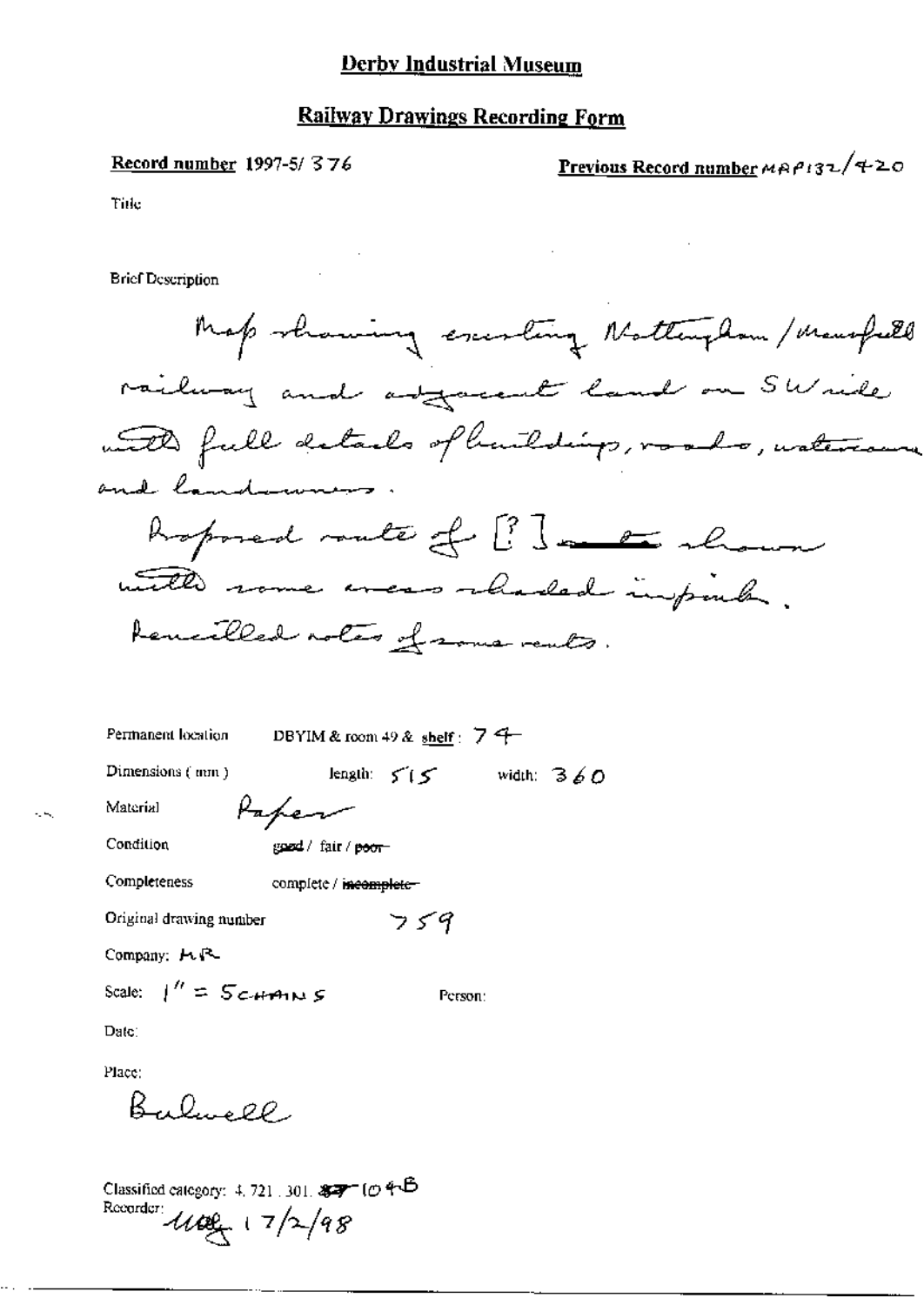# **Railway Drawings Recording Form**

Record number 1997-5/685.1 Previous Record number  $m$  RP13  $2/668$ MIDLAND RAILWAY Title ADDITIONAL POWERS ACT 1884 NEW ROADS AT BULWELL

**Brief Description** 

 $\cdot - \cdot$ 

Classified category: 4, 721, 301,  $LO$  +  $\beta$ Recorder: 11100 28-1.1999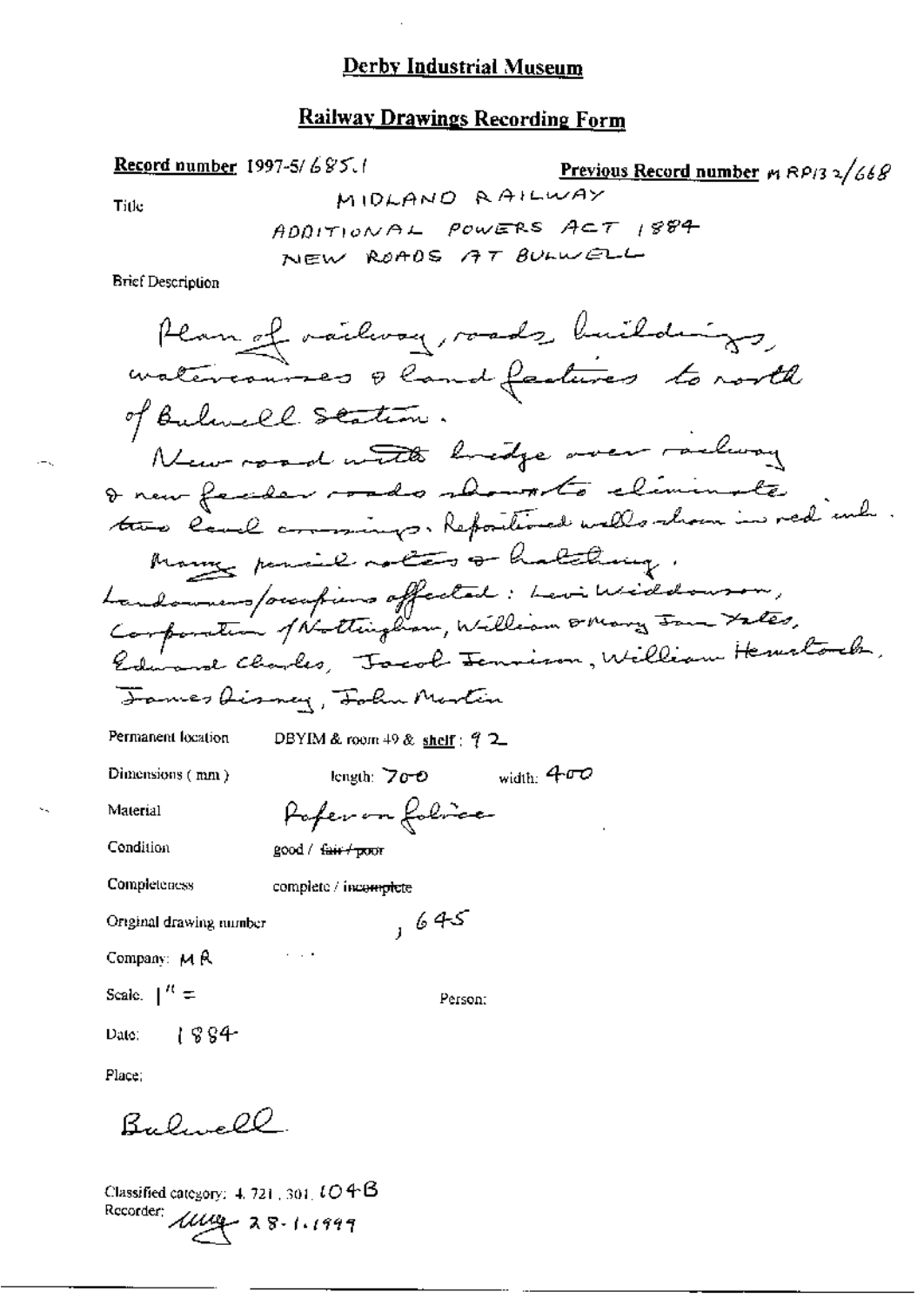### Railway Drawings Recording Form

Record number 1997-5/  $685.2$  Previous Record number  $MRP/32/668$ 

Tillc

**Brief Description** 



Permanent location DBYIM & room 49 & shelf :  $Q$   $2-$ 

Dimensions (non)  $\qquad \qquad$  length:  $\qquad \qquad$  01 0 \existing 3 7 0 Material Tracing poper on falice

Condition good / Year / poor

Completeness complete *L* incomplete<sup>-</sup>

Original drawing number

Company:  $M \, R$ 

Scale:  $1^h =$  Person:

Date:  $1884$ 

Place:

Bulmell -

Classified category:  $4.721$ ,  $301$ ,  $\ell \odot 4-\cancel{5}$ <br>Recorder:

 $\mu_{\text{H}}$  28-1-1999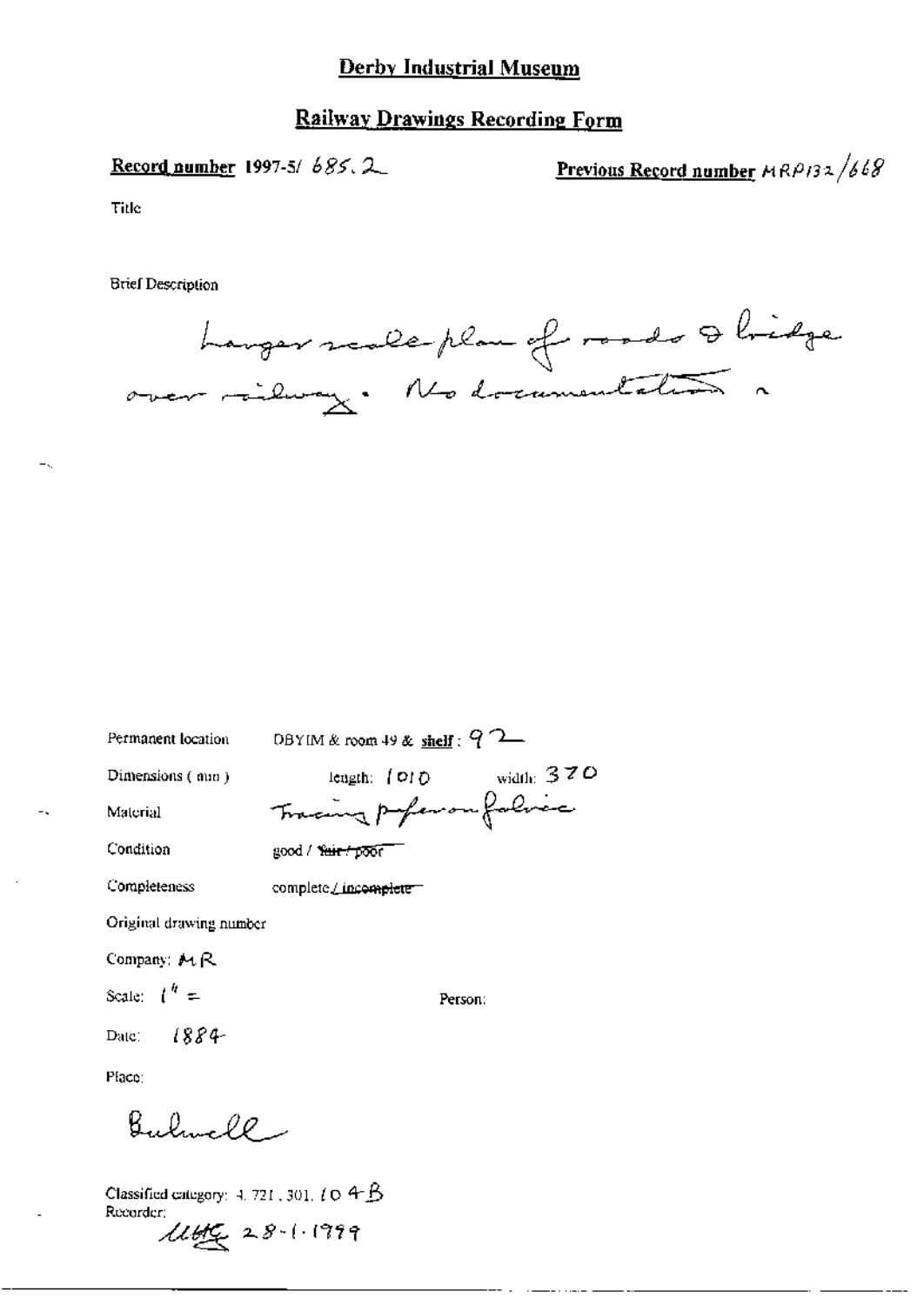### Railwav Drawings Recording Farm

Record number 1997-5/  $650$ , (

Previous Record number 
$$
\mu R \rho_i 3 2 / 7
$$
 3 0

 $P_{\text{tr}} \sim 80 \text{K} \cdot 10^{-4} \text{m}$ 

 $\overline{a}$ 

 $825$  TWOOD PARK JUNCTION

Brief Description

\_eaAN% 5- Q,,\_,, 14/ x A-¢8»\_' »~»w/w@-~/2-F~~ ""M\*"'"'"?" 4%"-M1 M41 .

Permanent location DBYIM & reom 49 & shelf :  $90$ Dimensions (mm) length:  $1 \, \partial \, \mathcal{B} \leq \qquad \text{width:} \quad 6 \, \overline{\text{O}}$ Material <del>Tracing folic</del> Condition good / fmit + poor" Completeness complete / incomplete Original drawing number  $KZ97$ Company: M R Scale:  $i'' = 4i \cdot 66$  FEET Person: Date: Place: Bestwood Arock

Classified category: 4, 721 , 301,  $LO 4B$  $rac{Rccorder}{dt}$  13/11/1998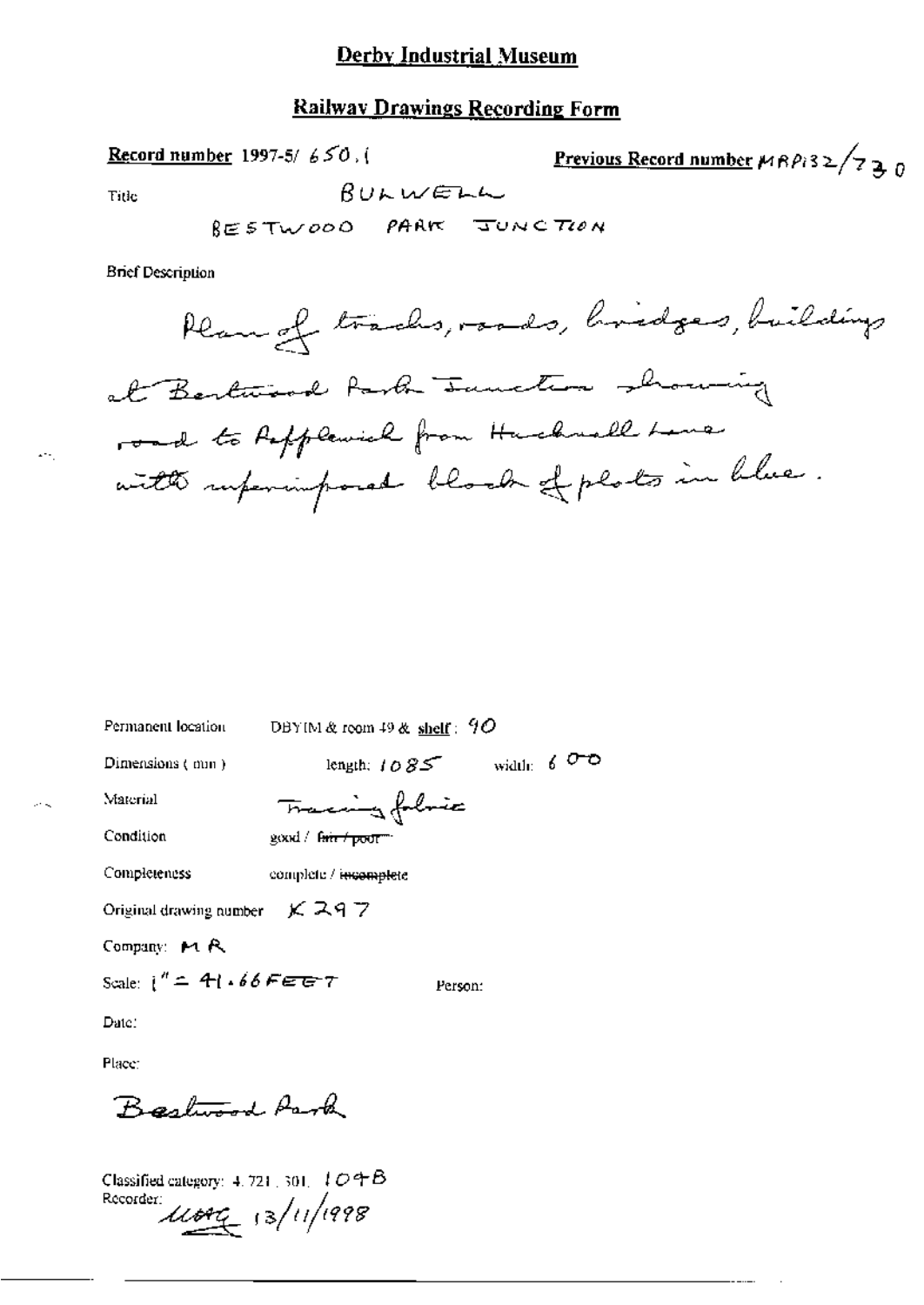### **Railway Drawings Recording Form**

Record number 1997-5/ $650.2$ 

Previous Record number  $MRP/32/730$ 

Title

BULWELL

BESTWOOD PARK JUNCTION

**Brief Description** 

Permanent location

DBYIM & room 49 & shelf:  $90$ 

Dimensions (mm)

length:  $905$  width:  $630$ 

Person:

Material

 $\ddotsc$ 

Paper

Condition

good fair / poor Ferme

Completeness

complete7 incomplete

Original drawing number

Company: MR

Scale:  $\int_0^{H} z_1 + 1.66$  FEET

Date:

Place.

Bentwood Park

Classified category: 4, 721, 301, 10 4 B Recorder: 145 13/11/1998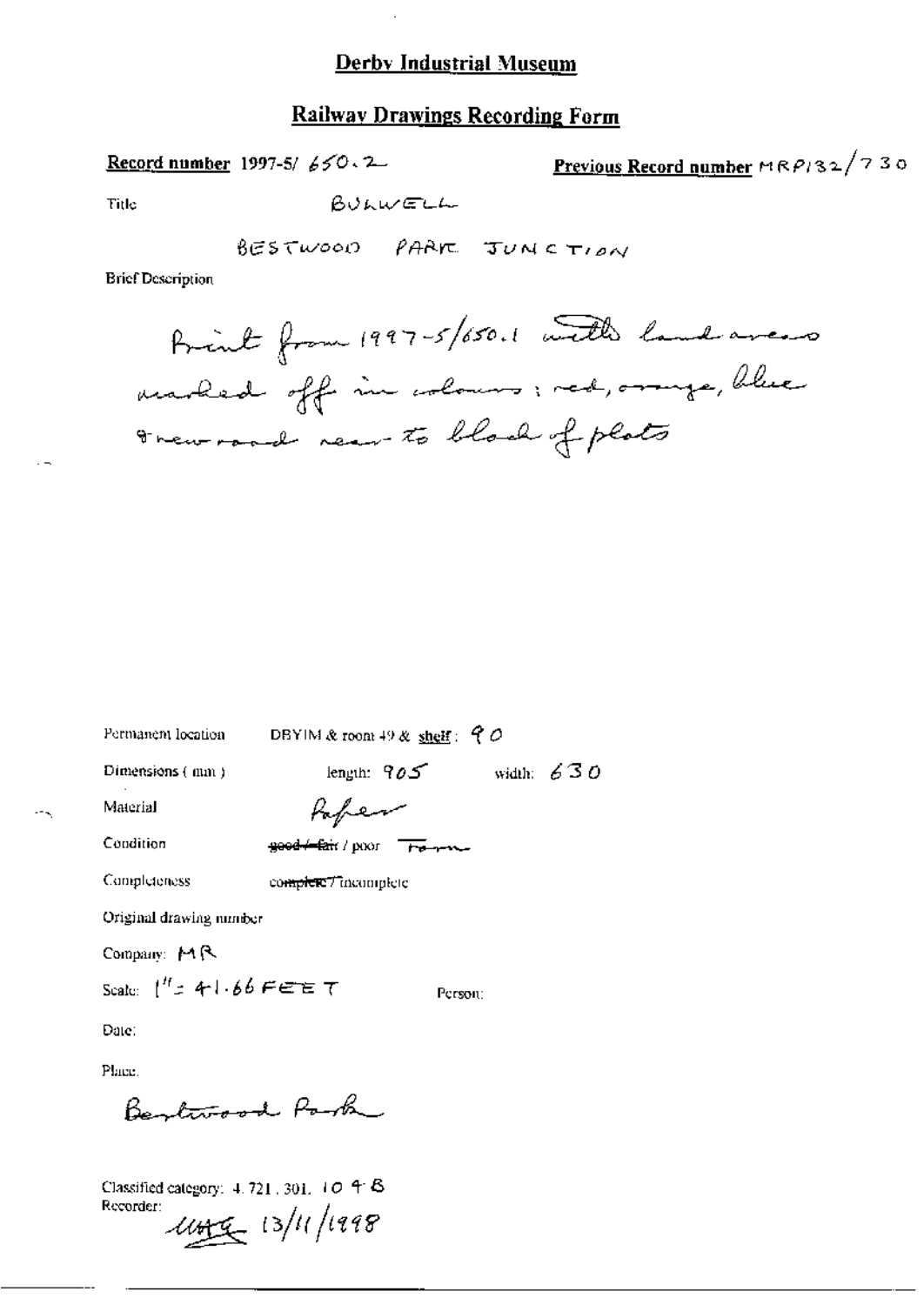### **Railway Drawings Recording Form**

Record number 1997-5/668.

Previous Record number  $HAP132/749$ 

Title

**Brief Description** 

Plan of proposed rante-south of Hurhmall station showing MR boundaries and field numbers, unatureamment & mands.

Permanent location DBYIM & room 49 & shelf:  $9$  (

Dimensions  $(mn)$ 

length:  $1700$  width:  $385$ 

Person:

 $K421A, 238$ 

Material

Paper

Condition

Completeness

geed / fair / ener

complete / incomplete

Original drawing number

Company: M. R.

Scale:  $\int_0^R = 2cH A \cos \theta$ 

Date:

Place:

Huchmell

Classified category:  $4.721 \cdot 301.104B$ Recorder: 1449 8/1/1999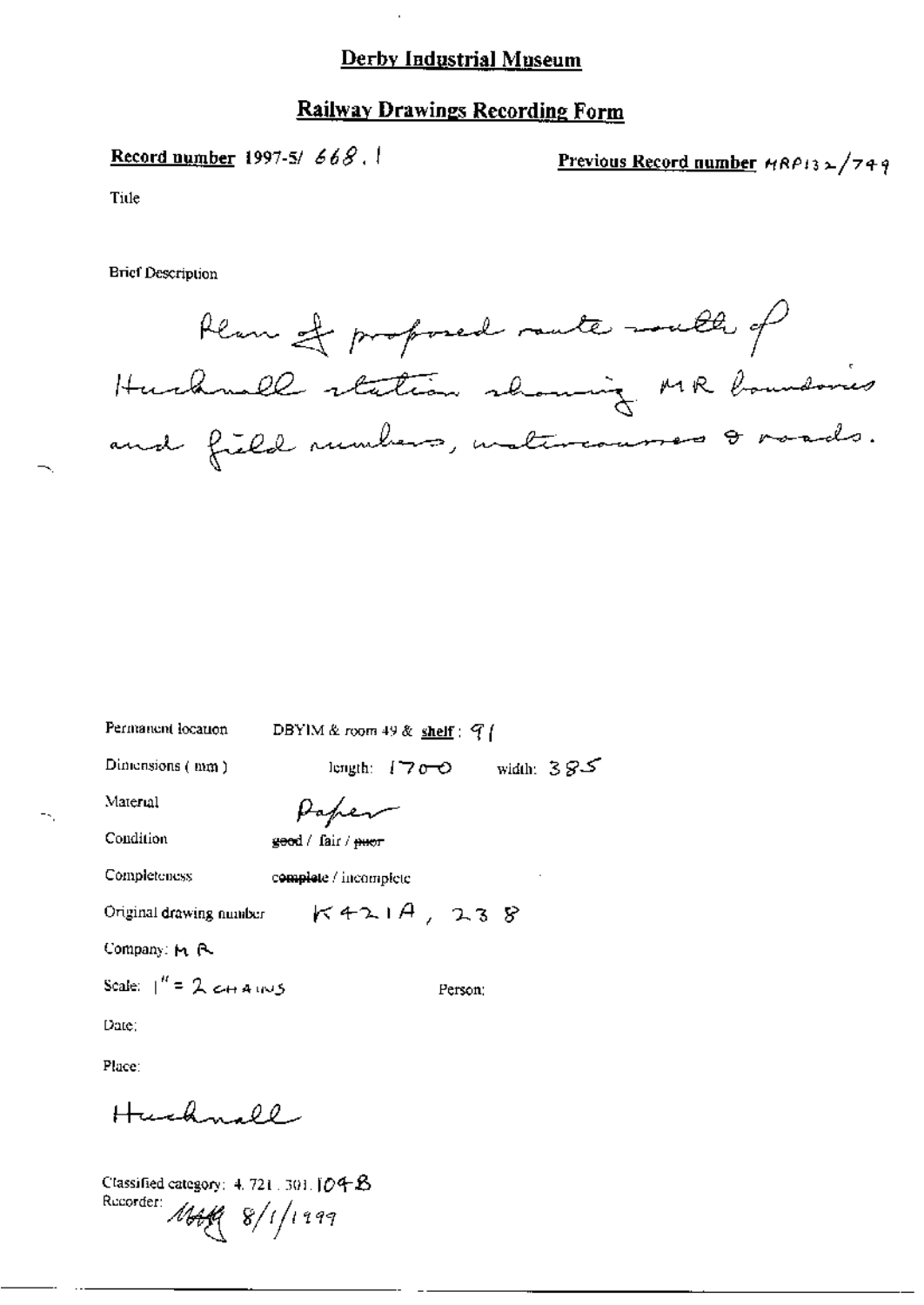### **Railway Drawings Recording Form**

Record number 1997-5/395

Previous Record number  $MRP$ (32/439) MIDLAND RAILWAY

Title

**Brief Description** 

Parcel of Huchwall Torkard.

Plan show land parchased from

Ner Ino Limb.

| Permanent location       | DBYIM & room 49 & shelf: $75$                                          |              |
|--------------------------|------------------------------------------------------------------------|--------------|
| Dimensions $(mn)$        | length: 455                                                            | width: $335$ |
| Material                 | Pafer                                                                  |              |
| Condition                | good/fair/peor B.EIILO                                                 |              |
| Completeness             | complete / incomplete                                                  |              |
| Original drawing number  | 765                                                                    |              |
| Company: MR              |                                                                        |              |
| Scale: $1'' = 1$ c-HAIN  | Person:                                                                |              |
| Date: $Q$ ct $ S, 1864 $ |                                                                        |              |
| Place:                   |                                                                        |              |
| Hughnall                 |                                                                        |              |
|                          |                                                                        |              |
| Recorder:                | Classified category: 4, 721, 301, $\frac{1}{2}$ ( $\sigma$ 4- $\Theta$ |              |
| $444 = 20/2/98$          |                                                                        |              |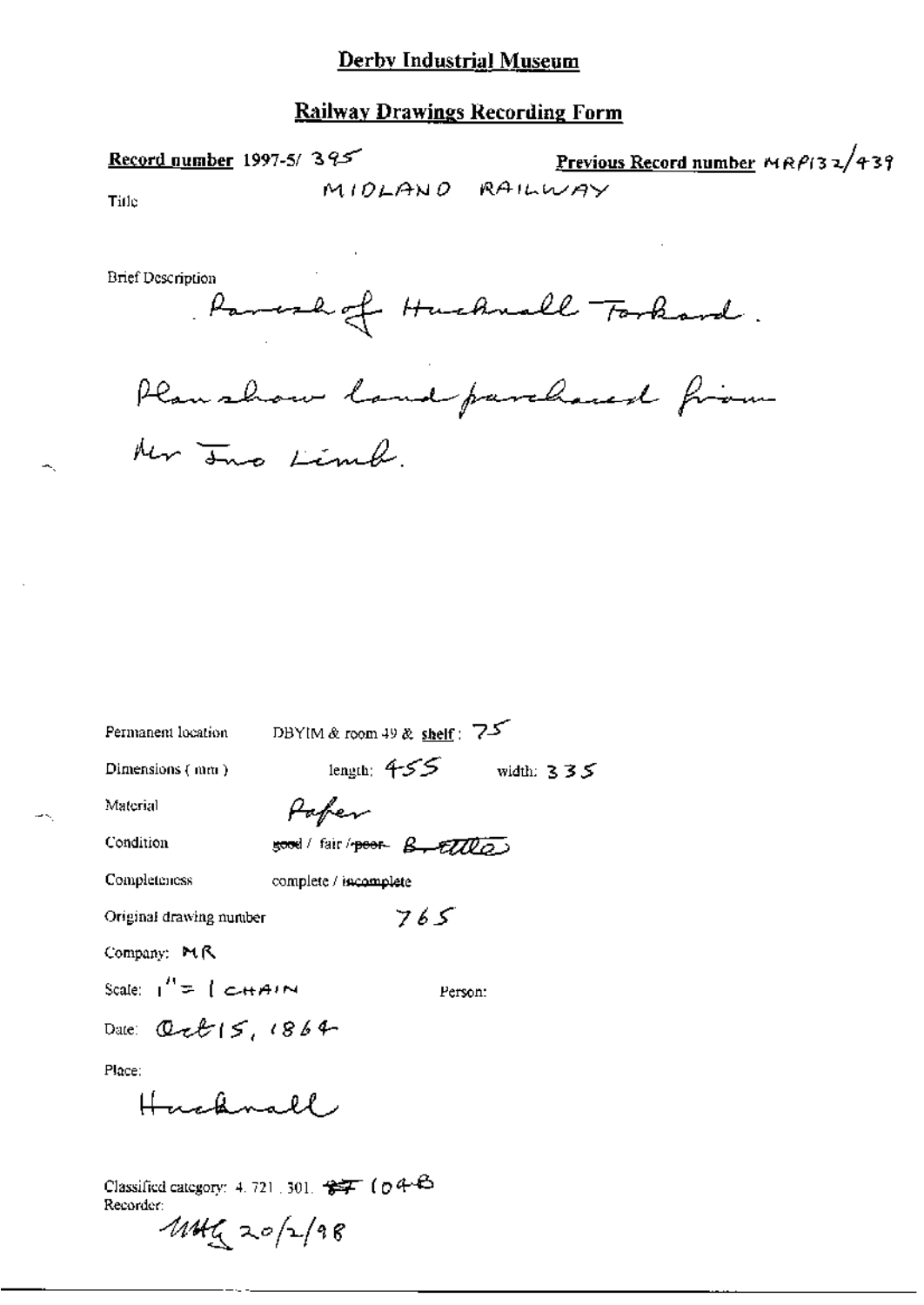# Railway Drawings Recording Form

| Record number 1997-5/91                     |                                           | Previous Record number MRPB2/90  |
|---------------------------------------------|-------------------------------------------|----------------------------------|
| Title                                       |                                           | Plan shewing hand at Huckwell    |
| <b>Brief Description</b>                    | at retation and roads/orange)             | Plan showing track loggout (red) |
|                                             |                                           |                                  |
|                                             |                                           |                                  |
|                                             |                                           |                                  |
| Permanent location                          | DBYIM & room 49 & shelf : $55^{\circ}$    |                                  |
| Dimensions (mm)                             | length: $405$                             | width: $275$                     |
| Material                                    | Pafev                                     |                                  |
| Condition                                   | <del>-good /</del> fair / <del>poor</del> |                                  |
| Completeness                                | complete / incomplete                     |                                  |
| Original drawing number –                   |                                           |                                  |
| Company: MR                                 |                                           |                                  |
| Scale: $t'' = 2 \epsilon u_{A1} \epsilon s$ | Person:                                   |                                  |
| Date: $M = 2.1853$                          |                                           |                                  |
|                                             | Place: Huckwall Station.                  |                                  |
|                                             |                                           |                                  |

Classified category: 4.721.301.104  $\rightarrow$   $\beta$ <br>Recorder:  $w + \epsilon$  ( $8/6/97$ 

 $\mathbf{h}_{\mathbf{t}_i}$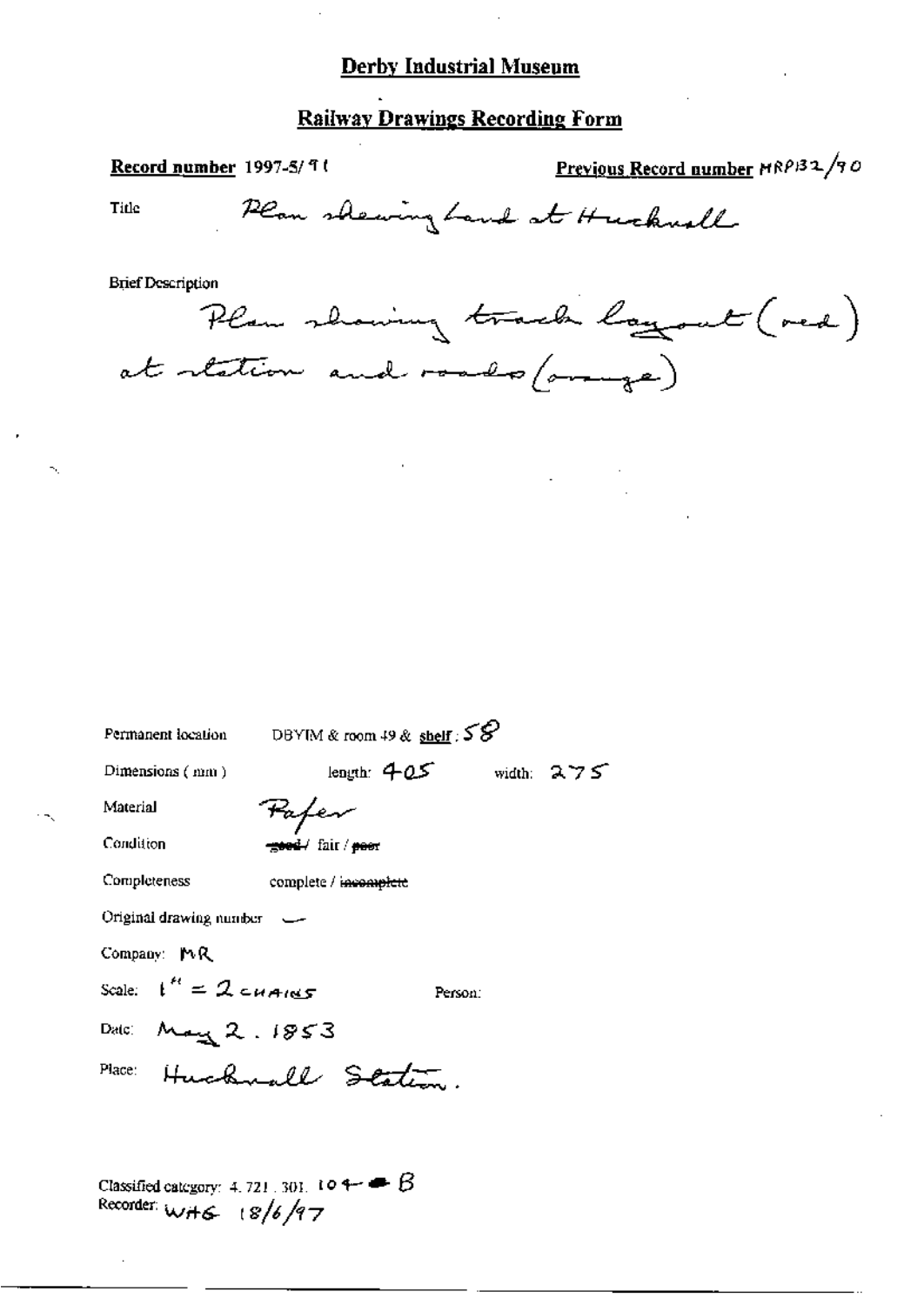### **Railway Drawings Recording Form**

Record number 1997-5/ 9tl

Previous Record number  $r_1$   $\frac{2}{3}$   $\frac{2}{3}$   $\frac{2}{3}$   $\frac{1}{2}$   $\frac{1}{6}$   $\frac{1}{6}$   $\frac{1}{7}$ 

Title

HUCKNALL TORKARD

**Brief Description** 

DBYIM & room 49 & shelf:  $(2.8)$ Permanent location width:  $660$ longth:  $1250$ Dimensions (mm) Paper on folice Material Condition good / fair / poor Completeness complete / incomplete 480 Original drawing number  $R20$ Company: MR Scale:  $\int_{0}^{\eta} = \int C H r A r N t$ Person:  $CJ$ Date: Grand 1887 Place<sup>®</sup> Hucknall

Classified category:  $4-721$ ,  $301$ ,  $1 + O4 + B$ Recorder:  $\mu$ uy  $s$ /10/1999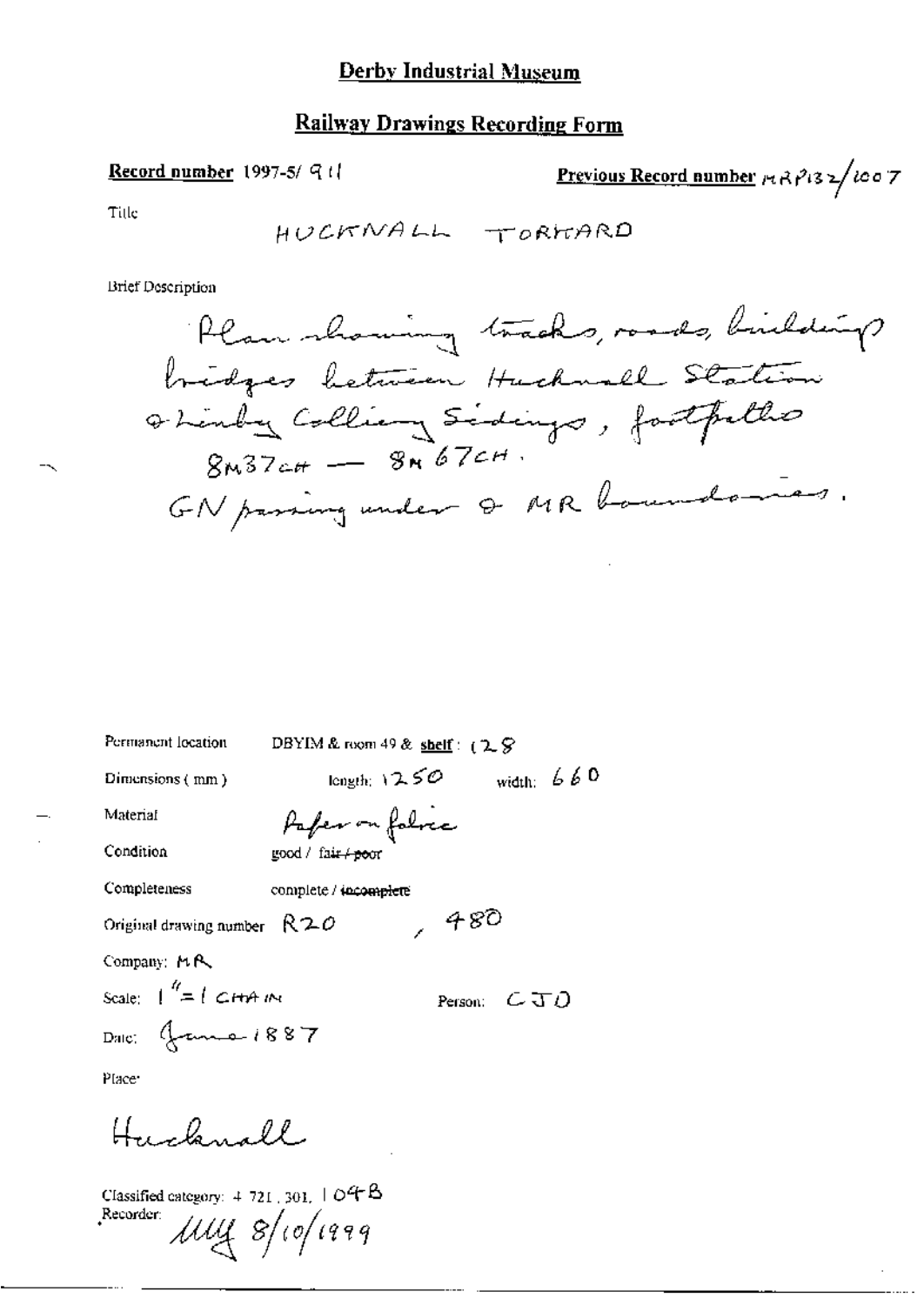### **Railway Drawings Recording Form**

#### Record number 1997-5/2-34-

Previous Record number MRP 132 /265

Title

**Brief Description** 

Plan of tracks through Linky station and part Linky Colliany. New MR boundary marked in red inh widering West side and at station.

| Permanent location             | DBYIM & room 49 & shelf: $67$                                                                                                     |  |
|--------------------------------|-----------------------------------------------------------------------------------------------------------------------------------|--|
| Dimensions $(mn)$              | width: 500<br>lenguh: $i\sigma$ t $\nu$                                                                                           |  |
| Material                       | Pafer on folver                                                                                                                   |  |
| Condition                      | good / fair / poer-                                                                                                               |  |
| Completeness                   | complete / incomplete --                                                                                                          |  |
| Original drawing number $4-1$  | ्र, 5 <u>18</u>                                                                                                                   |  |
| Company: $M \uparrow$          |                                                                                                                                   |  |
| Scale: $1'' = 2 \text{CHAINS}$ | Person:                                                                                                                           |  |
| Date $8A$ for $2\ell$ 1891     |                                                                                                                                   |  |
| Place:<br>Linby                |                                                                                                                                   |  |
| Recorder: $\mu\mu$ 21-11-97    | Classified category: 4, 721 , 301 $\mathbf{\$}\mathbf{\mathcal{P}}$ + 0 $\mathbf{\mathcal{q}}\mathbf{\oplus}\mathbf{\mathcal{B}}$ |  |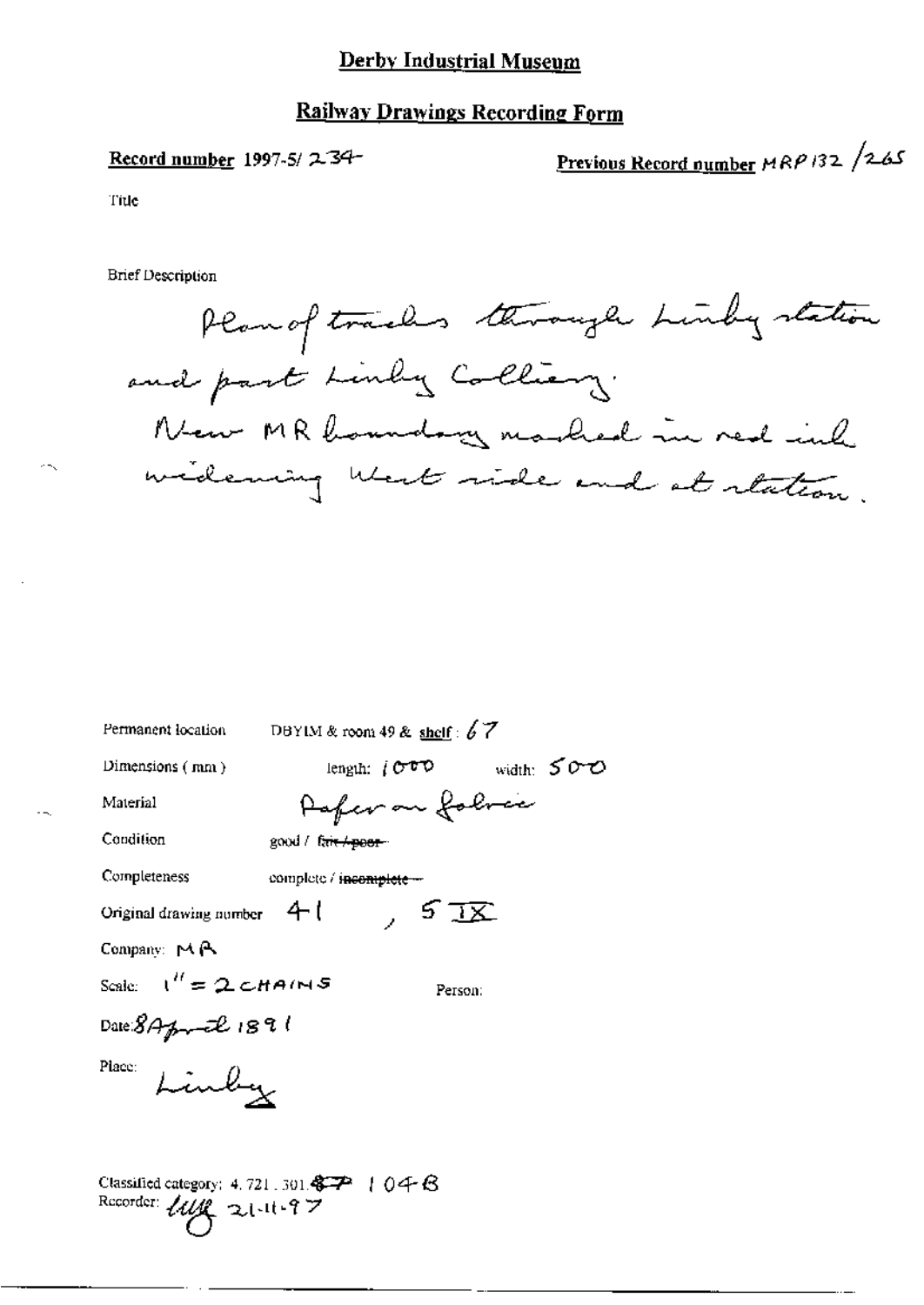### **Railway Drawings Recording Form**

### Record number 1997-5/  $288$

Previous Record number MRP132/322

Title

NEWSTEAD

**Brief Description** 

Han of tracks and buildings at Newsted with MR boundaries in red. additional land areas marked with blue hommdaug. 8

| Permanent location                                                                         | DBYIM & room 49 & shelf: $70$                |             |
|--------------------------------------------------------------------------------------------|----------------------------------------------|-------------|
| Dimensions (mm)                                                                            | length: $(2.60 \text{ width: } 5^{\circ}/0)$ |             |
| Material                                                                                   | Poper on folice                              |             |
| Condition                                                                                  | good / fair / poor_                          |             |
| Completeness                                                                               | complete / incomplete                        |             |
|                                                                                            | Original drawing number $22 \times 369$      |             |
| Company: $MR$                                                                              |                                              |             |
| Scale: $1'' = 40$ Fere $T$                                                                 |                                              | Person: FWJ |
| Date: $\theta$ and $1881$                                                                  |                                              |             |
| Place:                                                                                     |                                              |             |
| Numeta                                                                                     |                                              |             |
|                                                                                            |                                              |             |
| Classified category: 4, 721, 301, $\mathbb{Z}$ /04 $\mathbb{R}$<br>Recorder: 11-02C 9.1-90 |                                              |             |